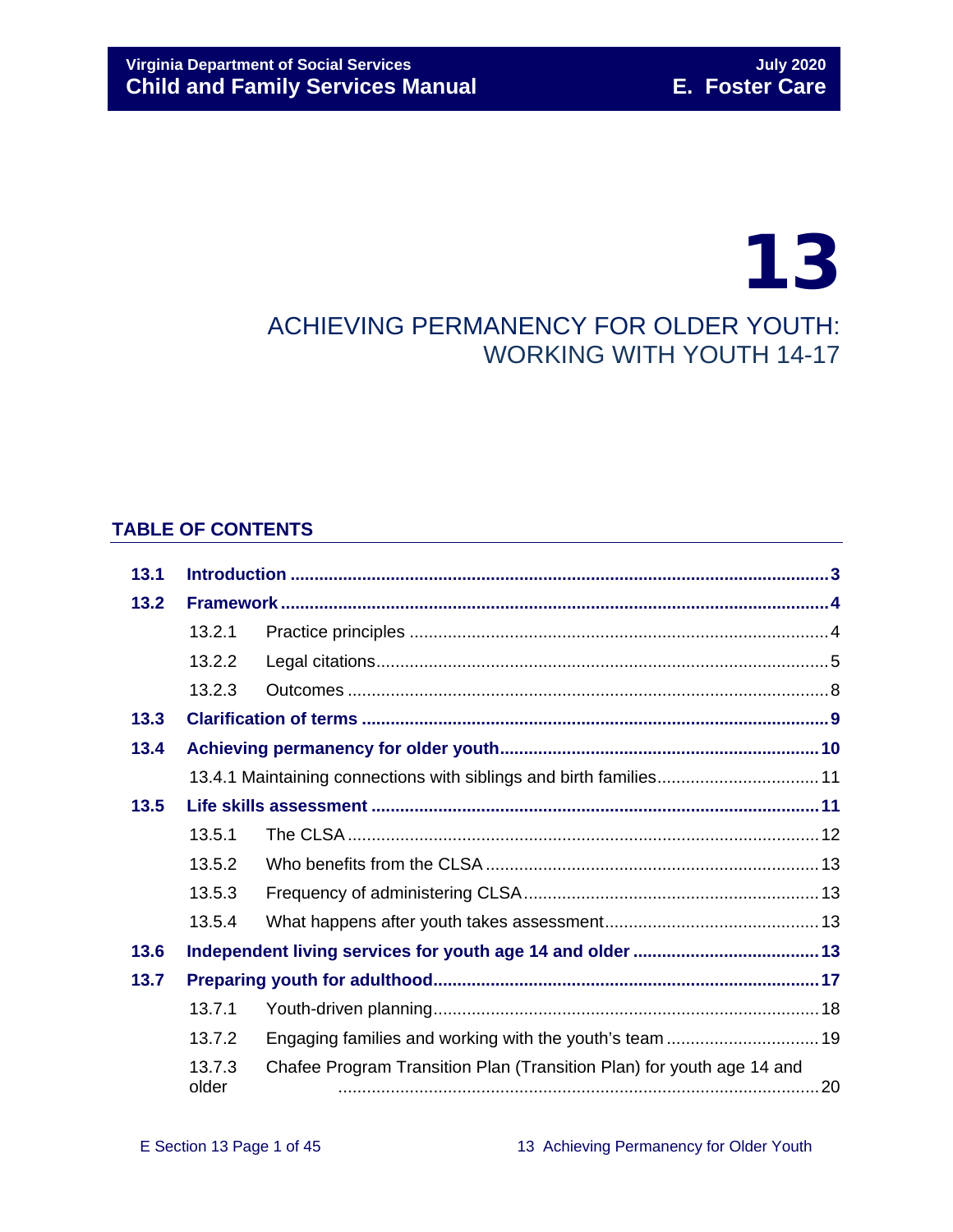#### **Virginia Department of Social Services** July 2020 **July 2020 Child and Family Services Manual E. Foster Care**

|       | 13.7.4  |                                                                      |  |  |  |  |  |  |
|-------|---------|----------------------------------------------------------------------|--|--|--|--|--|--|
|       |         |                                                                      |  |  |  |  |  |  |
|       |         |                                                                      |  |  |  |  |  |  |
|       |         |                                                                      |  |  |  |  |  |  |
|       |         |                                                                      |  |  |  |  |  |  |
|       |         |                                                                      |  |  |  |  |  |  |
|       | 13.11.1 |                                                                      |  |  |  |  |  |  |
|       | 13.11.2 |                                                                      |  |  |  |  |  |  |
|       | 13.11.3 |                                                                      |  |  |  |  |  |  |
|       | 13.11.4 |                                                                      |  |  |  |  |  |  |
|       | 13.11.5 |                                                                      |  |  |  |  |  |  |
|       | 13.11.6 |                                                                      |  |  |  |  |  |  |
|       | 13.11.7 |                                                                      |  |  |  |  |  |  |
|       |         |                                                                      |  |  |  |  |  |  |
|       | 13.12.1 |                                                                      |  |  |  |  |  |  |
|       | 13.12.2 |                                                                      |  |  |  |  |  |  |
|       |         |                                                                      |  |  |  |  |  |  |
|       | 13.13.1 | Engaging youth to participate in the NYTD Outcomes Survey35          |  |  |  |  |  |  |
|       | 13.13.2 |                                                                      |  |  |  |  |  |  |
|       |         |                                                                      |  |  |  |  |  |  |
|       |         |                                                                      |  |  |  |  |  |  |
|       |         |                                                                      |  |  |  |  |  |  |
|       | 13.15.1 |                                                                      |  |  |  |  |  |  |
|       | 13.15.2 | Informing youth about the survey and distributing survey materials39 |  |  |  |  |  |  |
|       | 13.15.3 | Engaging youth to participate in the Youth Survey Initiative39       |  |  |  |  |  |  |
| 13.16 |         |                                                                      |  |  |  |  |  |  |
| 13.17 |         |                                                                      |  |  |  |  |  |  |
|       |         |                                                                      |  |  |  |  |  |  |
|       |         |                                                                      |  |  |  |  |  |  |
|       | 13.18.2 |                                                                      |  |  |  |  |  |  |
|       | 13.18.3 |                                                                      |  |  |  |  |  |  |
|       | 13.18.4 |                                                                      |  |  |  |  |  |  |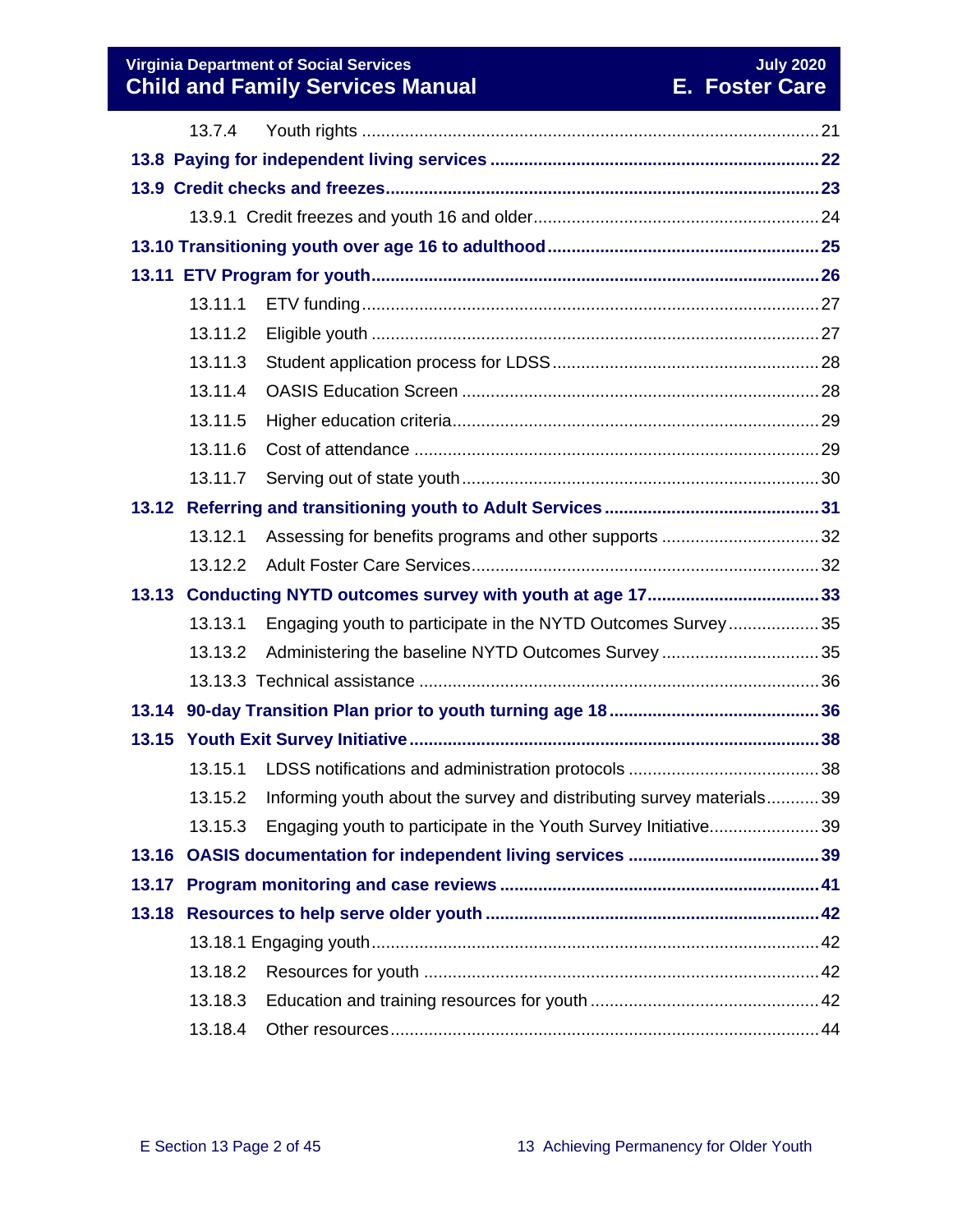## 13 ACHIEVING PERMANENCY FOR OLDER YOUTH: WORKING WITH YOUTH 14-17

## <span id="page-2-0"></span>**13.1 Introduction**

Permanency should be the goal for every child regardless of age. While there may be delays or challenges to achieving permanency, efforts to establish permanent connections for all children in foster care continue. Virginia practice and philosophy regarding older youth in care includes a strong focus on the need for permanent connections to responsible adults, as well as improved skills to manage adulthood in a successful manner at the point at which they exit foster care.

Serving youth over the age of 14 in foster care involves the same planning, procedures, and services that are provided with all youth in foster care and their families. Local departments of social services (LDSS) shall continue to focus on achieving permanency for the older youth with a sense of urgency. In addition, the LDSS shall assist the older youth in preparing for and transitioning to adulthood.

Research shows that youth who age out of the foster care system without a permanent family are more likely to experience poverty, homelessness, early parenthood, incarceration, and mental health and medical problems. They also often lack the necessary educational and life skills to be successful adults. These challenges result in significant economic, emotional, and social costs for the youth and society.

To improve outcomes for older youth, it is essential to have an integrated approach to both achieve permanent connections, ideally with a family which will be a lifelong resource for the youth, and also to offer comprehensive preparation for adulthood for all children and youth in foster care. LDSS should focus their efforts on finding families, establishing permanent lifelong connections with significant adults, and providing services and supports in areas such as education, employment, finances, health, housing, and home management.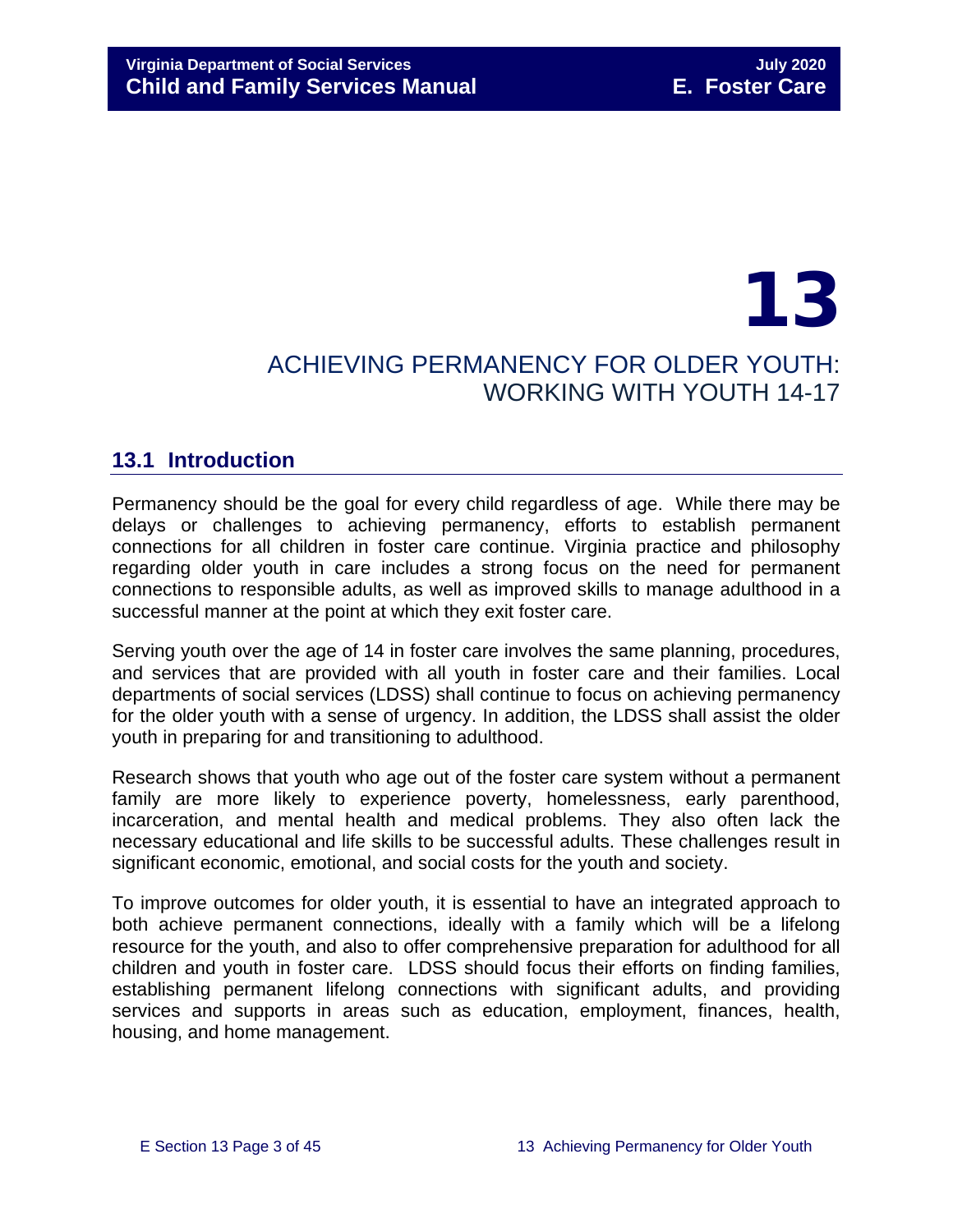### <span id="page-3-0"></span>**13.2 Framework**

The LDSS shall meet federal and state legal requirements and should use sound practice principles to achieve desired outcomes and to guide decision making in providing foster care services for children of all ages and their families.

#### <span id="page-3-1"></span>**13.2.1 Practice principles**

Fundamental principles inherent in Virginia's Children's Services System Practice Model guide service delivery:

#### **First, we believe in youth and family-driven practice.**

- Older youth are treated with dignity and respect.
- Older youth and families have the right to say what will happen to them. Their voices are heard, valued, and considered in all decision making, including safety, permanency, and well-being as well as in service and educational planning and in placement decisions. Each youth's right to self-determination is respected within the limits of established community standards and laws.
- Older youth and family members are the experts about their own families. It is our responsibility to understand youth and families within the context of their own family rules, traditions, history, language, and culture.
- Older youth have a right to connections with their biological family and other caring adults with whom they have developed emotional ties.
- We engage older youth and families in a deliberate manner. Through collaboration with youth and families, we develop and implement creative, individualized solutions that build on their strengths to meet their needs. Engagement is the primary door through which we help older youth and families make positive changes.

#### **Second, we believe all older youth need and deserve a permanent family and lifelong adult and family connections.**

- Lifelong family connections are crucial for older youth and adults. It is our responsibility to promote and preserve kinship, sibling, and community connections for each youth. We value past, present, and future relationships that consider the youth's hopes and wishes.
- Permanency for older youth is best achieved through a legal relationship such as parental custody, adoption, or kinship care. Placement stability is not permanency.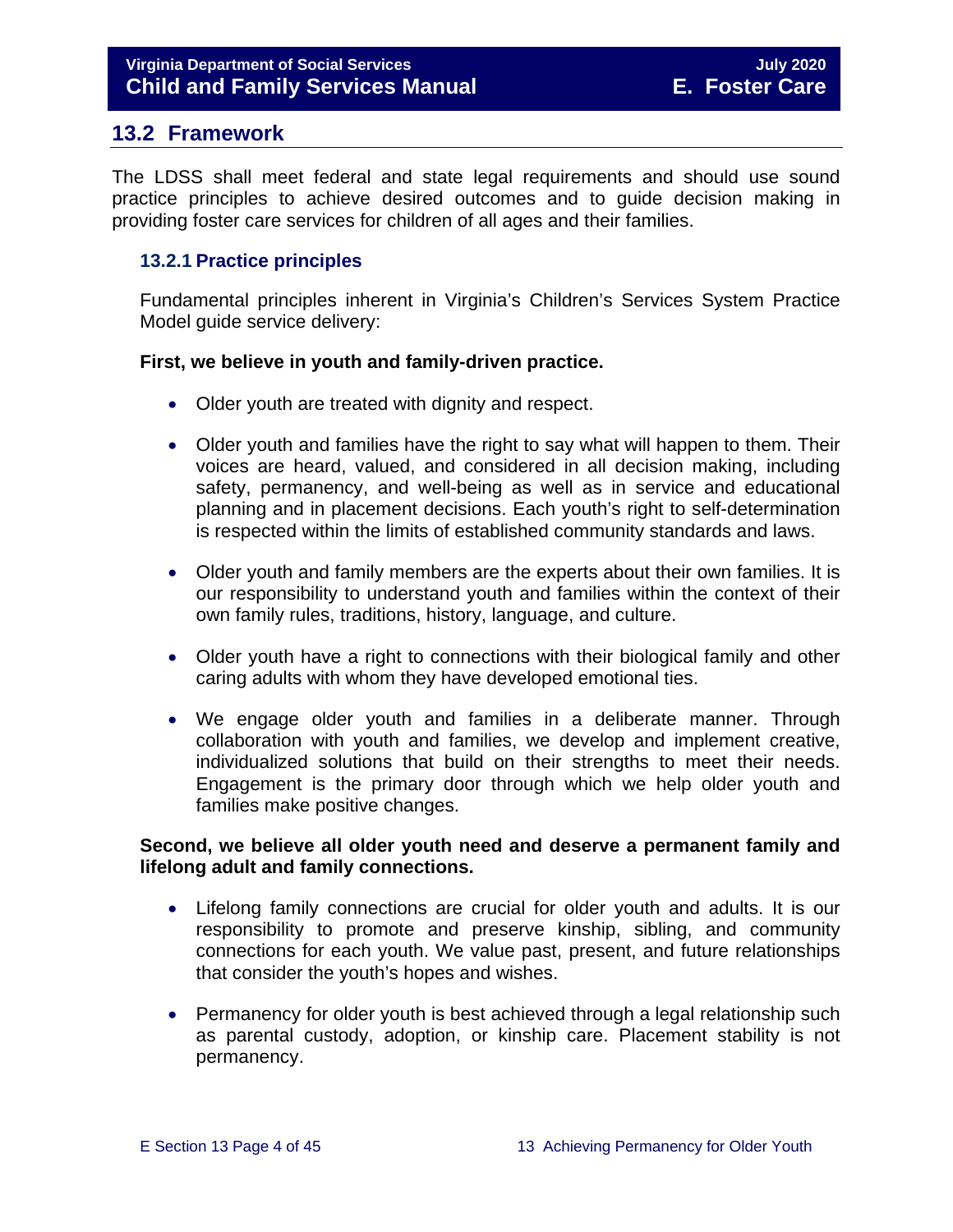- Planning for older youth is focused on the goal of preserving their family, reunifying their family, or achieving permanency with another family.
- Permanency planning for children and youth begins at the first contact with the children's services system. We proceed with a sense of urgency until permanency is achieved. We support families after permanency to ensure that family connections are stable.

#### <span id="page-4-0"></span>**13.2.2 Legal citations**

The legal framework and specific requirements for providing services for youth in foster care are delineated in federal and state law. See the law for complete language by clicking on the citation.

- **The Preventing Sex Trafficking and Strengthening Families Act of 2014 (P.L. 113-183)**
	- oRequires states to develop and implement policies and procedures related to children and youth at risk of sex trafficking as well as policies and procedures encouraging normalcy for children in foster care, supporting successful transitions to adulthood for older children in foster care, and working towards achieving permanency for children entering or at risk of entering foster care. The Preventing Sex Trafficking and Strengthening Families Act requires that:
		- Children age 14 and older are included in the development of their foster care plan;
		- Children age 14 and older are given the opportunity to choose up to two (2) members to be part of their case planning team;
		- The foster care plan for a child age 14 and older include a document identifying the youth's rights pertaining to education, health, visitation, court participation, and the right to stay safe and avoid exploitation. The plan shall also include a signed acknowledgement by the youth that the document was provided to them and that those rights have been explained in an ageappropriate way;
		- Children age 14 and older receive a free annual copy of their credit report and assistance to fix any inaccuracies; and,
		- All youth aging out of foster care, unless they have been in care less than six months, be given or have certain documents including their social security card, a driver's license or state identification, certified birth certificates and a copy of their medical records. All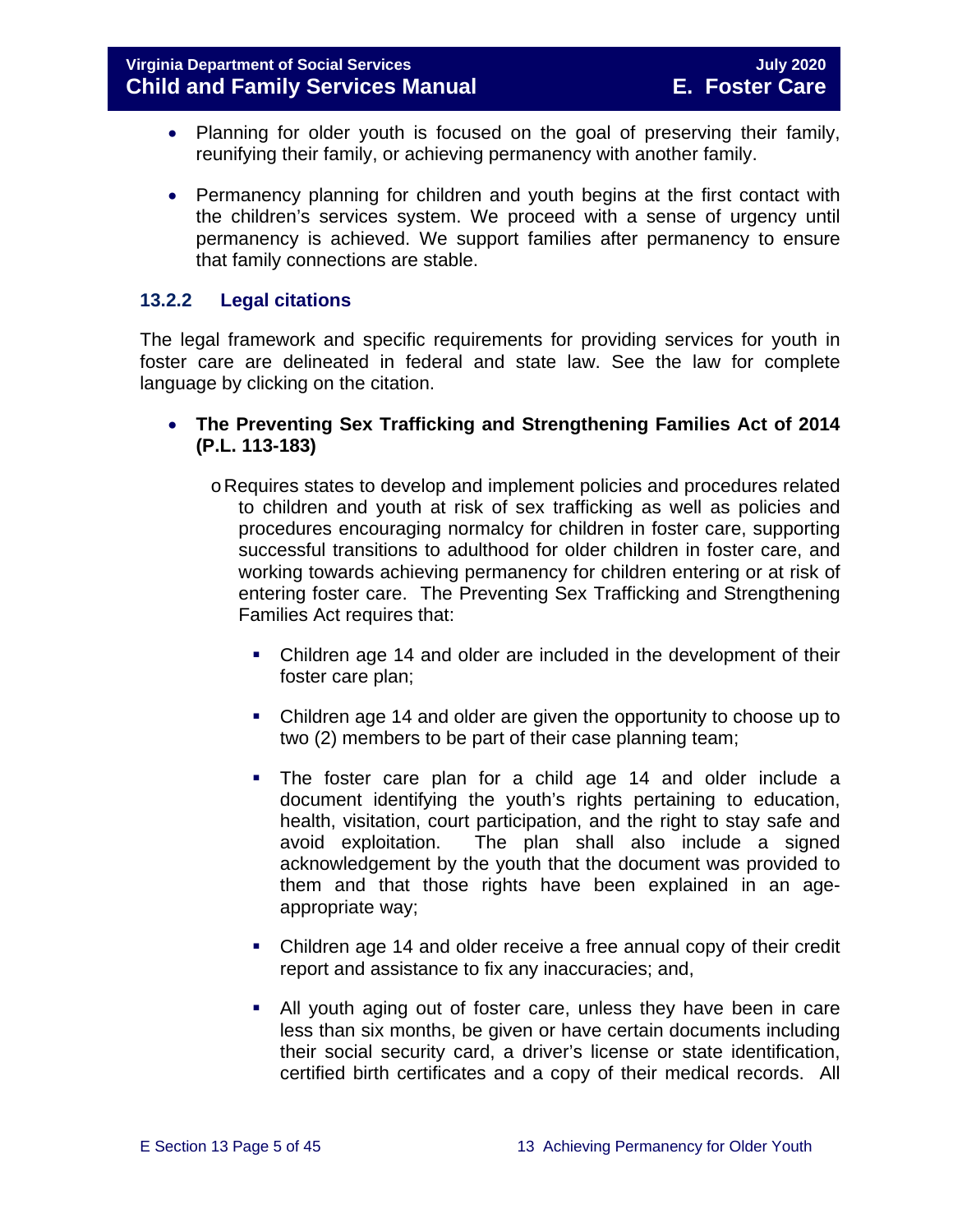youth aging out of foster care shall also be provided the [Proof of](https://fusion.dss.virginia.gov/dfs/DFS-Home/Foster-Care/Foster-Care-Forms)  [Foster Care](https://fusion.dss.virginia.gov/dfs/DFS-Home/Foster-Care/Foster-Care-Forms) form printed on agency letterhead.

#### • **John H. Chafee Foster Care Independence Act of 1999**

- oEstablishes the Chafee Foster Care Independence Program (CFCIP). The 2018 Family First Prevention Services Act amended this legislation by renaming the program to John H. Chafee Foster Care Program for Successful Transition to Adulthood (Chafee Program) and making changes to the program purposes and populations of youth eligible to receive services. The Chafee program provides federal funds to help eligible youth:
	- Transition to self-sufficiency by providing services such as assistance in obtaining a high school diploma, career exploration, vocational training, job placement and retention, training in daily living skills, training in budgeting and financial management skills, substance abuse prevention, and preventive health activities (including smoking avoidance, nutrition education, and pregnancy prevention).
	- Receive the education, training, and services necessary to obtain employment.
	- Prepare for and enter post-secondary training and educational institutions.
	- **Provide personal and emotional support to youth through mentors** and the promotion of interactions with dedicated adults.
	- Provide financial, housing, counseling, employment, education, and other appropriate support and services to former foster care recipients between 18 and 23 years of age to complement their own efforts to achieve self-sufficiency and to assure that program participants recognize and accept their personal responsibility for preparing for and then making the transition from adolescence to adulthood.
- oEstablishes the Education and Training Voucher Program

The Promoting Safe and Stable Families amendments to the Chafee Act of 2001 established the Education and Training Vouchers (ETV) Program. It provides federal and state funds to help foster youth with expenses associated with college and post-secondary vocational training programs.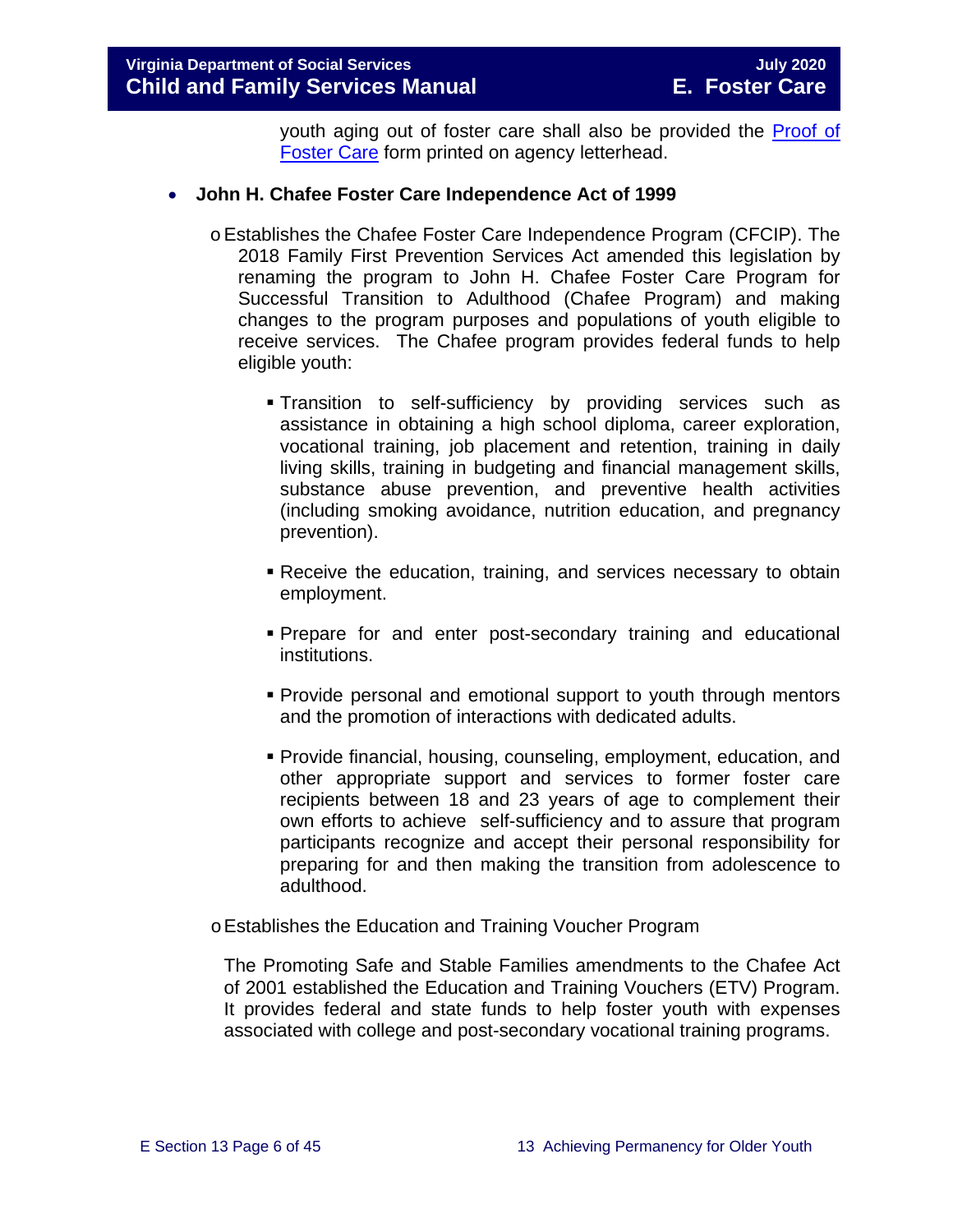- oClarifies that independent living activities should not be seen as an alternative to permanence for children/youth and can be provided concurrently regardless of permanency goal.
- oImposes penalties for misuse of funds or non-compliance with data reporting requirements.
- $\circ$  Increases accountability and performance standards for states in providing independent living services and improving outcomes.

 The Chafee Program and ETV focus on collaborating and coordinating independent living services with other federal, state and community based agencies and providers that serve youth. There are six outcomes used for the purpose of evaluating efforts in preparing youth for adulthood, selfsufficiency, and interdependence as they transition from foster care.

The six outcomes are:

- **Youth financial self-sufficiency;**
- Youth educational (academic or vocational) attainment;
- Youth positive connections with adults;
- **Experience with homelessness among youth;**
- High-risk behavior among youth; and,
- Youth access to health insurance.

#### • **National Youth in Transition Database**

Federal regulation requires states to report specific information in the National Youth in Transition Database (NYTD) [\(45 CFR 1356.80 through 1356.86\)](http://www.ecfr.gov/cgi-bin/retrieveECFR?gp=1&SID=3d9be8b33d08994a45cff8aaff9f9476&ty=HTML&h=L&mc=true&r=PART&n=pt45.4.1356). States are required to report two types of information beginning October 1, 2010. This data includes:

- o Outcomes on cohorts of youth who are aging out and have aged out of foster care.
- o Independent living services that youth receive that have been provided and/or paid for by Chafee agencies (i.e. LDSS and United Methodist Family Services (UMFS) [Project LIFE.](http://www.vaprojectlife.org/))
- **Foster care services** 
	- $\circ$  [§ 63.2-905](https://law.lis.virginia.gov/vacode/title63.2/chapter9/section63.2-905/)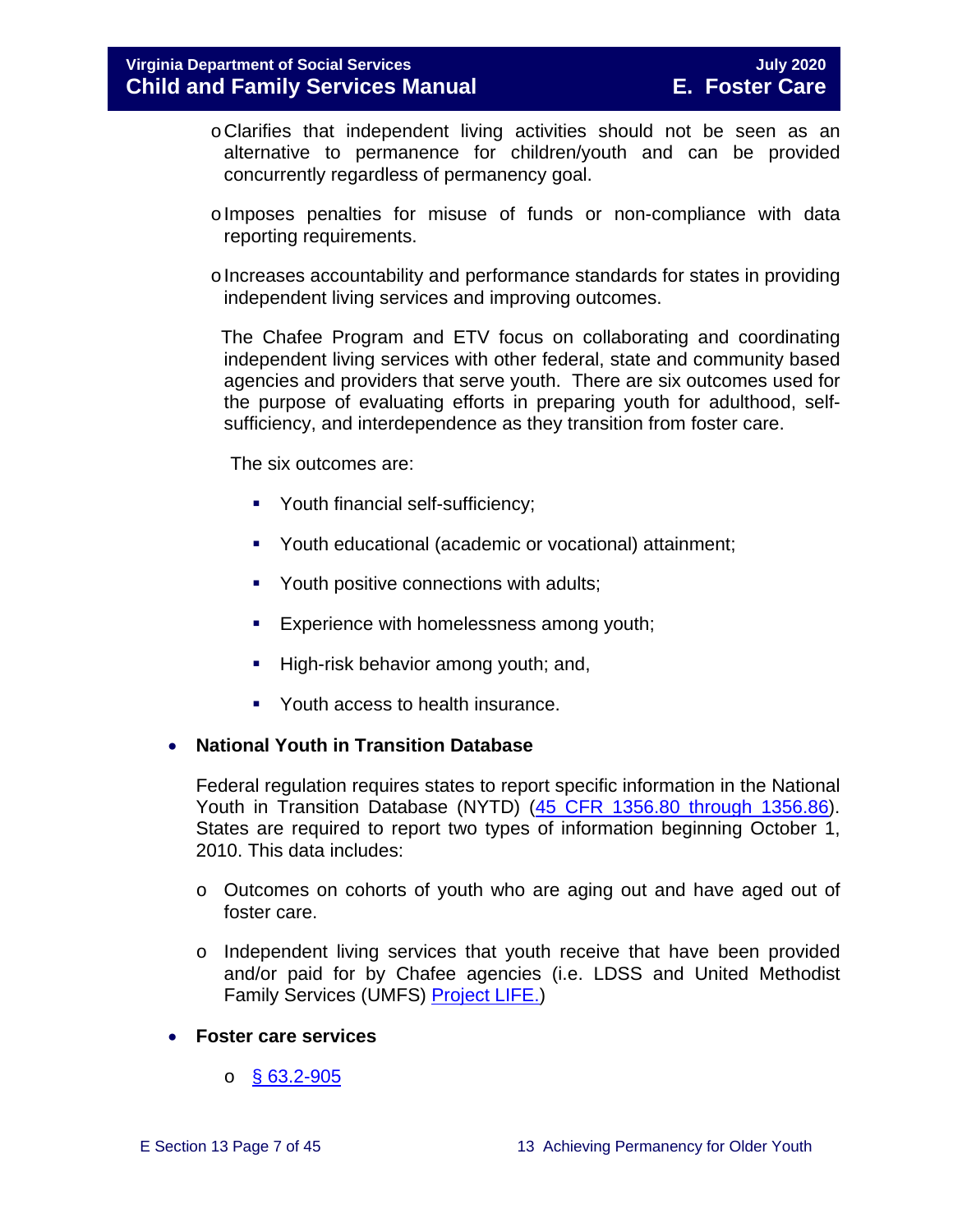- Independent living services
	- o [§ 63.2-905.1](https://law.lis.virginia.gov/vacode/title63.2/chapter9/section63.2-905.1/)
- **Foster care and transition plans for youth over age 14** 
	- o [§ 16.1-281](https://law.lis.virginia.gov/vacode/title16.1/chapter11/section16.1-281/)
	- $\circ$  § [63.2-905.1](https://law.lis.virginia.gov/vacode/title63.2/chapter9/section63.2-905.1/)
	- o [Social Security Act, Title IV, § 475 \(5\) \(H\) \[42 USC 675\]](http://www.ssa.gov/OP_Home/ssact/title04/0475.htm)

#### <span id="page-7-0"></span>**13.2.3 Outcomes**

The LDSS shall strive to achieve the same outcomes for older youth in foster care as any other youth, as required in the federal Child and Family Services Review. Some specific outcomes and specific measures are listed below:

#### **Outcome 1: Children have permanency in their living situations.**

- More children leave foster care and achieve permanency.
- Children achieve permanency with shorter lengths of stay.
- Increased timeliness to permanency.
- Fewer placement moves and disruptions.
- Fewer children in out-of-home care.
- More children placed in family-based care.
- More children placed in relative foster homes.
- Fewer children placed in residential care.
- Fewer children re-enter out-of-home care.

#### **Outcome 2: The continuity of family relationships and connections is preserved for children.**

- More children in foster care placed in close proximity to families and communities.
- More children in foster care placed with their siblings.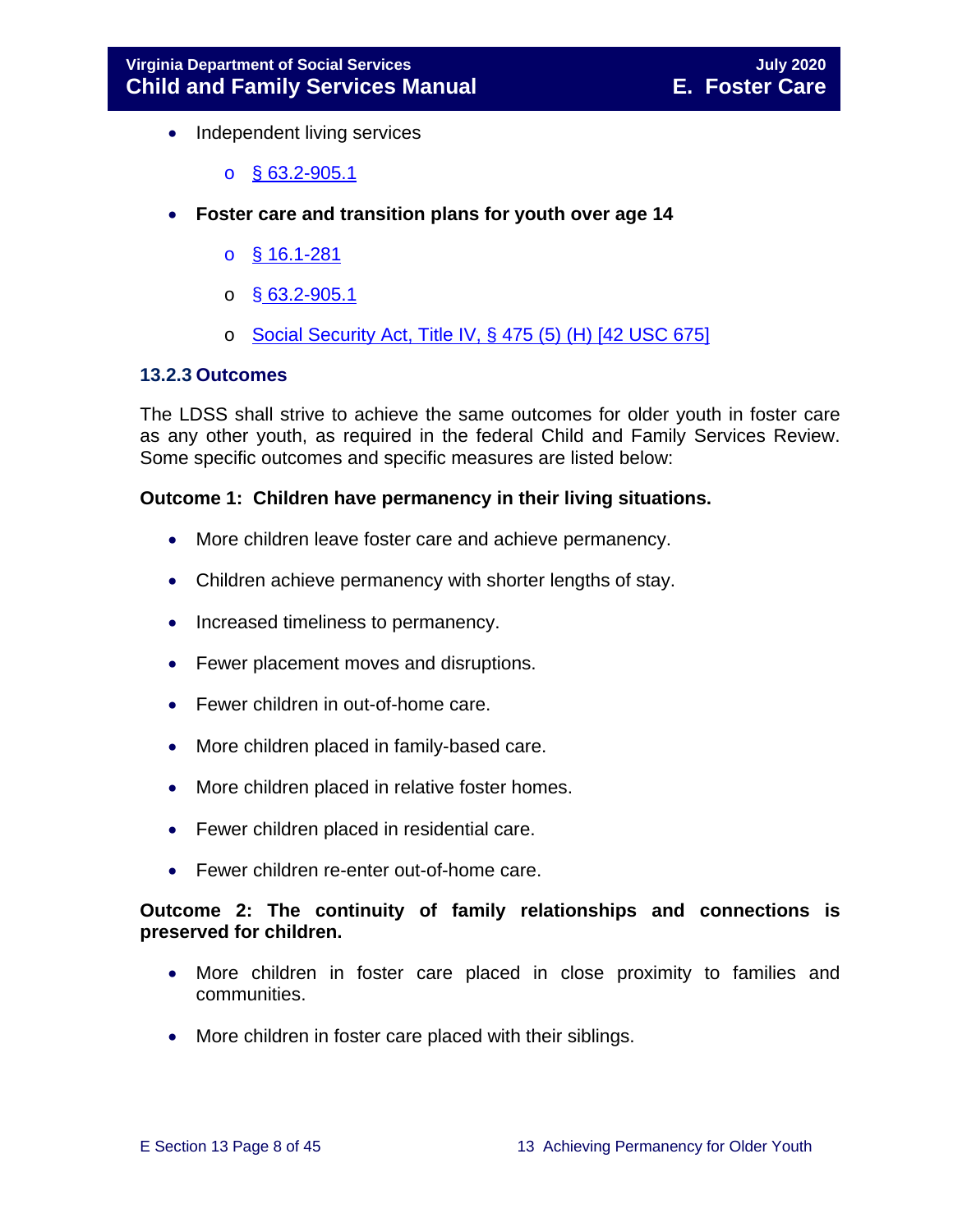In addition, federal regulations require the tracking of outcomes for cohorts of youth in foster care who are aging out and have aged out of foster care. The six NYTD outcome areas include:

- Youth financial self-sufficiency.
- Youth education (academic or vocational) attainment.
- Youth positive connection with adults.
- Experience with homelessness among youth.
- High risk behavior among youth.
- Youth access to health insurance.

#### <span id="page-8-0"></span>**13.3 Clarification of terms**

Several terms are used in serving older youth that sound similar but are distinct and should not be used interchangeably.

- "Independent living arrangement" means that a youth is living independently under a supervised arrangement. A youth in an independent living arrangement is not supervised 24 hours a day by an adult. The youth is provided with opportunities of increased responsibility; such as paying bills, assuming leases, and working with a landlord. Examples include living in one's own apartment or living in a college dorm.
- "Independent living goal" means a planned program of services designed to assist persons who are currently or formerly in foster care between the ages of 18 and 21 in preparing for adulthood.
- "Independent living services" are services and supports that are designed with and provided to the youth. They build upon the strengths and meet the unique needs of the youth in preparing for adulthood.
- "Life skills" (also known as "independent living skills") are skills the youth develops to achieve self-sufficiency and interdependence. These skills prepare and enable the youth to be successful in adulthood.
	- o "Self-sufficiency" means the youth becomes skilled in accomplishing and being responsible for daily life tasks.
	- o "Interdependency" means the youth becomes skilled in being resourceful and connected with others to meet his or her needs and to contribute to society.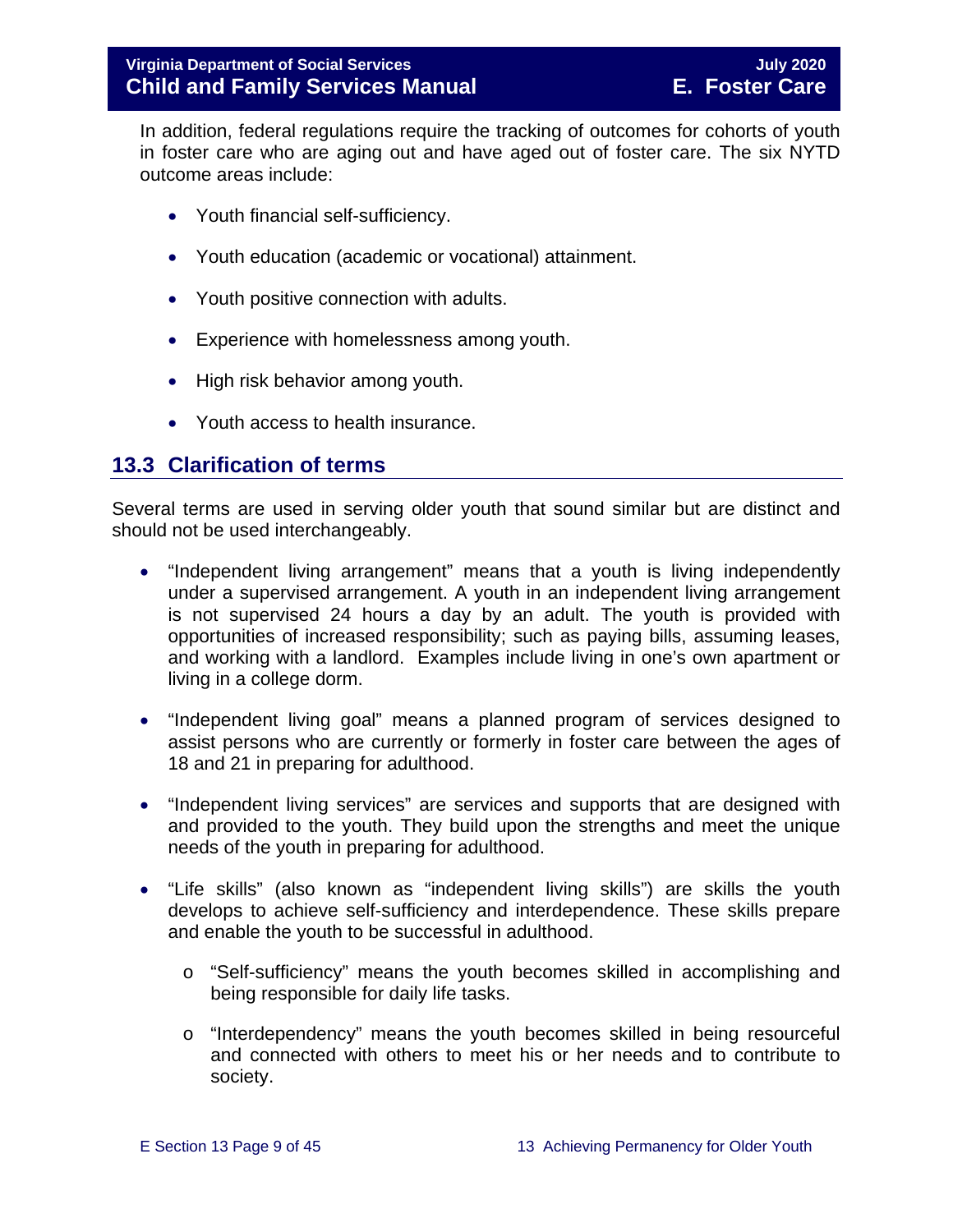o These terms all represent different, and sometimes complementary, strategies for helping the youth prepare throughout their journey and successfully transition to adulthood.

All older youth need to develop self-sufficiency and interdependency skills in preparation for adulthood, regardless of their permanency goal or living arrangement. Older youth in foster care may live in a variety of placements (e.g., relative homes, foster homes, group homes, residential facilities, or independent living arrangements.) They remain eligible for independent living services, regardless of placement type or permanency goal.

## <span id="page-9-0"></span>**13.4 Achieving permanency for older youth**

Permanence is both a value and a goal of practice. For youth to be successful in adulthood, they should leave the foster care system in a planned manner that connects them to a lifelong family.

Youth tend to operate in the realm of concrete thinking and permanence is an abstract idea. How a youth feels about his current situation will influence their decision, especially when they are not involved in the planning of their own permanency goals. It is imperative that the service worker uses work practices that rely on respectful family and youth engagement, strength-based approaches, team planning and decision making and the use of relevant, structured assessments.

The priority for LDSS and the youth's team shall be establishing permanency for the older youth. Permanency involves finding a permanent family and establishing enduring family relationships and lifelong connections with adults who are significant to the older youth.

The permanency goal for older youth shall be return home with custody returned to the parent or prior custodian. If reunification is not possible, then adoption by a relative or non-relative, or placement with subsequent transfer of custody to a relative shall be pursued based on the best interests of the youth. If these priority goals are not in the child's best interest, an alternative goal may be used, although these goals do not achieve permanency for the child [\(see Section 11\).](https://fusion.dss.virginia.gov/Portals/%5bdfs%5d/Files/DFS%20Manuals/Foster%20Care%20Manuals/Foster%20Care%20Manual%2007-2020/Final%20Foster%20Care%20Manual%2007-2020/section_11_alternative_foster_care_goals.pdf)

Conducting diligent searches for relatives and establishing enduring family connections and lifelong connections with significant adults are essential from the day a youth first enters foster care and shall continue throughout the youth's time in care (see [Section](https://fusion.dss.virginia.gov/Portals/%5bdfs%5d/Files/DFS%20Manuals/Foster%20Care%20Manuals/Foster%20Care%20Manual%2007-2020/Final%20Foster%20Care%20Manual%2007-2020/section_2_engaging_the_child_family_and_significant_adults.pdf#page=10) [2.5](https://fusion.dss.virginia.gov/Portals/%5bdfs%5d/Files/DFS%20Manuals/Foster%20Care%20Manuals/Foster%20Care%20Manual%2007-2020/Final%20Foster%20Care%20Manual%2007-2020/section_2_engaging_the_child_family_and_significant_adults.pdf#page=10) and [Section](https://fusion.dss.virginia.gov/Portals/%5bdfs%5d/Files/DFS%20Manuals/Foster%20Care%20Manuals/Foster%20Care%20Manual%2007-2020/section_2_engaging_the_child_family_and_significant_adults.pdf#page=13) 2.6). Youth entering care at an older age should be involved in discussions about permanent adult connections and when ready, the youth should be engaged in ongoing discussions about adoption. If relatives or other individuals who are significant to the youth had been located in the past but ruled out as a placement resource, the service worker should continue to discuss options for these individuals to have permanent connections with the youth. This includes remaining in contact with these relatives, or other individuals who had been ruled out, to explore other roles they may take in supporting the youth. It is also important to revisit the reasons why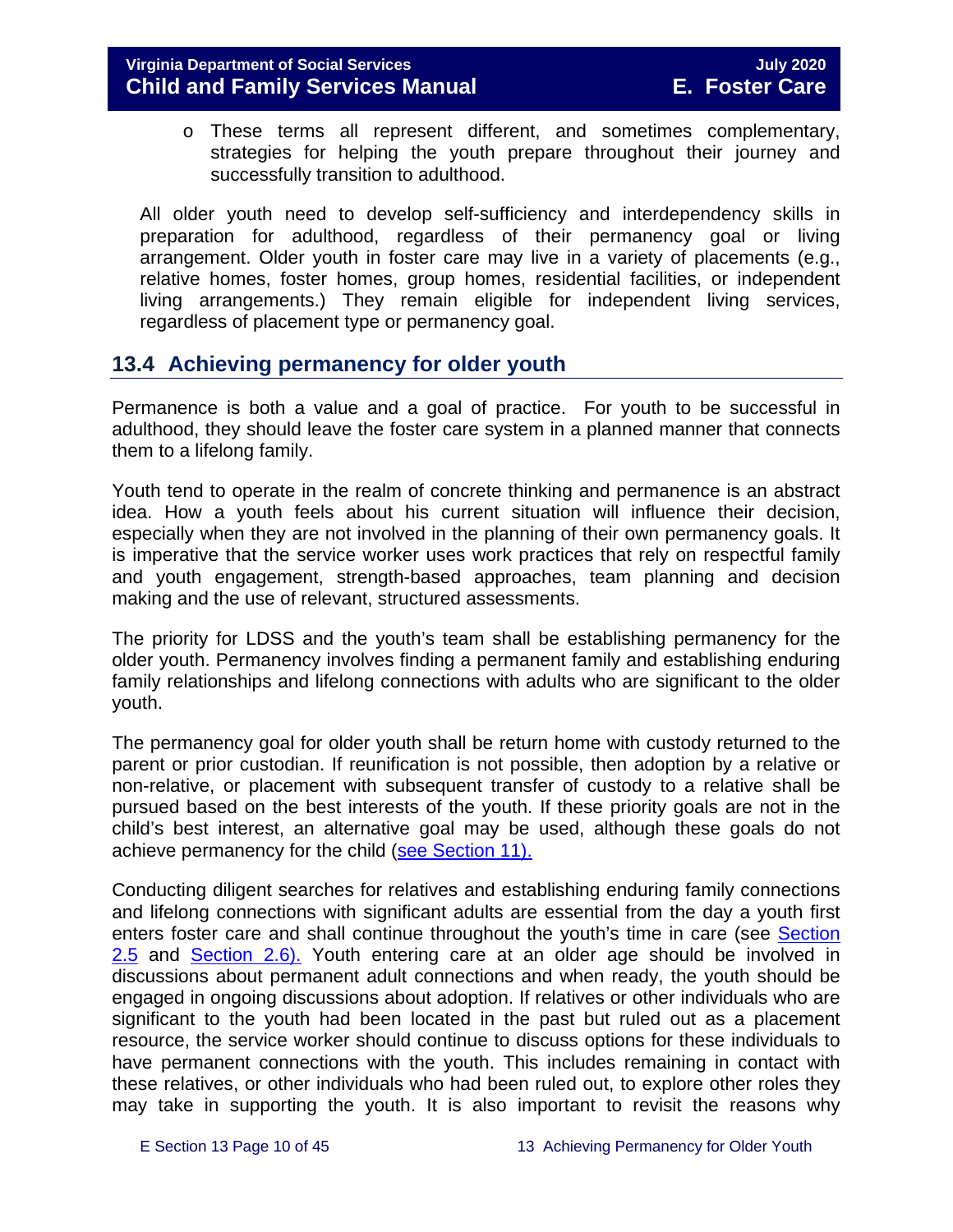individuals were ruled out as a permanent placement for a youth as changes to those circumstances over time may make the individual a feasible placement in the future (See [Section 9.6](https://fusion.dss.virginia.gov/Portals/%5bdfs%5d/Files/DFS%20Manuals/Foster%20Care%20Manuals/Foster%20Care%20Manual%2007-2020/Final%20Foster%20Care%20Manual%2007-2020/section_9_achieving_permanency_goal_adoption.pdf#page=22) for information about the Permanency Pact and its use in building kin connections). The service worker should utilize a person locator tool to locate relatives and significant adults as potential permanent connections for the youth.

Older youth should be connected with at least one adult before leaving foster care, and preferably several adults. These adults are individuals the youth can go to for advice or guidance when making decisions or resolving problems, or for companionship when celebrating holidays, special occasions, and personal achievements. The adults should be easily accessible to the youth, either by telephone or in person. They may include, but are not limited to, adult relatives, parents, foster parents, neighbors, family friends, coaches, and teachers. These adults should be in addition to the youth's spouse, partner, boyfriend, girlfriend, and current caseworker.

Services to find a permanent family and to establish lifelong connections for the older youth should be provided regardless of the youth's permanency goal, or previous unsuccessful attempts to establish enduring connections, or the youth's own perceived need for permanency. While most youth try to assert their independence before or at age 18, they will need permanent adult connections after leaving foster care, as well as the option to resume foster care services.

#### <span id="page-10-0"></span>**13.4.1 Maintaining connections with siblings and birth families**

When older youth in foster care have siblings, all reasonable steps shall be taken to place the youth and siblings together in the same resource or permanent home. When placing the siblings together is not in the best interest of the youth or sibling, a plan that establishes frequent and regular visitation or communication shall be made to help the youth maintain sibling connections (see [Section 6.4\).](https://fusion.dss.virginia.gov/Portals/%5bdfs%5d/Files/DFS%20Manuals/Foster%20Care%20Manuals/Foster%20Care%20Manual%2007-2020/Final%20Foster%20Care%20Manual%2007-2020/section_6_placement_to_achieve_permanency.pdf#page=13)

The service worker, in collaboration with the youth, should continually re-examine and maintain the "optimal level of connectedness" with the youth's birth family<sup>[1](#page-10-2)</sup>. Family situations change over time and the youth's ability to maintain safety increases as the youth matures physically. Since most youth return home when they leave foster care, the service worker should help the youth while he or she is in foster care identify ways to connect positively with the birth family, as appropriate, and to make wise decisions while at home.

## <span id="page-10-1"></span>**13.5 Life skills assessment**

A life skills assessment shall be conducted to assess the strengths and needs of youth in preparation for adulthood. The assessment shall be driven by the youth. It should be

Ĩ.

<span id="page-10-2"></span><sup>&</sup>lt;sup>1</sup> ["Optimal level of connectedness"](http://www.cwla.org/programs/r2p/rrnews0203.pdf) is part of family reunification definition by Pine, Warsh, and Maluccio. Research Roundup on Family Reunification, March 2002, Child Welfare League of America.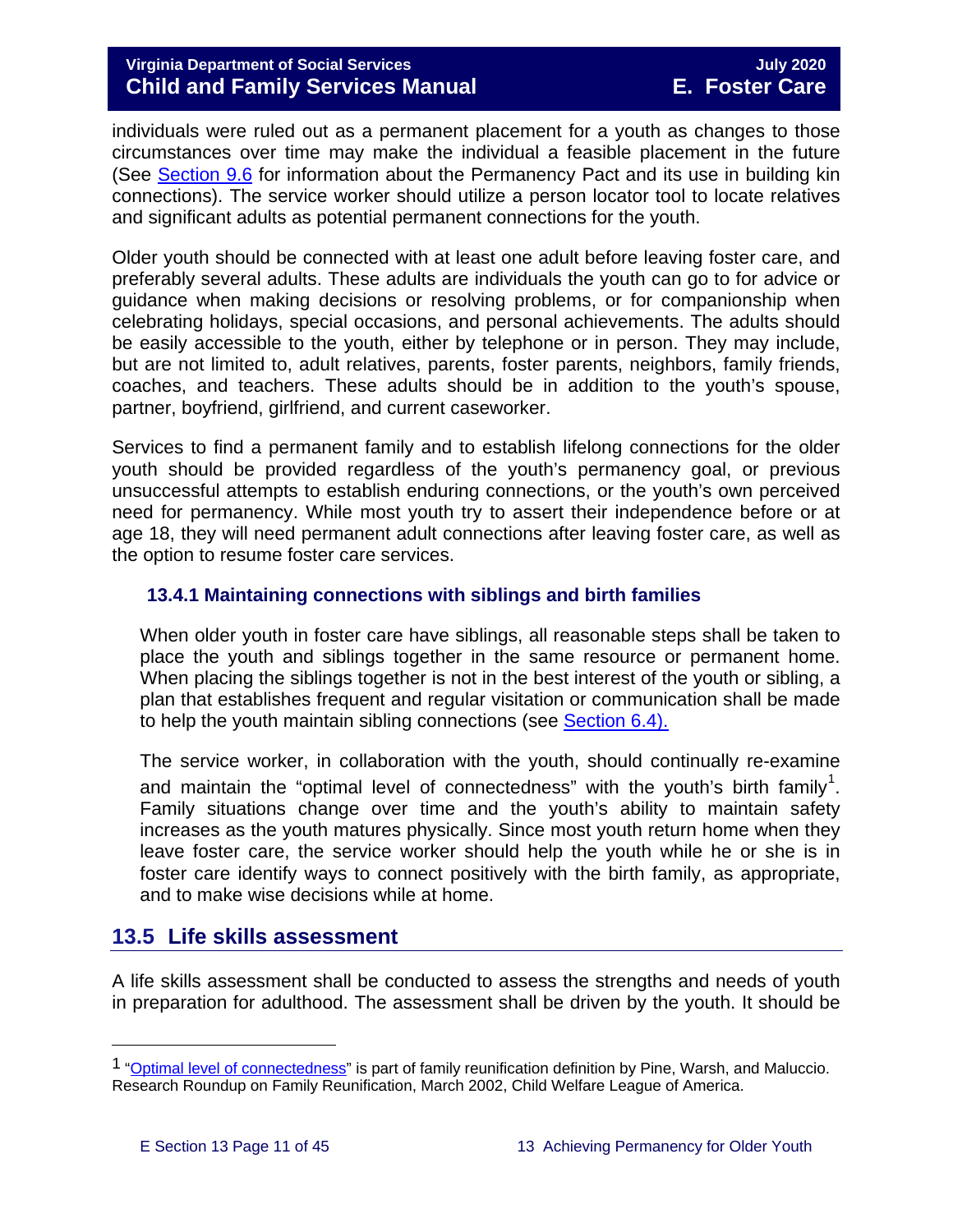strength-based and collaboratively involve the birth parents and caretakers of the youth. Information from the assessment should complement the information obtained during the comprehensive child and family assessment (see [Section 5\)](https://fusion.dss.virginia.gov/Portals/%5bdfs%5d/Files/DFS%20Manuals/Foster%20Care%20Manuals/Foster%20Care%20Manual%2007-2020/section_5_conducting_child_and_family_assessment.pdf), of which this assessment is one component.

Federal regulation describes a life skills assessment as "a systematic procedure to identify a youth's basic skills, emotional and social capabilities, strengths and needs to match the youth with appropriate independent living services. A life skills assessment may address knowledge of basic living skills, job readiness, money management abilities, decision-making skills, goal setting, task completion, and transitional living needs" [\(45 CFR 1356.83\(g\)\(20\)\)](https://www.law.cornell.edu/cfr/text/45/1356.83).

The Virginia Department of Social Services (VDSS) recommends use of the Casey Life Skills Assessment (CLSA), however LDSS may choose to use another appropriate assessment tool that identifies the youth's skills, capabilities, strengths and needs as stated above. The Daniel Memorial Independent Life Skills Assessment has been verified to meet these requirements. Any other life skills assessment instrument or strategy needs to be approved by VDSS prior to use. The independent living needs assessment shall be reported to the federal government as a service provided to older youth.

#### <span id="page-11-0"></span>**13.5.1 The CLSA**

The CLSA is a free tool that assesses the behaviors and competencies youth need to achieve their long term goals. It aims to set youth on the way toward developing healthy, productive lives. Examples of the life skills CLSA helps youth self-evaluate include:

- Maintaining healthy relationships;
- Work and study habits;
- Planning and goal setting;
- Using community resources;
- Daily living activities;
- Budgeting and paying bills;
- Computer literacy; and,
- The youth's permanent connections to caring adults.

To preview the CSLA, click this link: [CLS Assessment.](http://lifeskills.casey.org/)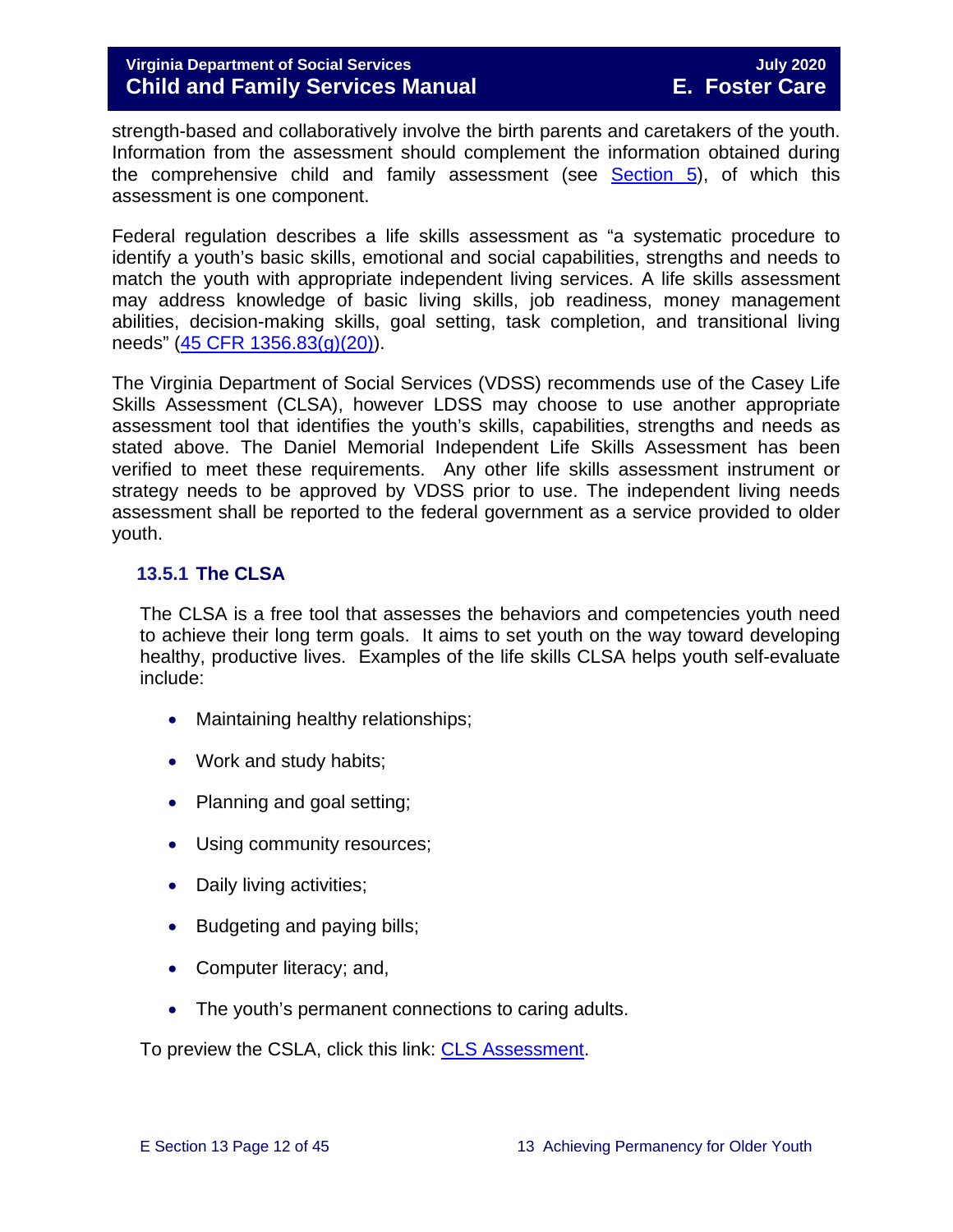#### <span id="page-12-0"></span>**13.5.2 Who benefits from the CLSA**

CLSA is designed to be used in a collaborative conversation between an educator, mentor, service worker, or other service provider and any youth between the ages of 14 and 21. It is appropriate for all youth regardless of whether they are in foster care, live with biological parents, or reside in a group home.

#### <span id="page-12-1"></span>**13.5.3 Frequency of administering CLSA**

The assessment *must* initially be administered:

- For youth in foster care, **within 30 days** after the youth's 14<sup>th</sup> birthday.
- For youth entering foster care after the age of 14, **within 30 days** after the youth's entry into the system.

The assessment *must* be re-administered at least *once* every 12 months for youth age 14 and older and prior to the annual update of the Transition Plan.

Completion of the assessment *must* be documented in OASIS on the IL checklist.

#### <span id="page-12-2"></span>**13.5.4 What happens after youth takes assessment**

Youth typically will require 30-40 minutes to complete the CLSA. Their answers are available instantly for the adult to review with the youth in a strength based conversation that actively engages the youth in the process of developing goals.

The CLSA also offers a resource quide that helps when working with the youth to gain the skills that they need for successful transition to adulthood.

## <span id="page-12-3"></span>**13.6 Independent living services for youth age 14 and older**

All youth age 14 and older shall be provided independent living services for a planned period of time, based on the life skills assessment. The services shall assist the youth in developing the skills necessary for self-sufficiency and interdependence in adulthood, regardless of the youth's permanency goals  $(§ 63.2-905)$ .

Independent living services include a broad range of activities, education, training, and direct services. The following types of services and skills development shall be considered to help the youth prepare for self-sufficiency: counseling, education, housing, employment, and money management. Access to essential documents, such as assistance in obtaining a birth certificate or Social Security card, and other appropriate services shall be provided consistent with the needs assessment [\(§§ 16.1-](https://law.lis.virginia.gov/vacode/16.1-228/) [228](https://law.lis.virginia.gov/vacode/16.1-228/) and [63.2-100\).](https://law.lis.virginia.gov/vacode/63.2-100/) Additional services and skill development include daily living, social relationships, and communication skills.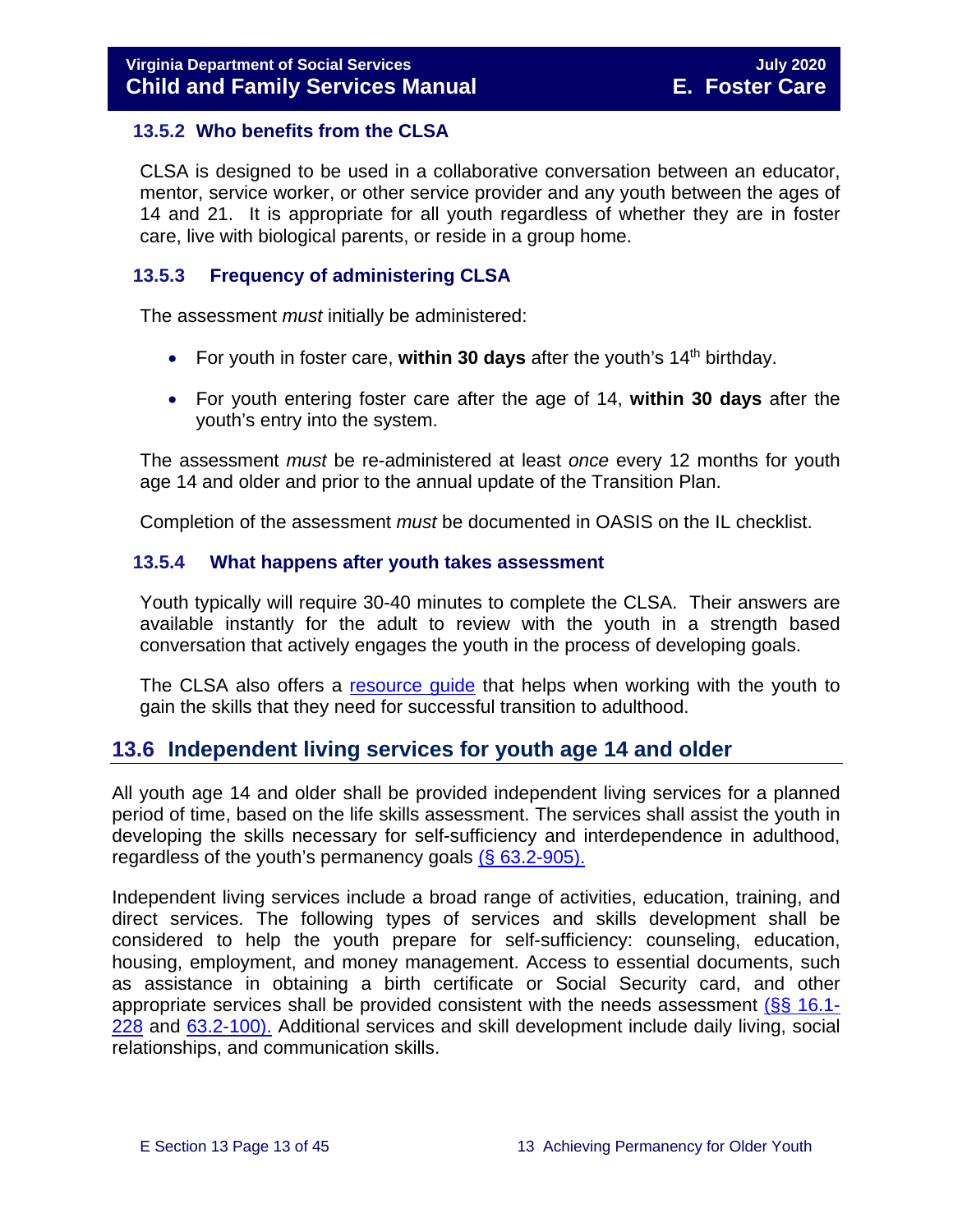#### **Virginia Department of Social Services**<br> **Child and Family Services Manual** E. Foster Care **Child and Family Services Manual**

As required by Chafee Program, the U.S. Department of Health and Human Services in consultation with other stakeholders developed outcome measures to assess the performance of each state and the effectiveness of its independent living services. The NYTD was established via regulation in 2008 and implemented October 2010. The Chafee Program and federal regulation requires states to report specific information to NYTD [\(45 CFR 1356.80 through 1356.86\)](https://www.law.cornell.edu/cfr/text/45/1356.80). In Virginia, all NYTD defined independent living services (including ETV) that are paid for and/or provided by LDSS on behalf of youth **must be documented on the OASIS independent living services screen by the LDSS**.

An independent living service is provided by LDSS if it is delivered by LDSS staff or an agent of the LDSS, including a foster parent, group home staff, or child care institution staff; or provided pursuant to a contract between a local department of social services or VDSS and a provider, agency, or any other entity regardless of whether the contract includes funding for the particular service.

The service worker and youth's team shall consider the types of services listed below for all youth over age 14 and older who are in foster care. Any of these services, as well as any other services and supports the youth requires, shall be provided, if indicated by the comprehensive assessment process and consistent with funding requirements. When a youth receives any of the services listed below, as well as the required life skills assessment, the services shall be identified in OASIS [\(45 CFR 1356.83\(g\)\(20\) through](https://www.law.cornell.edu/cfr/text/45/1356.83)   $1356.83(g)(30)$ .

The Virginia NYTD categories are:

- **Academic support.** Academic supports are services designed to help a youth complete high school or obtain a GED. Such services include the following: academic counseling; preparation for a GED, including assistance in applying for or studying for a GED exam; tutoring; help with homework; study skills training; literacy training; and help accessing educational resources. Academic support does not include a youth's general attendance in high school.
- **Post-secondary education support.** Post-secondary educational supports are services designed to help a youth enter or complete college, and include the following: classes for test preparation, such as the Scholastic Aptitude Test (SAT); counseling about college; information about financial aid and scholarships; help completing college or loan applications; or tutoring while in college. The list is not all-inclusive; other supports such as college tours paid for or provided by the agency could fall within this definition.
- **Career preparation.** Career preparation services focus on developing a youth's ability to find, apply for, and retain appropriate employment. Career preparation includes the following types of instruction and support services: vocational and career assessment, including career exploration and planning, guidance in setting and assessing vocational and career interests and skills, and help in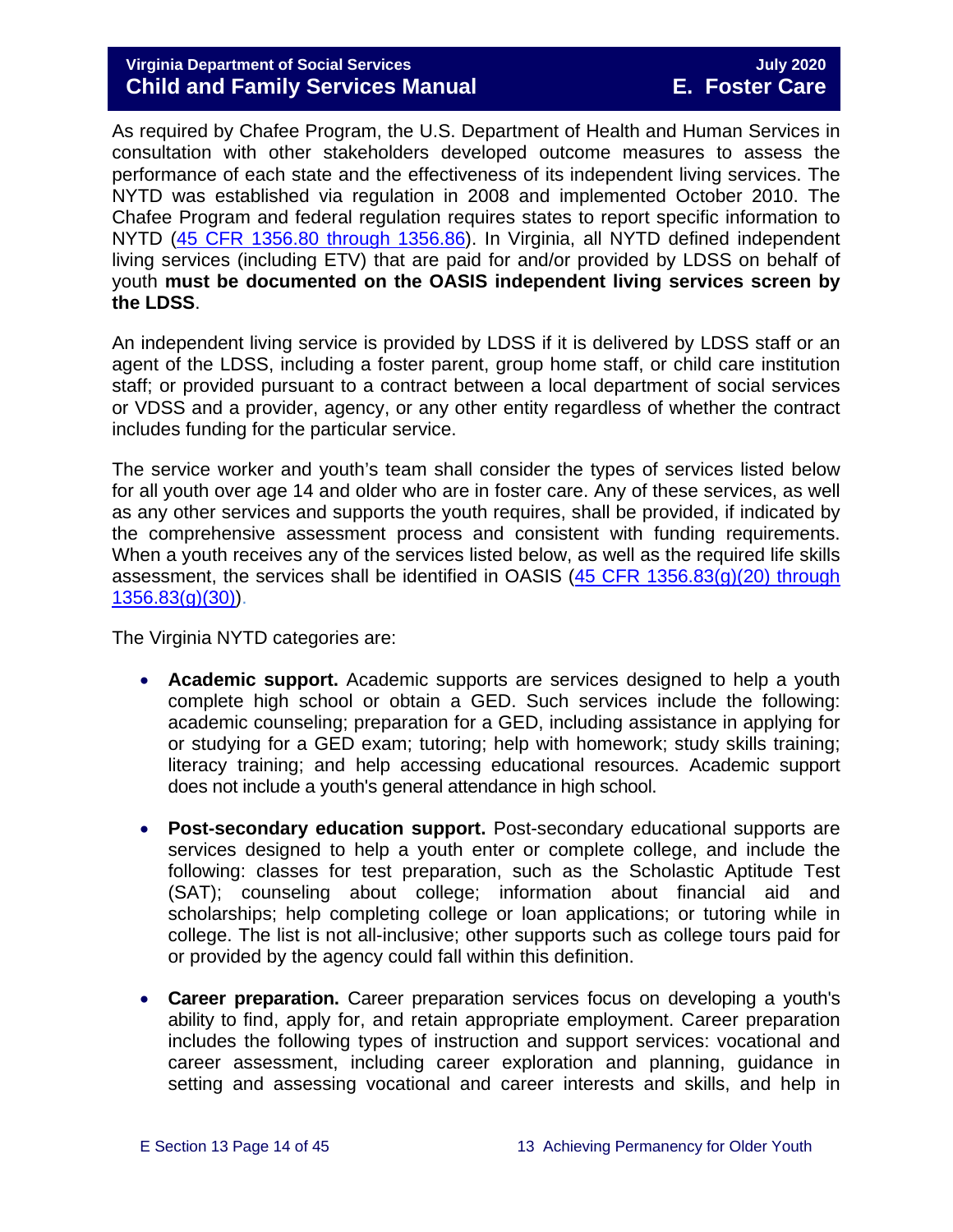matching interests and abilities with vocational goals; job seeking and job placement support, including identifying potential employers, writing resumes, completing job applications, developing interview skills, job shadowing, receiving job referrals, using career resource libraries, understanding employee benefits coverage, and securing work permits; retention support, including job coaching; learning how to work with employers and other employees; understanding workplace values such as timeliness and appearance; and understanding authority and customer relationships.

- **Employment programs or vocational training**. Employment programs and vocational training designed to build a youth's skills for a specific trade, vocation, or career through classes or on-site training. Employment programs include a youth's participation in an apprenticeship, internship, or summer employment program and do not include summer or after-school jobs secured by the youth alone. Vocational training includes a youth's participation in vocational or trade programs in school or through nonprofit, commercial or private sectors and the receipt of training in occupational classes for such skills as cosmetology, auto mechanics, building trades, nursing, computer science, and other current or emerging employment sectors.
- **Budget and financial management.** Budget and financial management assistance includes the following types of training and practice: living within a budget; opening and using a checking and savings account; balancing a checkbook; developing consumer awareness and smart shopping skills; accessing information about credit, loans and taxes; and filling out tax forms.
- **Housing education and home management training.** Includes assistance or training in locating and maintaining housing, including filling out a rental application and acquiring a lease, handling security deposits and utilities, understanding practices for keeping a healthy and safe home, understanding tenant's rights and responsibilities and handling landlord complaints. Home management includes instruction in food preparation, laundry, housekeeping, living cooperatively, meal planning, grocery shopping and basic maintenance and repairs.
- **Health education and risk prevention.** Health education and risk prevention includes providing information about: hygiene, nutrition, fitness and exercise, and first aid; medical and dental care benefits, health care resources and insurance, prenatal care and maintaining personal medical records; sex education, abstinence education, and HIV prevention, including education and information about sexual development and sexuality, pregnancy prevention and family planning, and sexually transmitted diseases and AIDS; substance abuse prevention and intervention, including education and information about the effects and consequences of substance use (alcohol, drugs, tobacco) and substance avoidance and intervention. Health education and risk prevention does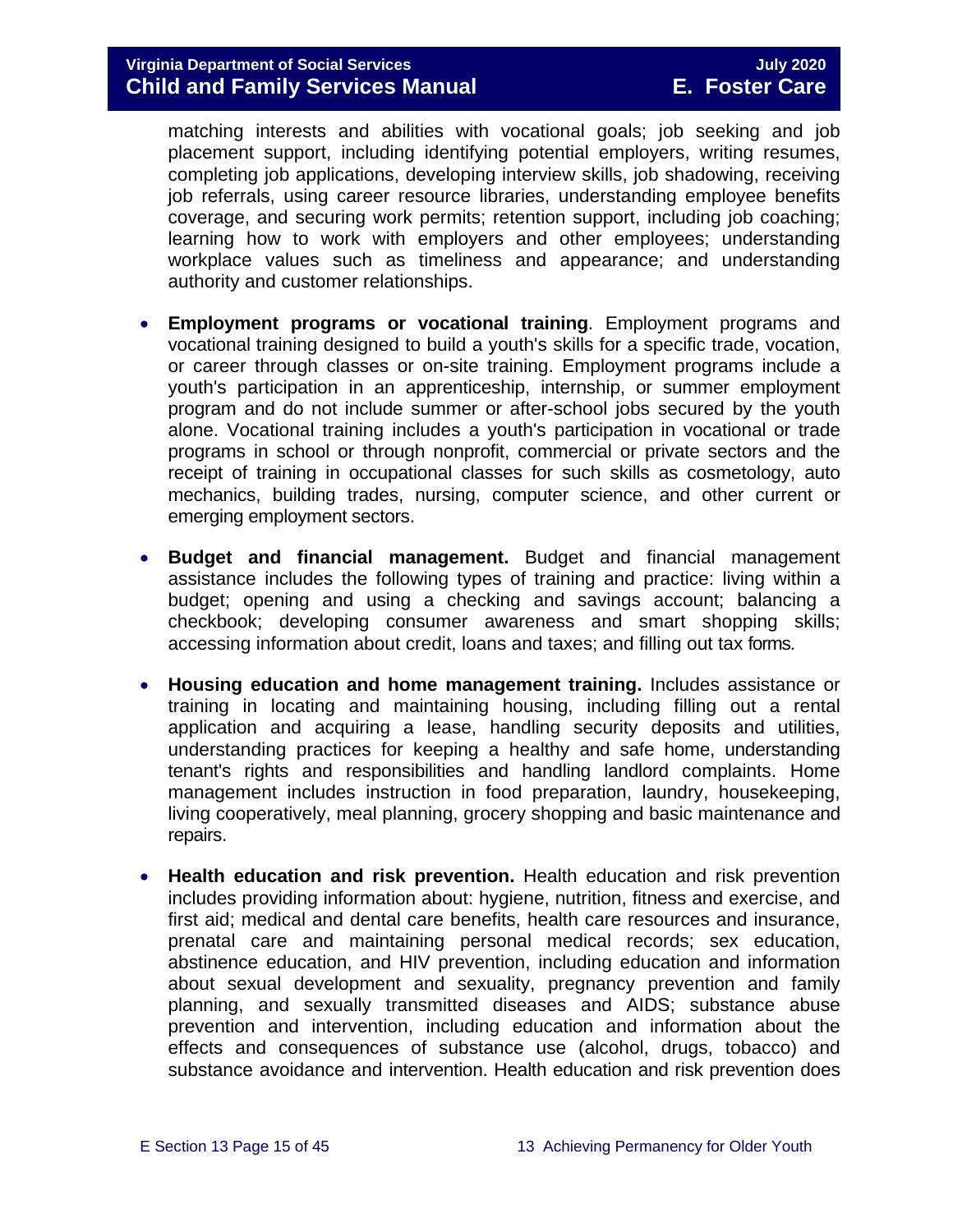not include the youth's actual receipt of direct medical care or substance abuse treatment.

- **Family support and healthy marriage education**. Such services include education and information about safe and stable families, healthy marriages, spousal communication, parenting, responsible fatherhood, childcare skills, teen parenting, and domestic and family violence prevention.
- **Mentoring.** Mentoring means that the youth has been matched with a screened and trained adult for a one-on-one relationship that involves the two meeting on a regular basis. Mentoring can be short-term, but it may also support the development of a long-term relationship.
- **Independent living arrangement.** An independent living arrangement means that the youth is living independently under a supervised arrangement approved by the LDSS or Licensed Child Placing Agency. A youth in independent living is not supervised 24-hours a day by an adult and often is provided with increased responsibilities, such as paying bills, assuming leases, and working with a landlord, while under the supervision of an adult.
- **Room and board financial assistance**. Room and board financial assistance that is paid for or provided by the VDSS, LDSS and/or Children's Services Act (CSA) to assist with a youth's room and board, including rent deposits, utilities, and other household start-up expenses. (Includes the independent living stipend).
- **Education financial assistance.** Education financial assistance is a payment that is paid for or provided by the VDSS and/or LDSS for education or training, including allowances to purchase textbooks, uniforms, computers, and other educational supplies; tuition assistance; scholarships; payment for educational preparation and support services (i.e., tutoring), and payment for GED and other educational tests. This financial assistance also includes vouchers for tuition or vocational education or tuition waiver programs paid for or provided by the VDSS and/or LDSS (ETV program).
- **Other financial assistance.** Other financial assistance includes any other payments made or provided by the VDSS, LDSS, and/or the local Family Assessment and Planning Team (FAPT) to help the youth live independently.
- **Other financial assistance** (**incentives and stipends for youth**). Monetary incentives or stipends to acknowledge or reward eligible youth who successfully completed:
	- o A life skills training;
	- o Other independent living services that are designed to help the youth successfully transition to adulthood; and/ or,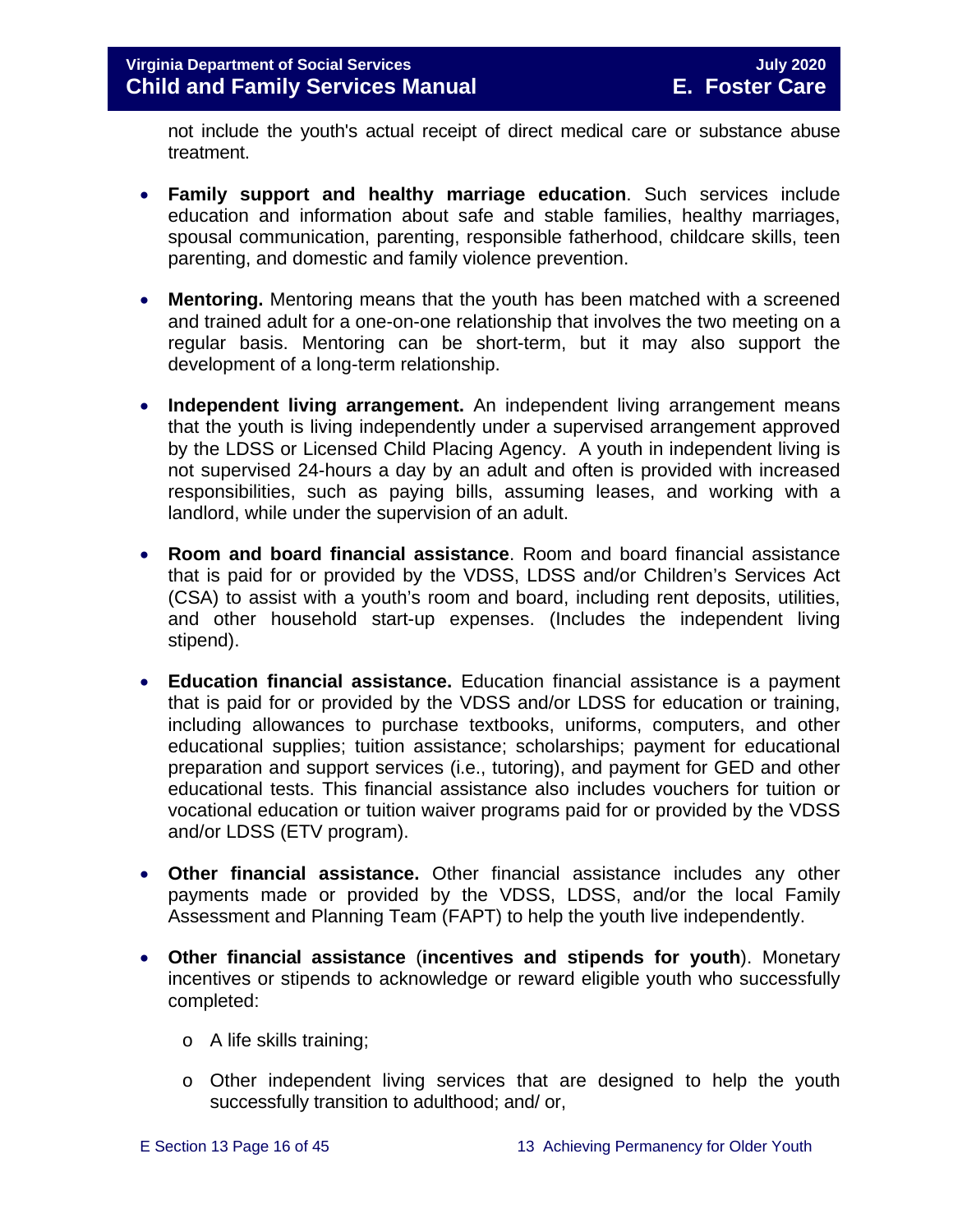o If part of the follow-up population, the NYTD Follow-up Survey.

Incentives and stipends must not exceed what is reasonable and necessary to accomplish the purpose of needing to provide such incentives and/or stipends. The local director or his/her designee must approve in writing all monetary incentives and stipend methods (i.e. gift cards, money cards, certificates, and/or stipends), purpose of incentives/stipends, and the amount paid from the VDSS Chafee Program and/or ETV funds for each youth. Also, youth receiving an incentive/stipend must have a clear understanding of purpose, cash value of incentive/stipend, and sign a document stating that he/she acknowledges receiving the monetary incentive. The document acknowledging youth receipt must be kept in the youth's case record and documented in OASIS as "Other financial assistance" within 30 days from the purchase date. Each transaction for an incentive/stipend must be recorded individually on the Chafee Program Quarterly Report for the applicable report period.

• **Other financial assistance** (**outreach services**). Efforts to attract eligible youth to participate in independent living services and formalized programs (i.e. covering transportation expenses so that eligible youth may attend Independent Living conferences and other youth conferences, meetings, retreats, and workshops designed to help the youth successfully transition to adulthood).

## <span id="page-16-0"></span>**13.7 Preparing youth for adulthood**

All youth shall have the opportunity to be engaged in directing their own life and to be engaged in the community around them. In order to provide youth in and transitioning from foster care opportunities to be listened to, to be informed, to be respected and to exert control over their lives, the service worker should:

- Prepare/train youth to lead in the development of their case planning, including permanency planning and transition planning that addresses education and employment goals.
- Provide youth opportunities for leadership and community involvement, including opportunities for advising LDSS and community partners on policy and practice.
- Maintain contact with the youth to find out how they are doing when they leave care so that policy and practice can be improved.  $2^2$  $2^2$

Preparing youth in foster care for adulthood is similar to preparing all children and youth for the transition to adulthood. Successful adults are self-sufficient in accomplishing daily life skills, while also being resourceful and connected with others in meeting their own needs while contributing to society. Regardless of the permanency goal, service

Ĩ.

<span id="page-16-1"></span><sup>2</sup> Adapted from Jim Casey Youth Opportunities Initiative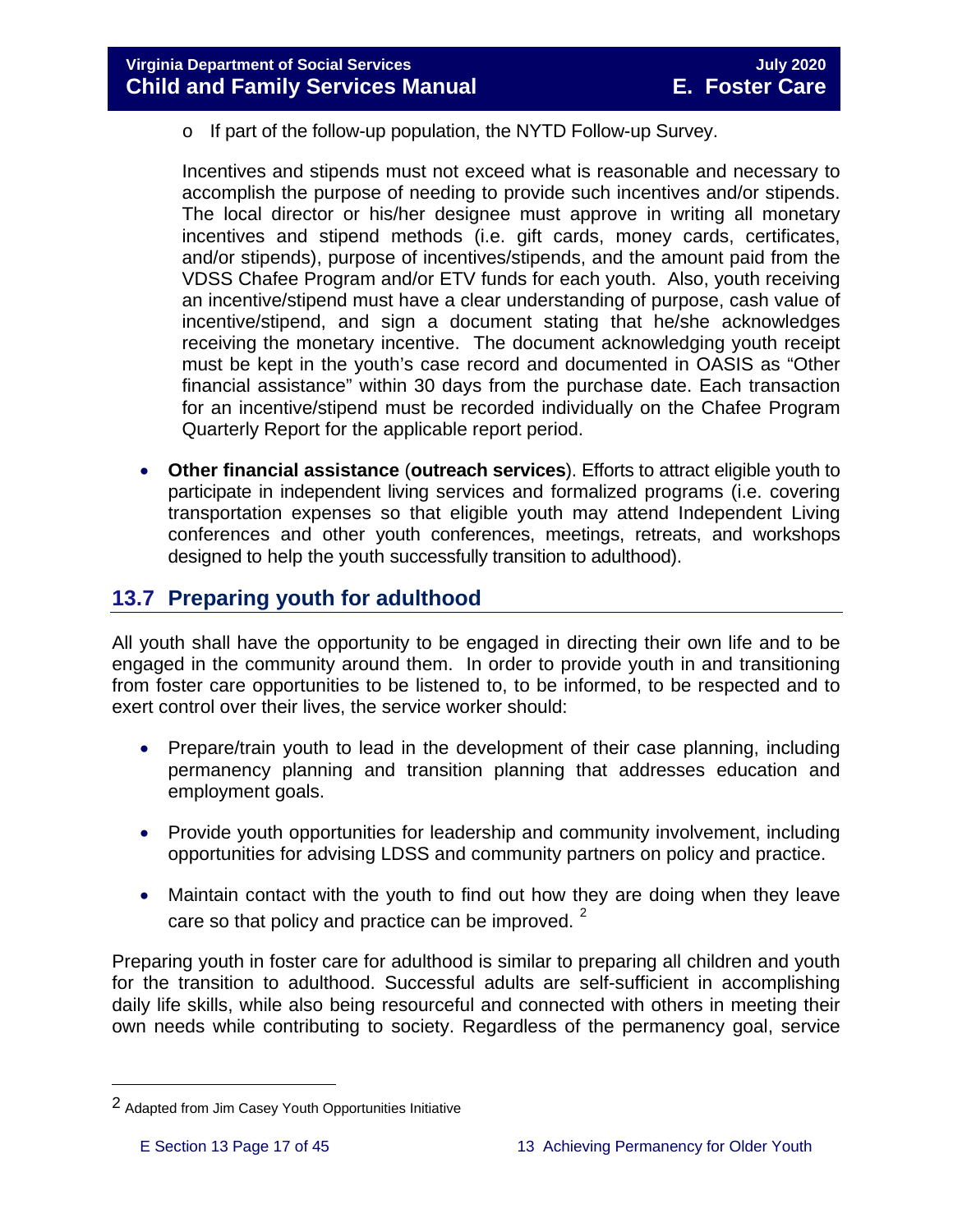workers should deliberately plan and prepare youth over time to be increasingly selfsufficient, resourceful, and contributors to society.

Preparation for adulthood is a life-long process that begins at birth. It initially involves informal learning by observing and participating in day-to-day activities with birth parents and substitute caregivers. Then, as children mature, it includes formal instruction and activities. For older youth, it requires increasing opportunities for them to practice life skills and build competencies with support from caregivers, service workers, and significant others.

During adolescence, the movement to self-sufficiency and resourcefulness is not linear, but rather a dynamic process based on the youth's evolving maturity, strengths, and needs. An adolescent's search for identity and transition to adulthood can be a turbulent process, particularly for youth who have experienced abuse, neglect, separations, and/or trauma in their lives.

Developmentally, adolescents are striving to gain control over their lives. Adults need to provide opportunities for adolescents to practice resolving problems, seeking out and using resources, making decisions, and contributing to society. These are essential skills for self-sufficiency and success in adulthood.<sup>[3](#page-17-1)</sup>

Serving older youth and preparing them for adulthood requires a planned, dynamic, strengths-based process. Service planning and decision making shall be driven by the youth, in collaboration with the youth's family and team. Services shall be based on the strengths and needs of the youth, as identified in the comprehensive assessment. The service worker and youth's team should focus on achieving permanency and ensuring the youth develops the skills necessary for self-sufficiency and interdependency. They should assist the youth in managing the transition to adulthood and then follow up to ensure success.

#### <span id="page-17-0"></span>**13.7.1 Youth-driven planning**

Youth shall have a central role in all service planning and decision making. Involving the older youth increases his or her motivation to participate in and complete services. It also helps the youth increase self-awareness and learn how to develop goals, use networks, and resolve problems − essential skills for adulthood.

The service worker should encourage and support the youth in taking responsibility for becoming increasingly self-sufficient and interdependent over time. The service worker should help the youth:

- Understand his or her responsibility for developing and achieving a plan;
- Develop personal goals;

ī

<span id="page-17-1"></span><sup>3</sup> Adapted from Illinois Department of Children and Family Services Best Practice Manual, Characteristics of Adolescent Development.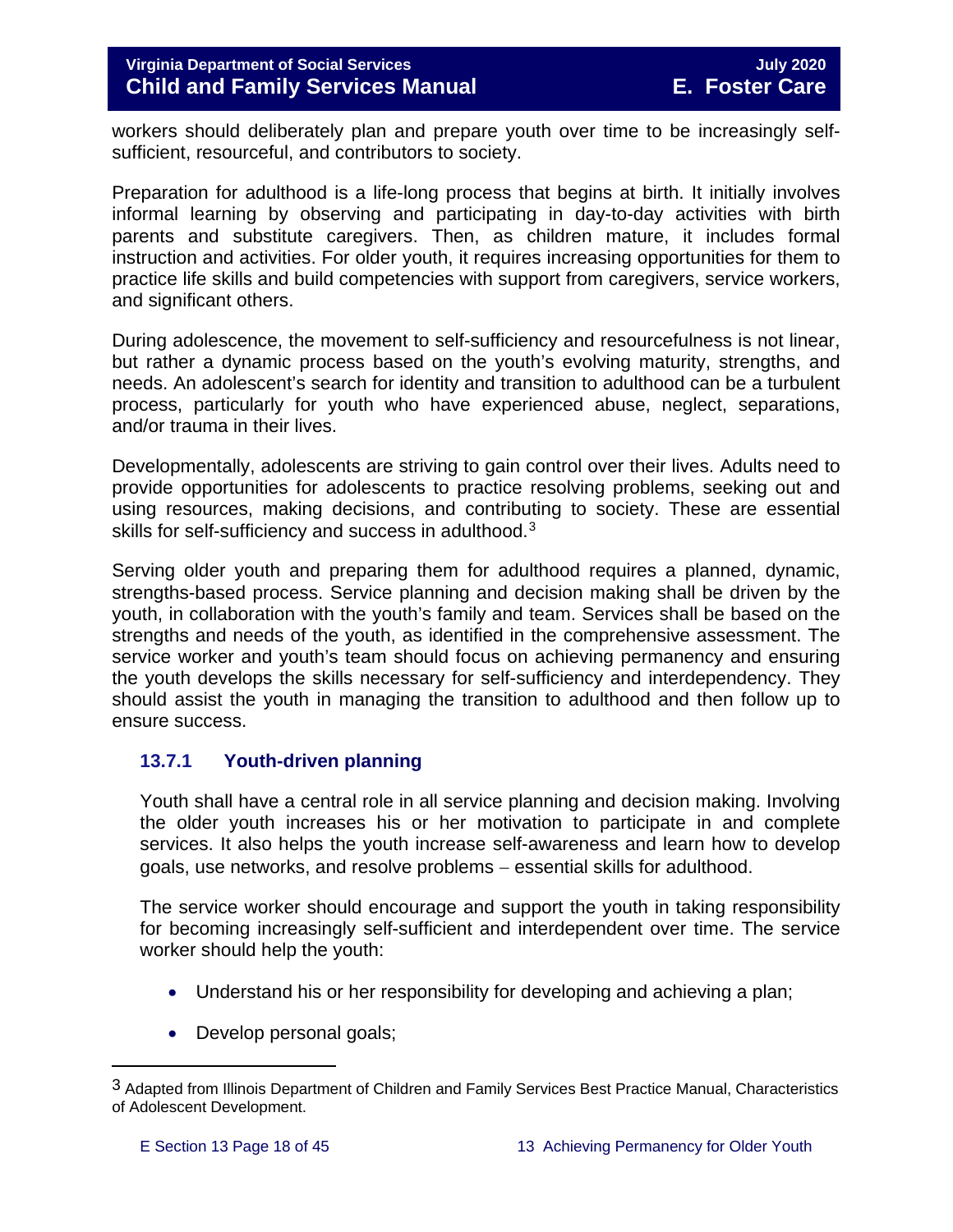- Identify strengths, interests, and needs; and,
- Use these goals, strengths, and interests to design services, use networks, and access services and resources to meet his or her needs.

#### <span id="page-18-0"></span>**13.7.2 Engaging families and working with the youth's team**

The service worker should diligently search, pursue, and engage the youth with extended family members and other appropriate individuals the youth defines as significant, while keeping the safety and best interests of the child at the forefront in decision making (see [Section](https://fusion.dss.virginia.gov/Portals/%5bdfs%5d/Files/DFS%20Manuals/Foster%20Care%20Manuals/Foster%20Care%20Manual%2007-2020/Final%20Foster%20Care%20Manual%2007-2020/section_2_engaging_the_child_family_and_significant_adults.pdf#page=10) 2.5 and [Section](https://fusion.dss.virginia.gov/Portals/%5bdfs%5d/Files/DFS%20Manuals/Foster%20Care%20Manuals/Foster%20Care%20Manual%2007-2020/Final%20Foster%20Care%20Manual%2007-2020/section_2_engaging_the_child_family_and_significant_adults.pdf#page=13) 2.6). These individuals can provide diverse roles and resources for the youth during and after his or her stay in foster care [\(see Section](https://fusion.dss.virginia.gov/Portals/%5bdfs%5d/Files/DFS%20Manuals/Foster%20Care%20Manuals/Foster%20Care%20Manual%2007-2020/Final%20Foster%20Care%20Manual%2007-2020/section_2_engaging_the_child_family_and_significant_adults.pdf#page=8) 2.4).

The service worker shall engage appropriate family members and other significant individuals to work collaboratively as a team to help prepare the youth for adulthood. Since critical decision points, including goal and placement decisions, are made through Family Partnership Meetings, the LDSS may decide that this team should continue working together as the youth's team to prepare for and transition the youth into adulthood (see [Section 2.9\)](https://fusion.dss.virginia.gov/Portals/%5bdfs%5d/Files/DFS%20Manuals/Foster%20Care%20Manuals/Foster%20Care%20Manual%2007-2020/section_2_engaging_the_child_family_and_significant_adults.pdf#page=19).

The youth shall be an active and central participant on the team. The youth shall be provided with the opportunity to identify up to two (2) members of the team who are neither a foster parent of nor a case/service worker of the youth [\(P.L. 113-183\)](https://www.congress.gov/113/plaws/publ183/PLAW-113publ183.pdf) and who he or she wants to involve with the team to help represent the youth's needs and provide support during the process. One of the individuals selected by the youth may serve, as necessary, as an advocate with respect to normalcy for the youth. The LDSS may only reject the member(s) selected by the youth if there if good cause to believe that the individual(s) would not act in the best interest of the youth.

Team members may include birth parents, siblings, family members, prior custodians, primary caregiver(s), service worker, adult services worker for appropriate older youth, Independent Living coordinator, professionals involved with the youth (e.g., teacher, counselor, coach), service providers, community members (e.g., friend, neighbor, mentor, minister), and any other individuals identified by the youth and family as important.

The service worker and team should actively assist the youth in:

- Assessing strengths, interests, and needs, including life skills;
- Identifying significant adults who may be willing to assist the youth in carrying out identified tasks;
- Identifying services, resources, supports, and networks;
- Developing or enhancing their skills;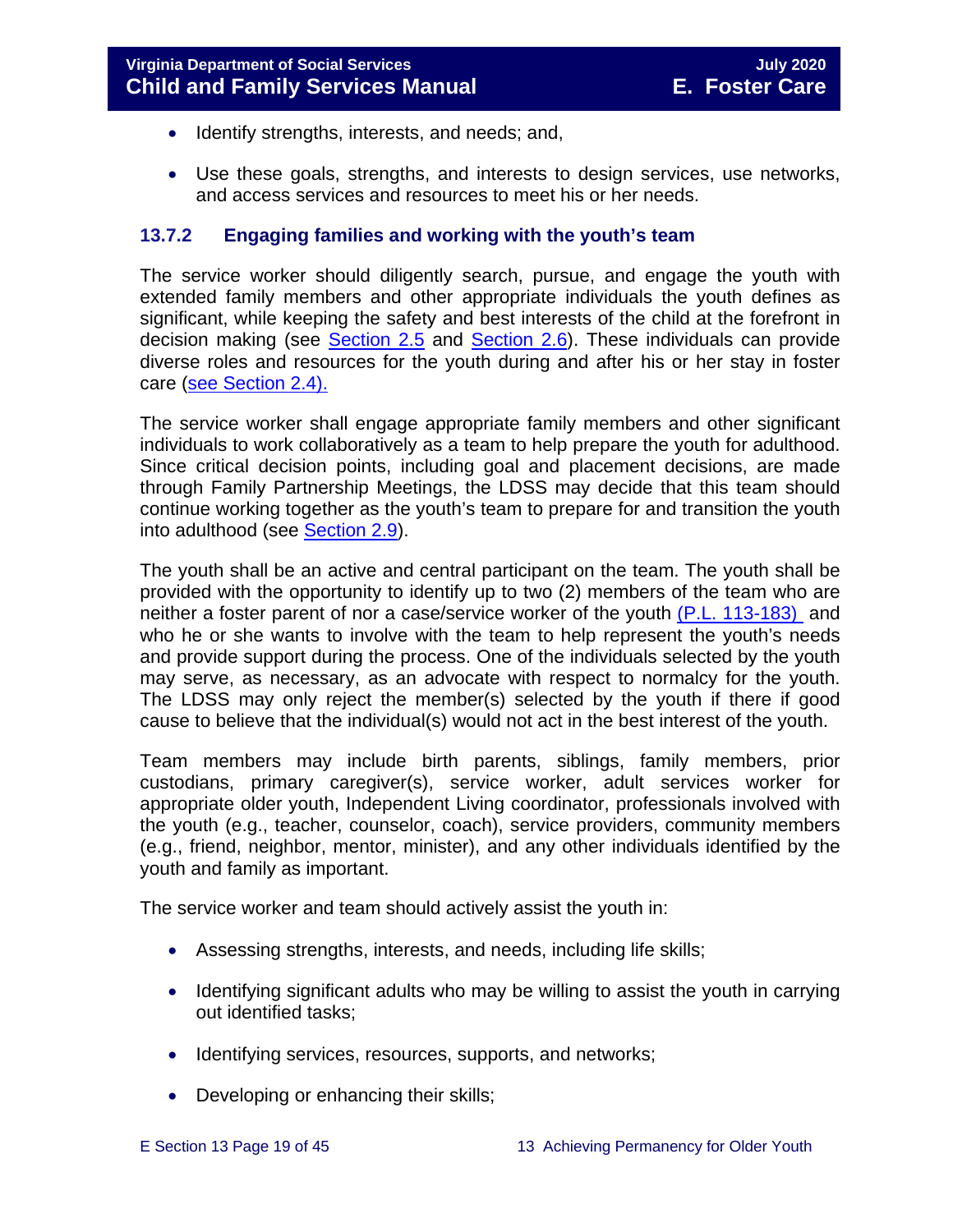- Making decisions;
- Planning and supporting the youth through the transition to adult living; and,
- <span id="page-19-0"></span>• Maintaining contact and following up after the youth leaves foster care.

#### <span id="page-19-1"></span>**13.7.3 Chafee Program Transition Plan (Transition Plan) for youth age 14 and older**

All youth age 14 *and* older, regardless of their permanency goal, shall have a written transition plan personalized to their individual needs based on their life skills assessment; specifying the independent living services, activities, and supports to be provided to help the youth transition to adulthood. The youth shall be involved in the development of the initial transition plan and any revisions or additions made to it. The Chafee Program Transition Plan (hereafter known as the Transition Plan) shall be:

- Youth-driven;
- Based on a formal life skills assessment;
- Developed through a team process; and,
- Coordinated with the Individual Education Program (IEP) developed by the school district for all youth in special education.

The Transition Plan for youth age 14 and older shall be personalized to the individual youth and describe in writing:

- The activities to be undertaken to establish a permanent family and lifelong connections with family members and significant adults.
- The strengths, goals, and needs of the youth, based on the assessment of life skills, and including the areas of counseling, education, housing, employment, and money management skills.
- The specific independent living services to be provided and activities undertaken to assist the youth in meeting these goals and needs, building on the youth's strengths.
- The programs and services to be provided and activities undertaken to help the youth prepare for his or her future life as an adult, including but not limited to, specific options to be pursued in education, career preparation, and work.
- The responsibilities of the child placing agency, the youth, the service provider, and any other involved individuals in achieving the planned services and activities.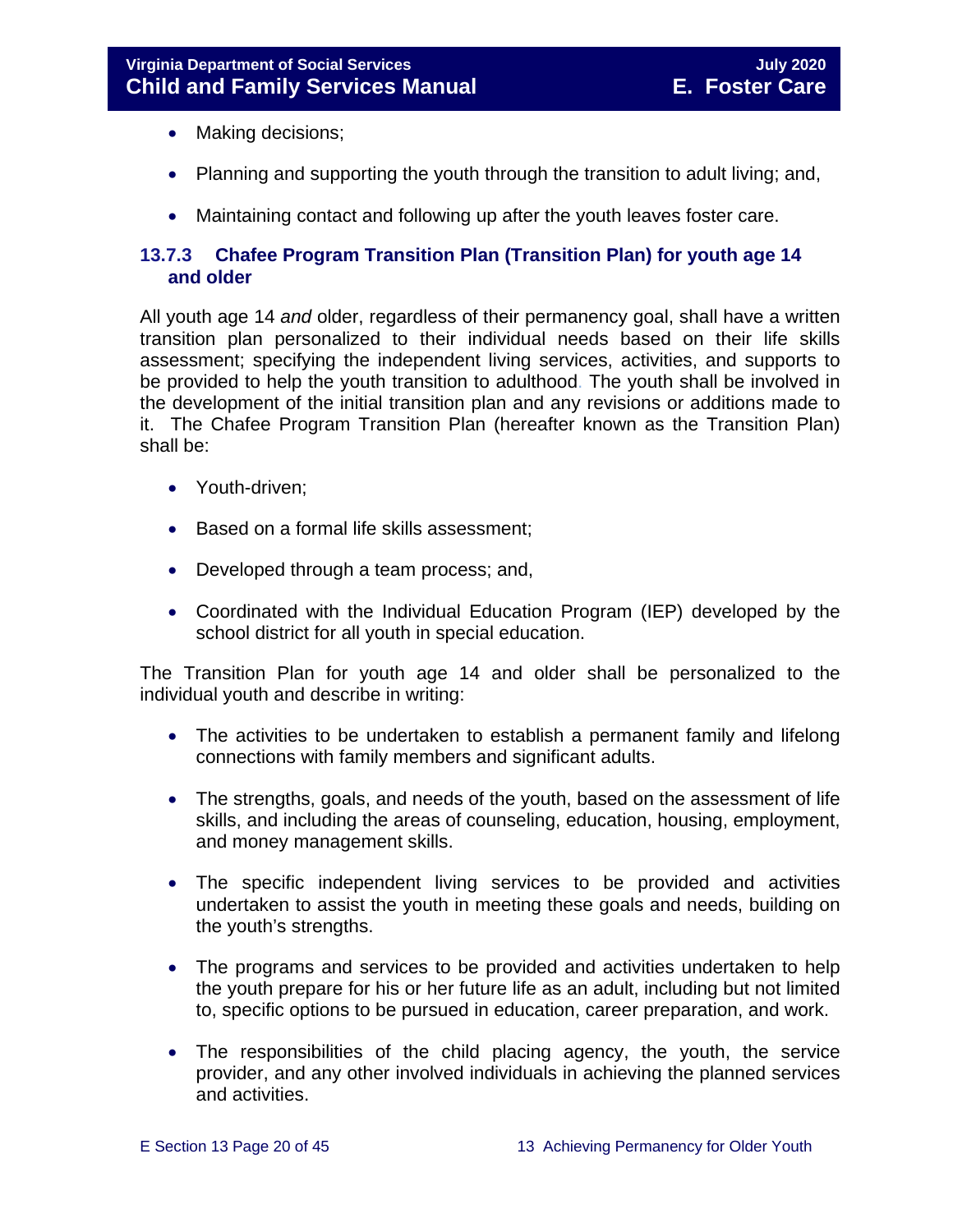• Information on the youth's right to appeal LDSS decisions on services in the Transition Plan (See [Section 15.12\)](https://fusion.dss.virginia.gov/Portals/%5bdfs%5d/Files/DFS%20Manuals/Foster%20Care%20Manuals/Foster%20Care%20Manual%2007-2020/section_15_developing_service_plan.pdf#page=17).

The service worker may use the transition plan template developed by VDSS or the Foster Club's Transition Toolkit to document the youth's transition plan (see below.) Any other transition plan template needs to be approved by VDSS before use.

- The VDSS [Chafee](https://fusion.dss.virginia.gov/Portals/%5Bdfs%5D/Files/DFS%20FORMS/Foster%20Care%20Forms/Independent%20Living%20Transition%20Plan.pdf) Program Transition Plan addresses independent living services, incorporates the domains from the Casey Life Skills Assessment, and complies with state and federal requirements for serving and transitioning older youth.
- The **[FosterClub's Transition Toolkit](https://www.fosterclub.com/_transition/article/transition-toolkit)** is designed for youth and their team of adult supporters to identify their assets and resources and map out a plan for the challenges after foster care.

#### **13.7.3.1 Development and maintenance of the Transition Plan**

The Transition Plan shall be printed and attached to the foster care plan which is filed with the court for distribution and placed in the paper case record. The service worker, youth, and youth's team shall implement and modify the Transition Plan over time, while continually assessing the youth's progress.

- The Transition Plan *must* be completed *within 30 days* of *the youth turning 14 years old in foster care or entering foster care when they are 14 years of age and older*.
- The Transition Plan shall be updated at least every 12 months or for each Permanency Planning and/or Review Hearing as a best practice. The updated Transition Plan will be submitted at the next scheduled hearing.
- Completion of the Transition Plan shall be documented in OASIS on the IL Checklist.

#### <span id="page-20-0"></span>**13.7.4 Youth rights**

As a requirement of the Preventing Sex Trafficking and Strengthening Families Act of 2014 [\(P.L. 113-183\)](https://www.congress.gov/113/plaws/publ183/PLAW-113publ183.pdf), youth age 14 and older shall be provided a document that describes certain rights with respect to their care. The LDSS shall be responsible for explaining to the youth his/her rights in an age-appropriate way and obtaining a signature from the youth acknowledging that the youth has received them. A description of the youth's rights follows: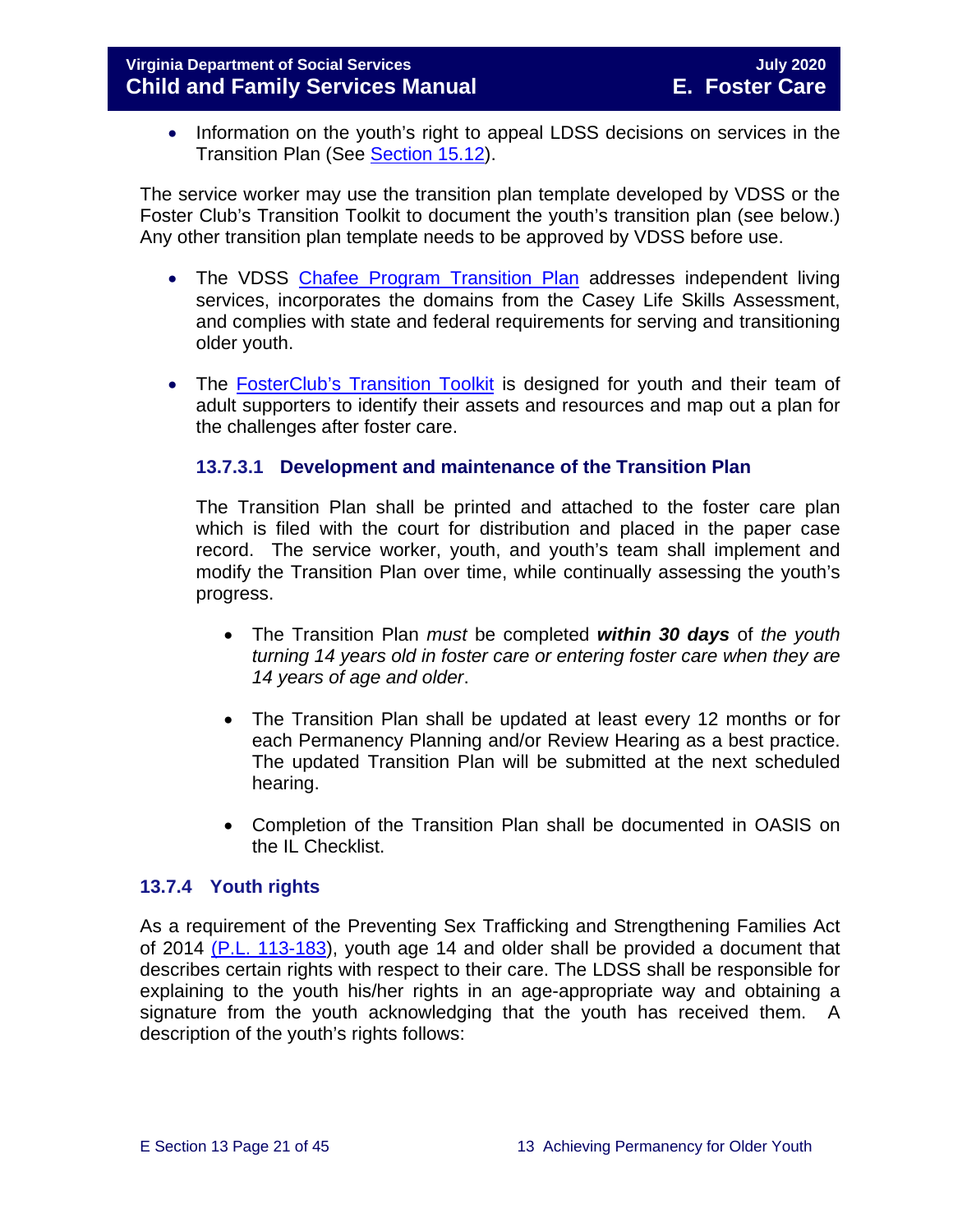#### **Virginia Department of Social Services July 2020 Child and Family Services Manual**

- Appeals: the youth has the right to appeal LDSS decisions regarding the delay, denial or termination of services identified in the transition to independent living plan and foster care plan **(**See [Section 15.12\)](https://fusion.dss.virginia.gov/Portals/%5bdfs%5d/Files/DFS%20Manuals/Foster%20Care%20Manuals/Foster%20Care%20Manual%2007-2020/Final%20Foster%20Care%20Manual%2007-2020/section_15_developing_service_plan.pdf#page=17).
- Education: the youth has the right to go to school and get an education that is consistent with his or her age and any special needs. The youth also has the right to stay in the school he or she was enrolled in before coming into foster care if this is in the youth's best interest.
- Health: the youth has the right to be regularly taken to doctors and dentists, including eye doctors, for medical evaluation, medical care, and/or treatment as needed.
- Visitation with siblings: the youth has the right to have regular contact and visitation with siblings, if separated. Contact may include, but not be limited to, face-to-face visits, telephone calls, emails, and video conferencing.
- Court participation: the youth has the right to attend court hearings involving his or her care; be consulted in the development of and any revisions to his or her case and permanency plan. The youth also has the right to tell the judge what is happening to him or her and what the youth wants regarding the plan for permanency.
- Documentation: when exiting foster care, the youth shall be provided with an official or certified copy of the youth's (1) birth certificate; (2) social security card; (3) health insurance information; (4) medical records; (5) driver's license or state-issued identification card; and, (6) [Proof of Foster Care](https://fusion.dss.virginia.gov/dfs/DFS-Home/Foster-Care/Foster-Care-Forms) form.
- Safety: the youth has the right to be safe and free from exploitation.

The list of youth rights is included in the Rights and Responsibility section of the VDSS Chafee Program Transition Plan template. The completed Transition Plan shall be attached to the printed foster care plan when it is submitted to court for distribution and also placed in the paper case record. The Rights and Responsibilities section and the youth's signature shall be submitted to court, even if an alternative transition plan template is used. This document shall be reviewed and signed at least annually or for each Permanency Planning and/or Review Hearing as a best practice.

## <span id="page-21-0"></span>**13.8 Paying for independent living services**

Independent living services are paid for from the LDSS' allocation of the Chafee Program funds. VDSS must approve the LDSS funding application for Chafee Program funds before funds are expended.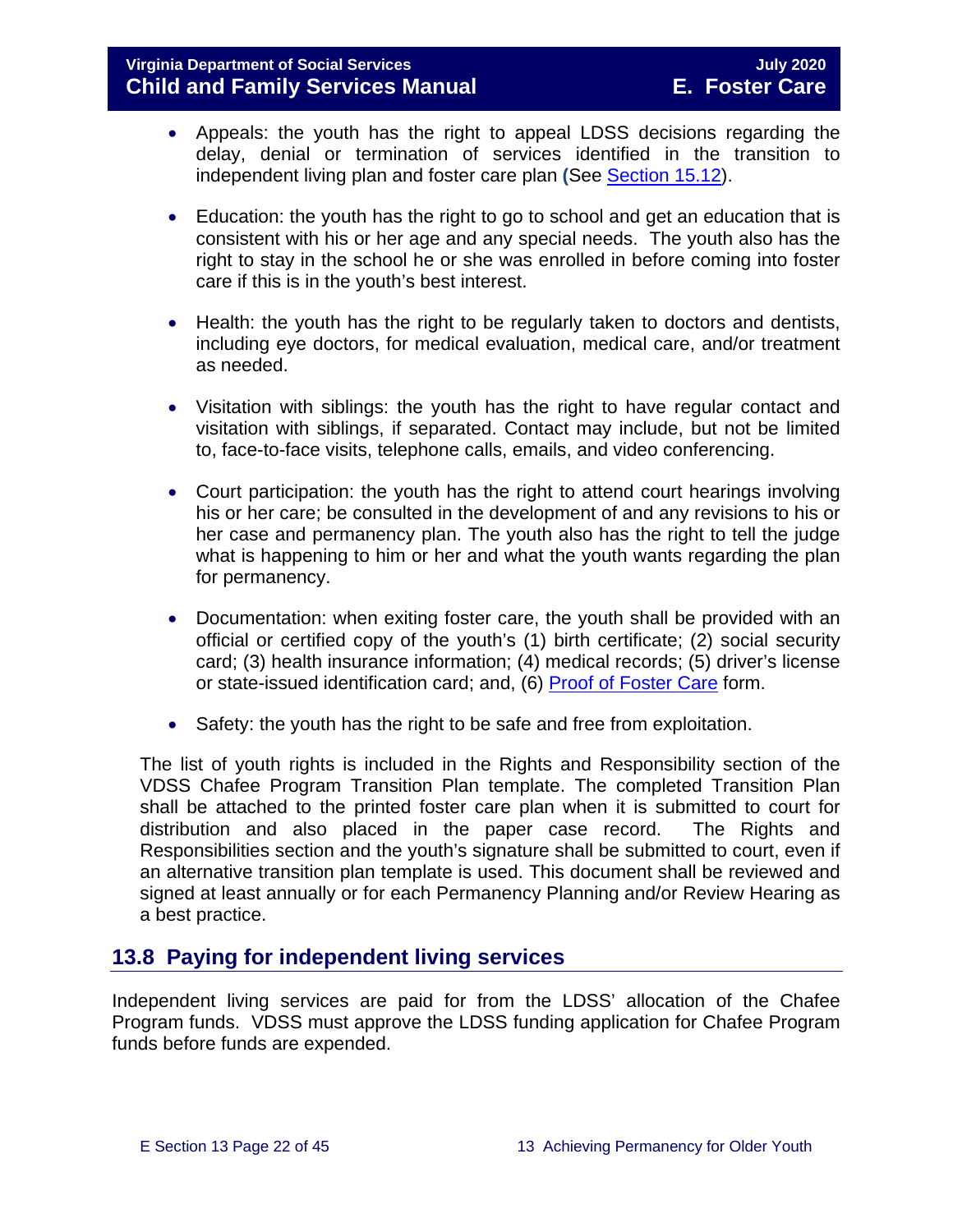Independent living services may also be paid for with CSA funds. CSA establishes a collaborative system of services and funding that is child-centered, family-focused and community-based when addressing the needs of troubled and at risk youth and their families. One of the targeted populations is children and youth for whom foster care services, as defined by  $\S$  63.2-905, are being provided.

Foster care services are the provision of a full range of casework, treatment and community services including but not limited to independent living services, for a planned period of time to a child or youth who has been abused or neglected, or in need of services, or a youth or child who has been placed through an agreement between the LDSS and parent(s) where legal custody remains with the parents or guardians, or has been committed or entrusted to an LDSS or licensed child placing agency. Foster care services also include the provision and restoration of independent living services to a person who is over the age of 18 years but who has not reached the age of 23 years who is in the process of transitioning from foster care to self-sufficiency. However, independent living services are not maintenance and cannot be paid for with title IV-E funds.

Access to CSA funds is governed by state and local policies which require multi-agency planning, uniform assessment, utilization review, and authorization of funds. If it is assessed that these funds are needed to access independent living services, the service worker shall refer the youth to the FAPT, in accordance with local Community Policy and Management Team (CPMT) procedures, in order to request funding for services. The LDSS service worker should become familiar and comply with policies established by their local CPMT for access to CSA funding.

## <span id="page-22-0"></span>**13.9 Credit checks and freezes**

Identity theft is a national problem and is becoming more common among the foster care population. Children in foster care are at greater risk to become victims of identity theft due to the number of people who have access to their social security numbers and other identifying information. Many times, it is not until the young adult is applying for credit that it is discovered that credit information has been compromised.

With the passage of the Preventing Sex Trafficking and Strengthening Families Act [\(P.L. 113-183\)](https://www.congress.gov/113/plaws/publ183/PLAW-113publ183.pdf), the age for annual credit checks now begins at 14, thereby allowing LDSS to identify credit problems earlier and provide assistance to the youth in correcting identity theft or other fraudulent use of the youth's identity by others. The Administration of Children and Families (ACF) requires that credit checks be conducted for each foster youth through the three nationwide Credit Reporting Agencies (CRAs) which are Equifax, Experian and TransUnion.

VDSS will provide the youth's credit reports to the LDSS annually following the month of the youth's birthday. The LDSS shall sign the Release of Information and Permission to [Run Credit Checks for Minor Child in Foster Care](https://fusion.dss.virginia.gov/Portals/%5Bdfs%5D/Files/DFS%20FORMS/Foster%20Care%20Forms/Release%20of%20Information%20%26%20Permission%20to%20Run%20Credit%20Check.pdf) allowing VDSS to conduct the credit check on the child's behalf. The LDSS shall provide the credit reports to the youth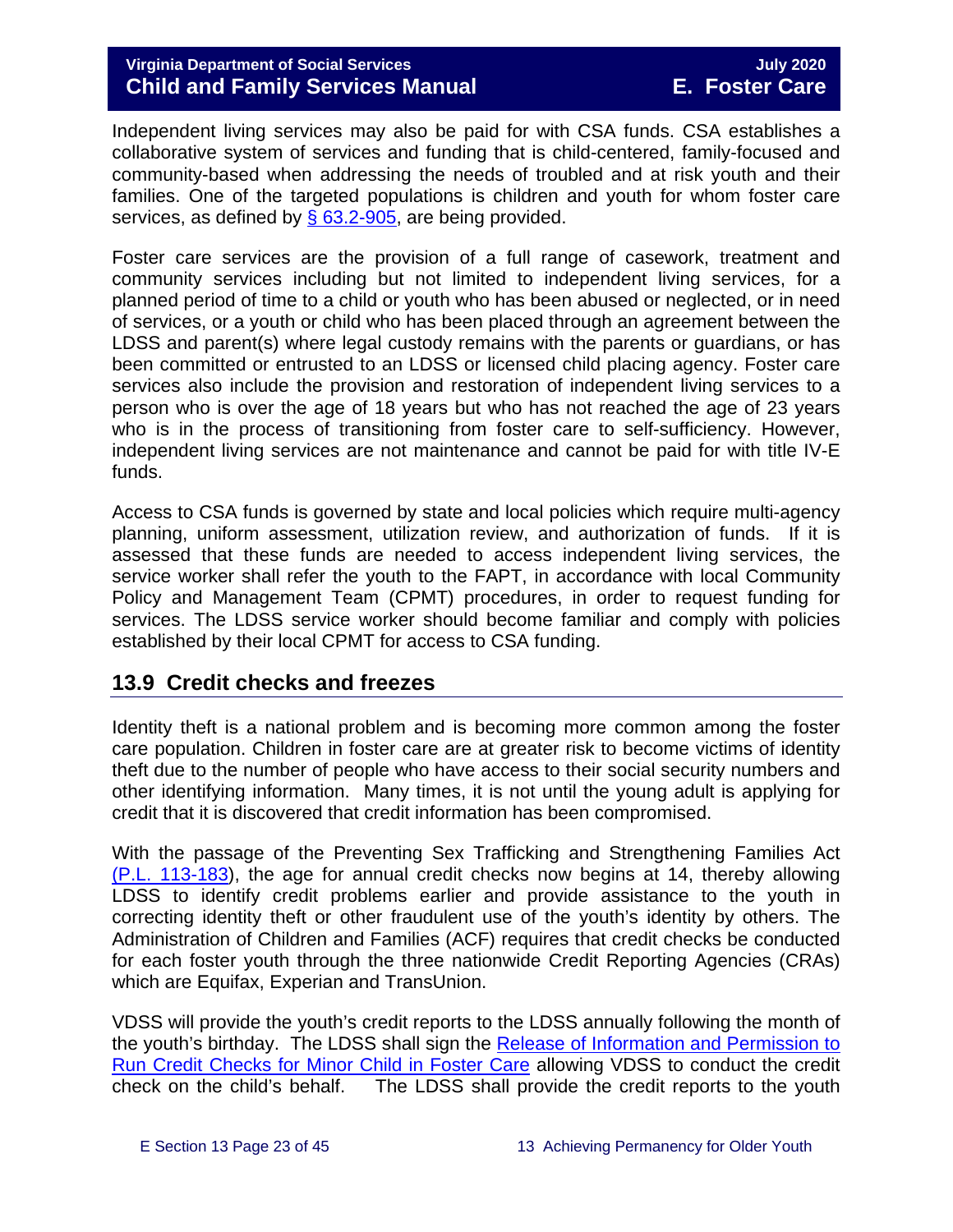whether or not any fraudulent activity has taken place. These reports will be provided without cost to the youth. A copy of the reports should also be kept in the youth's case record file. The LDSS shall help the youth interpret the reports and resolve any credit problems identified, including negotiating debt incurred and work with the credit bureaus to remove problematic credit information from the report(s).

Refer to the [Chafee Program Credit Checks for Foster](https://fusion.dss.virginia.gov/Portals/%5Bdfs%5D/Files/Foster%20Care/Job%20Aids%20%26%20Resources/Credit_Checks_Guidebook_.pdf) Youth Guidebook for complete information on VDSS and LDSS responsibilities; procedures to resolve discrepancies for youth under 18; assist youth 18 to 21 with obtaining their credit report, discussing the results of the credit report with youth, and contacting the CRAs to have credit information corrected.

In the event that the LDSS is unable to help the youth in foster care resolve any credit issues, the LDSS should contact the Independent Living Coordinator. The Independent Living Coordinator will provide additional technical assistance as appropriate, refer to an appropriate legal resource as necessary, and/or work with that legal resource to determine the necessity and feasibility of asking the court to appoint an advocate to assist the youth in resolving credit issues.

The provision of the credit reports to the youth should be documented in OASIS as a contact. "Annual Credit Check" will be selected as the purpose of the contact. The steps taken to correct the credit report(s) should also be documented as a contact in OASIS with "Annual Credit Check" selected as the purpose. Additionally, the credit check should be added to the annual IL checklist in OASIS. A hard copy of the credit reports and letters of dispute shall be maintained in the hard copy of in the youth's case file.

In addition to discussing credit checks with youth 14 and older, service workers should also discuss with youth age 14 and 15 whether a credit freeze has been placed on their credit in accordance with [Section 4.13.](https://fusion.dss.virginia.gov/Portals/%5bdfs%5d/Files/DFS%20Manuals/Foster%20Care%20Manuals/Foster%20Care%20Manual%2007-2020/Final%20Foster%20Care%20Manual%2007-2020/section_4_opening_and_maintaining_case.pdf#page=27) By discussing this with the youth, service workers can help assess if any changes need to be made with the credit and can help prepare the youth to make decisions regarding their identity protection when they turn 16.

#### <span id="page-23-0"></span>**13.9.1 Credit freezes and youth 16 and older**

Youth who are 16 years of age and older have the authority to make decisions regarding their identity protection. Just as LDSS assist youth in navigating the credit check process, so too should they assist older youth in navigating the credit freeze process.

• For any youth in foster care with an active security freeze at the time of their 16th birthday, the LDSS shall discuss security freeze removal processes and review related options with the youth no later than 90 days after the youth's 16th birthday. If requested by the youth, the LDSS shall assist with submitting a security freeze removal request in the youth's name. Security freeze removal processes and documentation requirements for youth 16 years of age or older (but less than 18 years of age) vary according to each credit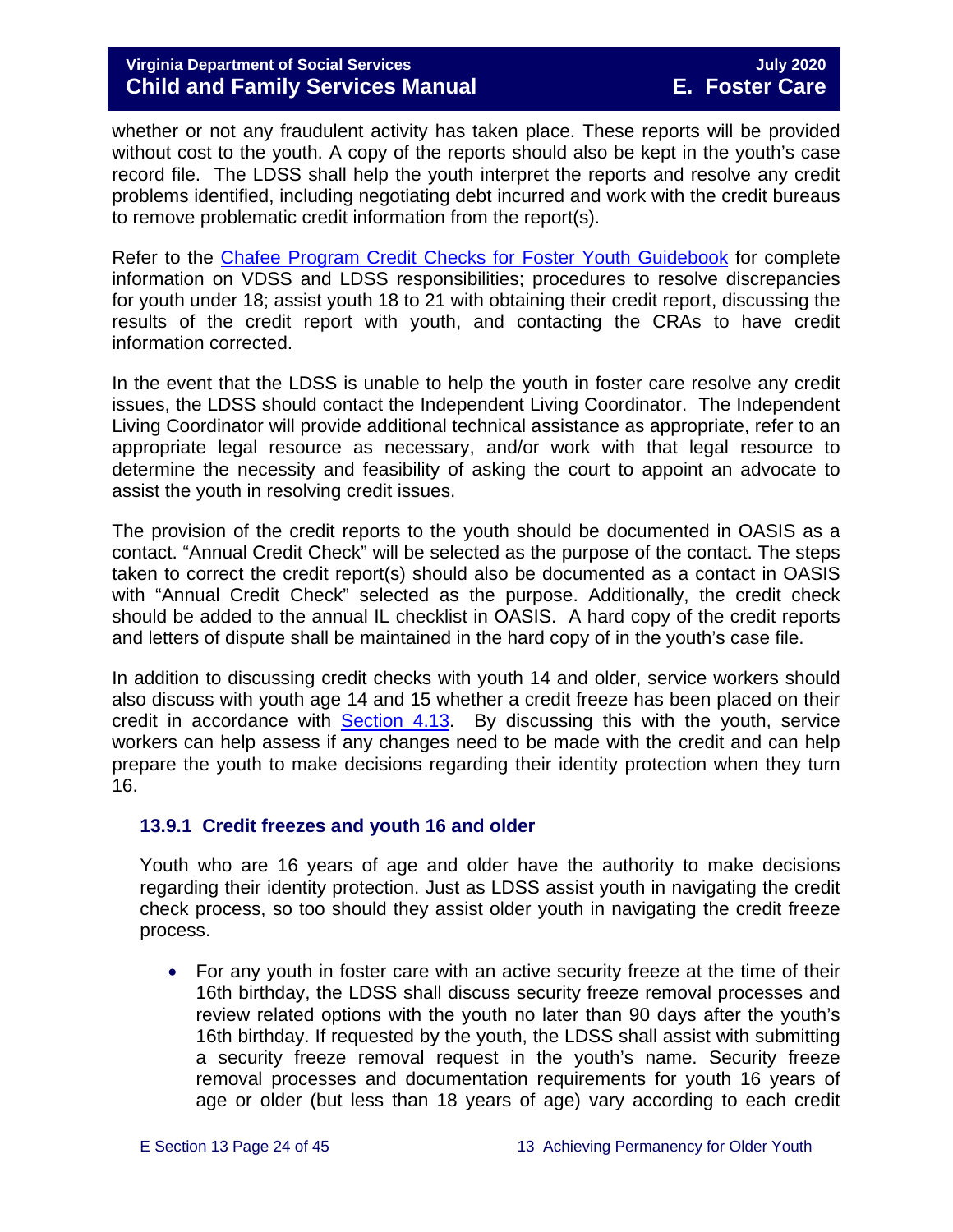reporting agency (CRA). See Credit Freezes for Children and Youth in Foster Care for additional information.

• For all youth 16 years of age and older, the LDSS shall, during each annual Transition Plan meeting, discuss the status of the security freeze and review options for placing, continuing, or removing the security freeze. When any youth 16 years of age or older with an active security freeze leaves foster care, the LDSS shall provide to the youth and/or family a written record of the PINs assigned by each CRA.

## <span id="page-24-0"></span>**13.10 Transitioning youth over age 16 to adulthood**

The service worker and the youth's team should engage the youth over age 16 in discussions about the activities necessary to successfully prepare for and transition to adulthood. These discussions may occur earlier as well, but are of increasing importance when the youth turns 16.

Conversations should include, but are not limited to:

- Describing the purpose and importance of developing a plan for transitioning to adulthood.
- Communicating clear expectations that the youth actively participates in developing the transition to independent living plan, including any individuals they would like involved.
- Exploring any wishes, concerns, or issues the youth identifies that need to be resolved and/or he or she would like included in the plan.
- Referring and transitioning the youth who may become an "impaired adult," if the service worker and adult services worker believe the youth may be eligible for and need supportive services into adulthood (see [Section 13.12\)](#page-30-0).

The Transition Plan should:

- Build upon and complement earlier efforts.
- Prepare and transition the youth for adulthood, including but not limited to the following areas:
	- o Finding a permanent family.
	- o Establishing permanent life-long connections with significant adults.
	- o Education plans.
	- o Employment plans.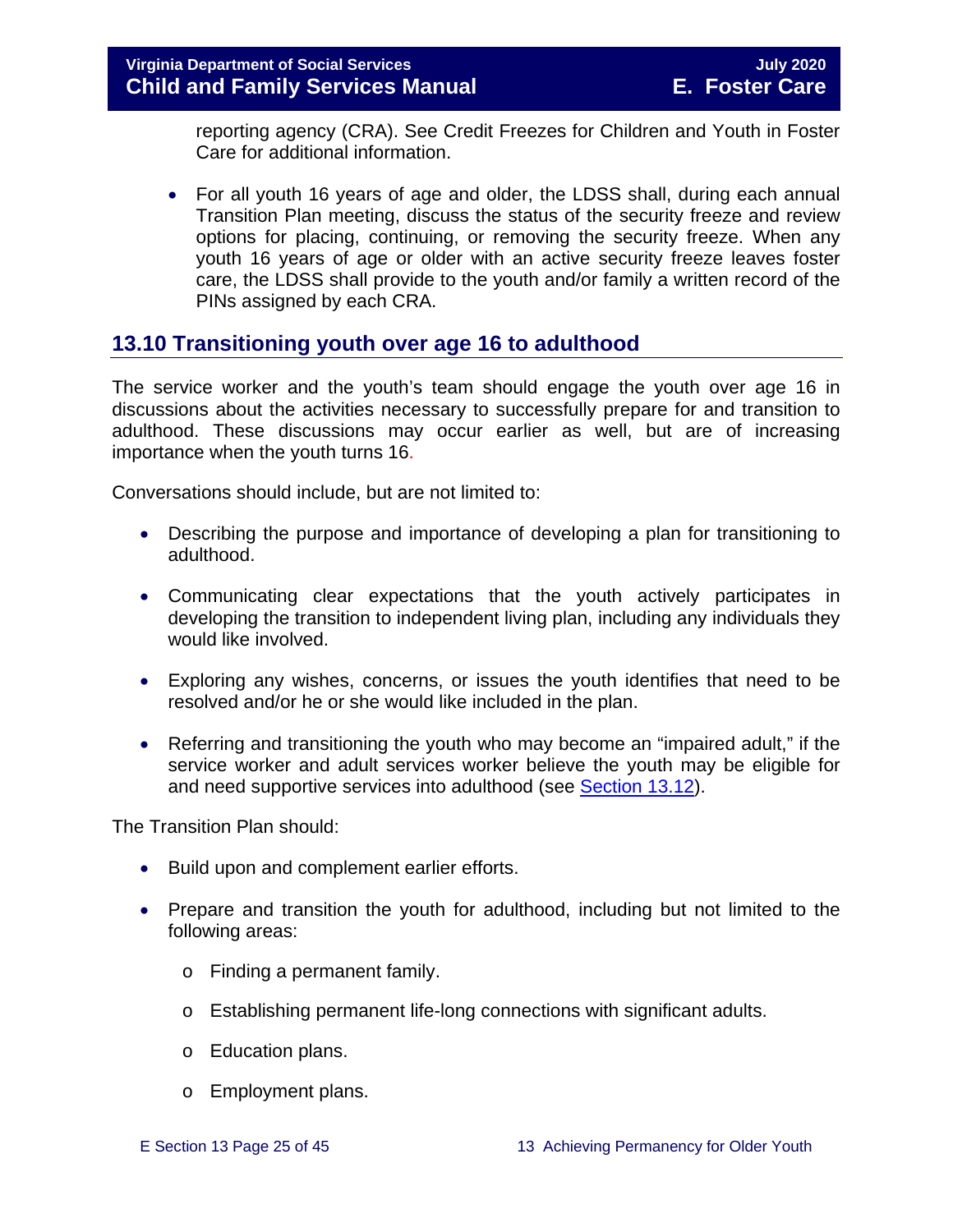- o Plans for obtaining financial self-sufficiency, including information regarding their credit as outlined in [Section 13.9.1.](#page-23-0)
- o Ensuring the youth has all necessary documents, at no charge to the youth, to support his transition to adulthood including but not limited to health and education records.

This transition planning should be based on the life skills assessment (see [Section 13.5\)](#page-10-1) and part of the service planning for older youth [\(see Section 13.7\)](#page-16-0). It should be youthdriven, engage the youth's family and youth's team maintain connections with the youth's birth family as appropriate, and identify needed independent living services.

The service worker, youth, and youth's team should update the youth's foster care plan and Transition Plan, if it is a separate document, reflecting the different or additional services to be provided based on the youth's evolving goals, strengths and needs (see [Section 13.7.3\)](#page-19-1).

#### **13.10.1 Services available to youth adopted or entering the Kinship Guardianship Assistance Program (KinGAP) at age 16 or older**

Youth adopted from the foster care system or entering KinGAP at age 16 years and older are eligible for independent living services. These youth are eligible to participate in any independent living programs, clinics, or classes offered by the LDSS, VDSS, or Project LIFE. If there is a fee, the youth or parent will be responsible for payment of the fees required to participate. The youth is not eligible for an independent living stipend. The youth is eligible for the ETV program if criteria are met and the youth was adopted or entered KinGAP at age 16 years or older from the foster care system.

## <span id="page-25-0"></span>**13.11 ETV Program for youth**

The purpose of the ETV Program is to fund goods and services designed to assist eligible youth in successfully completing a "post-secondary" educational or vocational training program by covering up to a maximum of \$5,000 or the total cost of attendance (whichever is less) per state fiscal year of the following expenses:

- Tuition and fees:
- Room and board;
- Rental or purchase of required educational equipment, materials, or supplies (including computer, software, and computer related accessories);
- Allowance for books and transportation;
- Required residential training related to an educational or vocational program;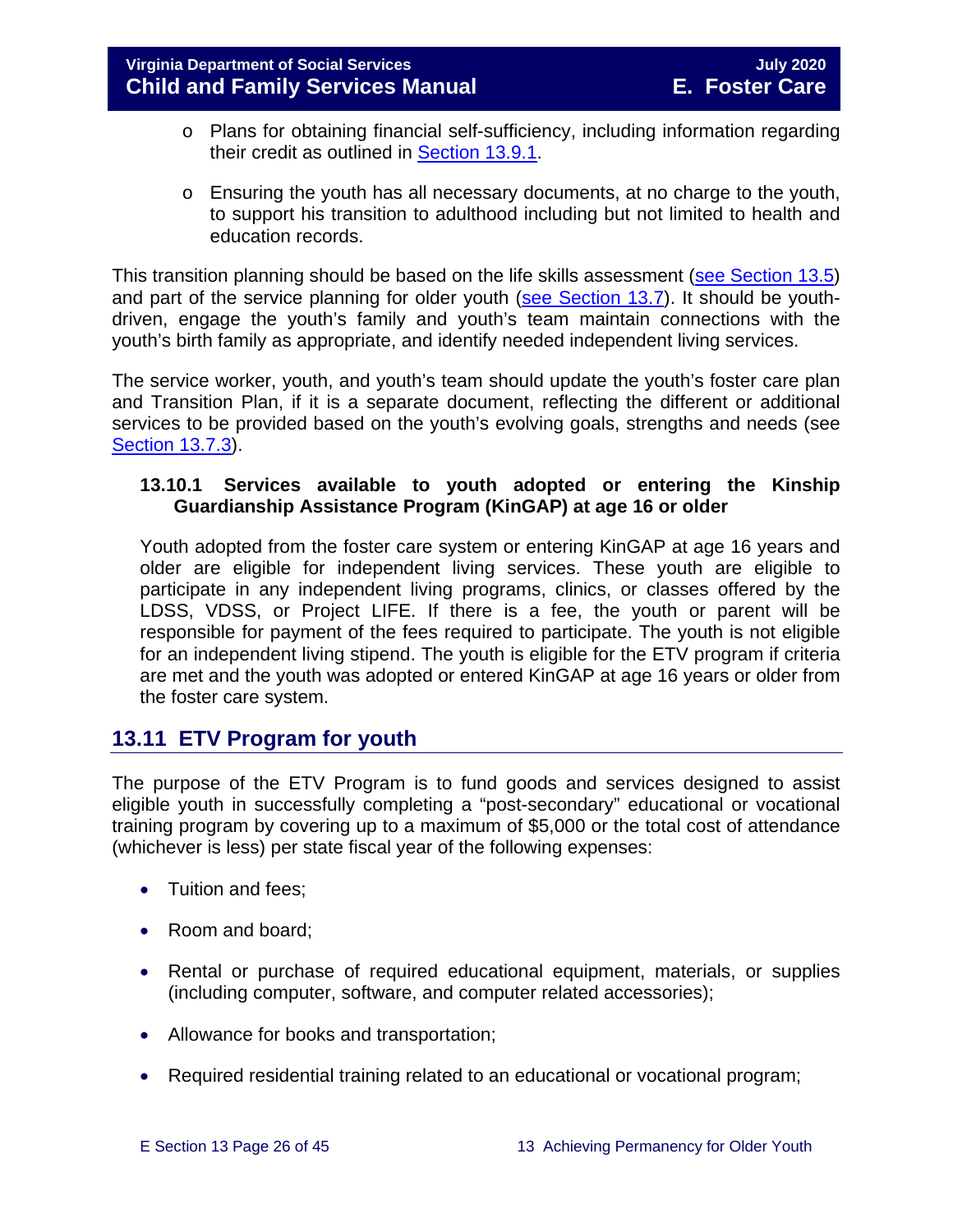- Special study projects related to education;
- Child care; and/or,
- Other related expenses.

Expenses not covered by ETV include:

- Doctors' visits;
- Dentist services:
- Apartment or dorm room set-up (i.e., comforters, sheets, microwave, cleaning supplies); and,
- Food (separate from the school meal plan.)

#### <span id="page-26-0"></span>**13.11.1 ETV funding**

ETV Program provides federal and state funding to help eligible youth with expenses associated with college and post-secondary vocational training programs. Funding of up to \$5,000 per year OR the total cost of attendance per year (whichever is less), per eligible youth. LDSS do not receive \$5,000 per youth in their initial allocation because the Virginia ETV program does not receive enough federal and state funds to allocate the full amount per student. Although the ETV program is integrated into the overall purpose and framework of the CFCIP, the program has a separate budget authorization and appropriation from the general program.

#### <span id="page-26-1"></span>**13.11.2 Eligible youth**

#### **13.11.2.1 Eligible youth ages 14-26 years**

Youth ages 14-26 who are eligible to receive vouchers under this program must meet the following eligibility criteria:

- Have had their most recent foster care episode provided by the Commonwealth of Virginia;
- Eligible for services under Virginia's Chafee Program, or would otherwise be eligible except that they have reached the age of 23;
- Have received their high school diploma or equivalent, or GED certificate;
- Have applied for financial aid through the post-secondary school or training program, if applicable, they wish to attend or participate in; and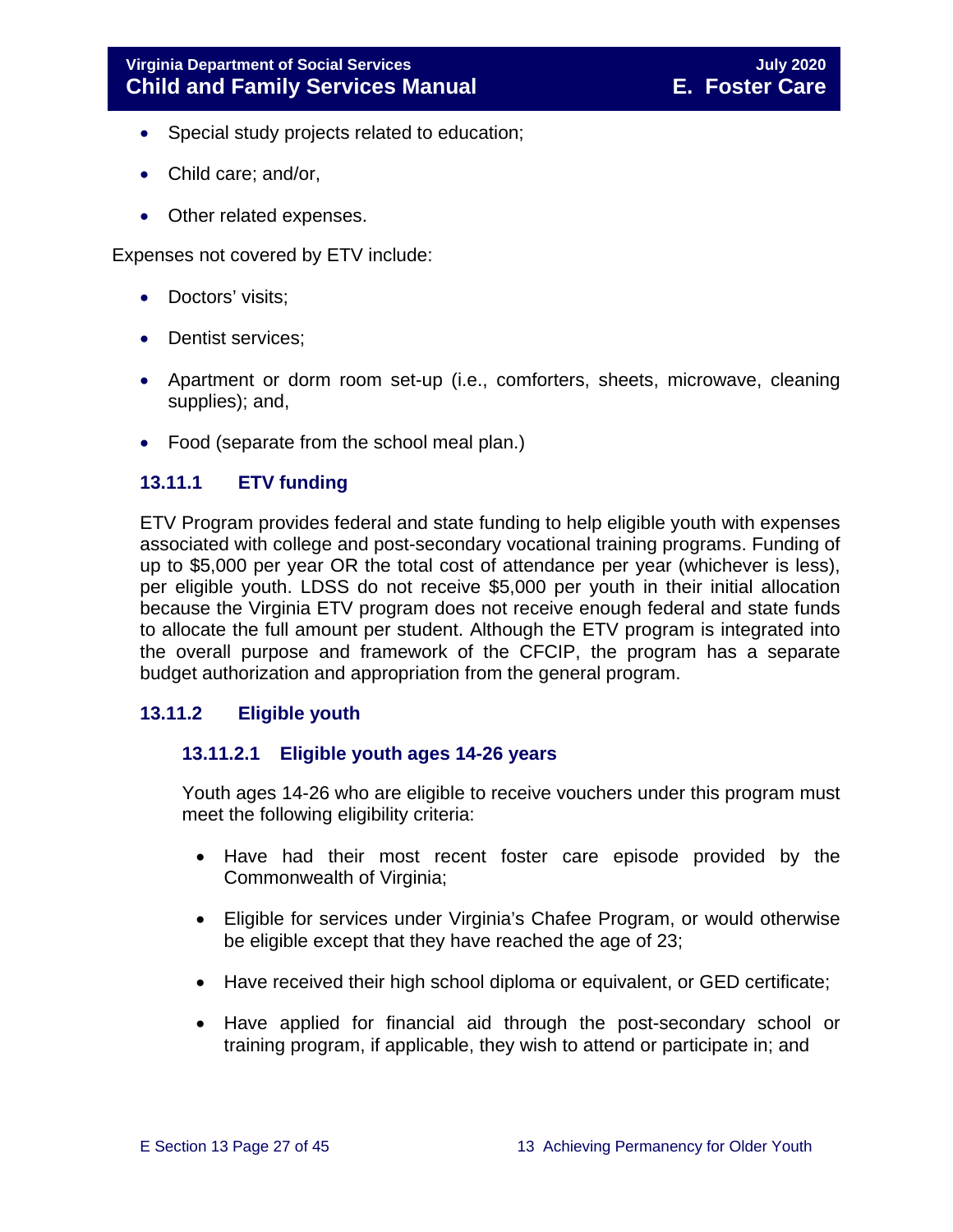• Make satisfactory academic progress by maintaining at least a cumulative grade point average of 2.0 on a 4.0 scale or have an academic standing consistent with the institution's graduation requirements for the federal student financial aid program. LDSS should monitor all ETV recipients' progress and review grades to ensure compliance prior to disbursing additional ETV funds for each semester.

#### **13.11.2.2 Eligibility for adopted youth and youth in KinGAP**

Youth adopted from Virginia's foster care system or entering KinGAP after attaining age 16 are eligible for the ETV Program as long as they meet the same eligibility requirements for foster youth and would have been otherwise eligible for services under Virginia's ILP.

#### <span id="page-27-0"></span>**13.11.3 Student application process for LDSS**

LDSS should assist youth in completing both their financial aid and ETV forms in order to coordinate funding sources (e.g. federal student financial aid programs, grants, etc.), to maximize the use of ETV funding and to avoid duplication. The following steps are required in processing the application for the student:

- The student's completed application should be processed by the LDSS within two weeks of receiving the student's application.
- A copy of each and every ETV student application completed and approved by the LDSS must be kept in the youth's file along with copies of any and all supporting documents, such as; financial aid award letter, transcripts, grades, progress reports, registration form, and statement of accounts or invoices.

All youth applying for ETV services who will be attending a community college, university, or a vocational program that accepts financial aid must complete a financial aid application prior to receiving an education voucher. The youth's financial aid application shall be filed in the youth's case record. If a youth will be attending a vocational program that does not accept financial aid, the youth is not required to apply.

#### <span id="page-27-1"></span>**13.11.4 OASIS Education Screen**

The Education Screen within the "IL" tab of OASIS should be reviewed and updated within 30 days of any changes. LDSS should ask the youth about ETV services at the monthly home visits and this information should coincide with the educational services that were provided and entered into OASIS. LDSS should enter the following educational data in OASIS:

- School status;
- Contact person;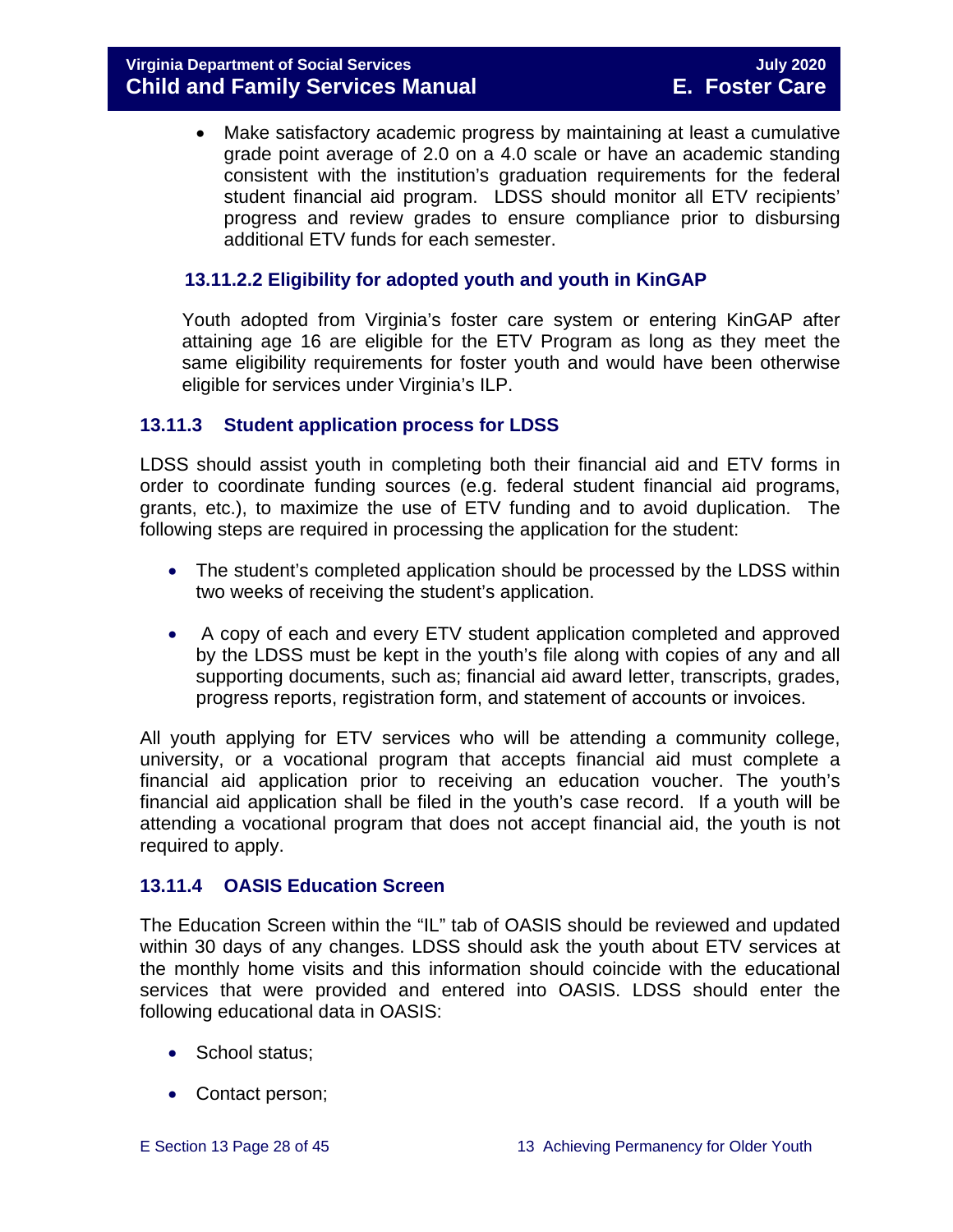- Current school;
- Current grade;
- Last grade completed;
- School address;
- Telephone number;
- STI number;
- Special Education status;
- Service provided;
- Cost of the educational service; and,
- Date last updated.

#### <span id="page-28-0"></span>**13.11.5 Higher education criteria**

All schools that meet the federal eligibility criteria have been assigned a Title IV school code number. Two websites provide this school code verification and can be searched by state or specific school. If the program is listed, they meet the Higher Education Act criteria and have been assigned a federal school code. Students enrolled in these schools are eligible to receive ETV dollars. The websites are:

- [FAFSA.gov](https://fafsa.ed.gov/FAFSA/app/schoolSearch?locale=en_EN)
- [FinAid.org.](http://www.finaid.org/)

Vocational training programs include youth's participation in vocational or trade programs in school or through nonprofit, commercial or private sectors and the receipt of training in occupational classes for such skills as cosmetology, auto mechanics, building trades, nursing, computer science, and other current or emerging employment sectors. Youth attending vocational programs should be gainfully employed after completion. All vocational programs that foster youth attend should be licensed or accredited facilities. Vocational programs serving foster youth should be in business for 2 years or more. LDSS agencies should request a copy of the business license and file it in the youth's case record.

#### <span id="page-28-1"></span>**13.11.6 Cost of attendance**

The total cost of attendance is an estimate of what it costs a typical student to attend college. Cost of attendance (COA) does not only cover college tuition but it also takes into account a student's basic living expenses. The government website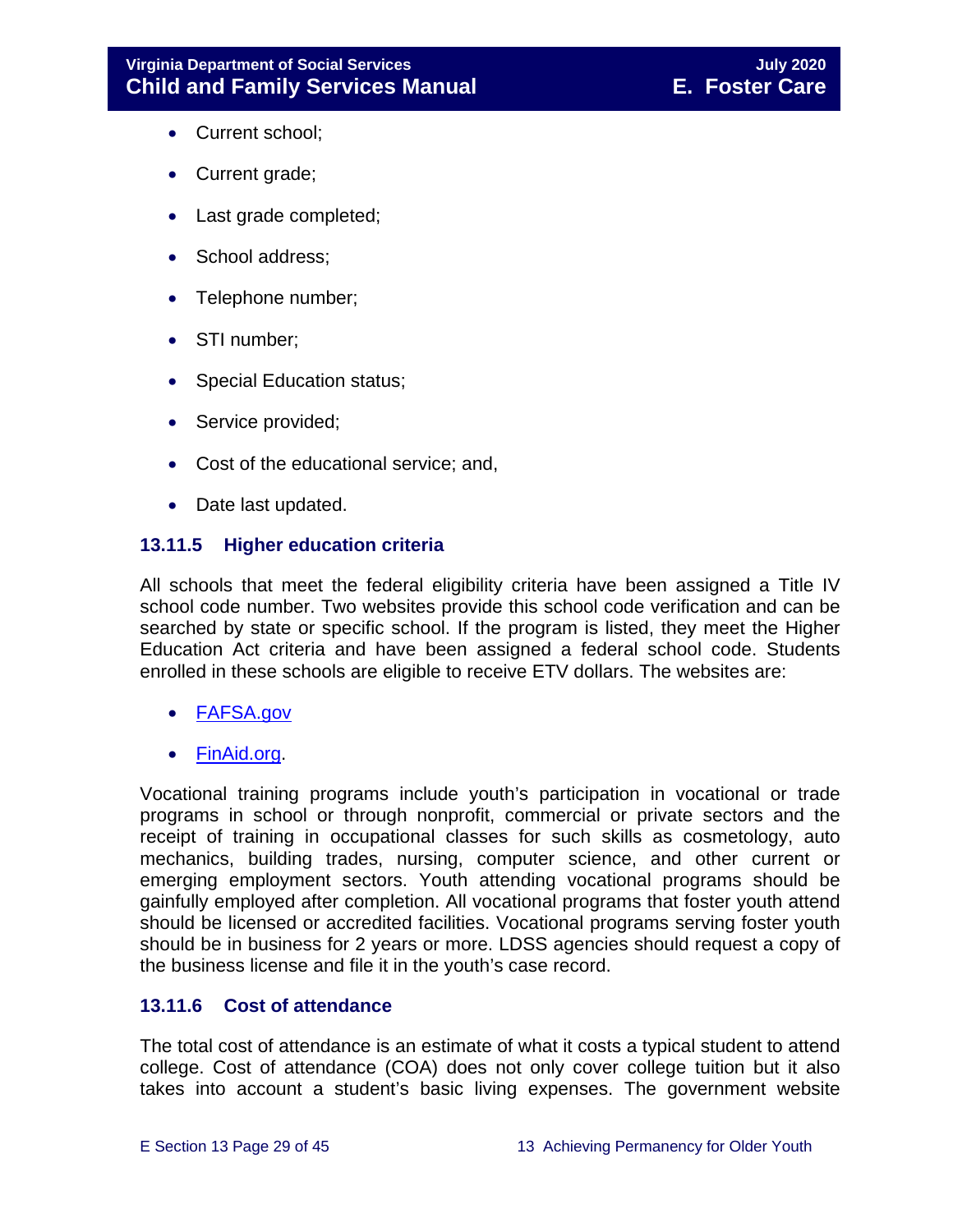[www.nces.ed.gov](http://nces.ed.gov/) lists the standard tuition and fees plus room and board cost for any institution that receives federal Pell Grant funding. Funding up to \$5,000 per year OR the total cost of attendance per year (whichever is less), per eligible youth.

Allowable COA Includes:

- Tuition and fees;
- Equipment;
- Computers;
- Housing;
- Internships;
- Child care;
- Room and Board;
- Healthcare; and,
- Student Loans.

LDSS must use ETV funds for post-secondary educational expenses for eligible youth and document educational services in OASIS as an "Education Financial Assistance." ETV request shall be "directly" related to education. For example, a transportation request for ETV would not support car repairs for youth who lives on campus. This youth does not require transportation services for educational purposes.

No funds shall be distributed directly to the youth, except in special circumstances. The youth should not submit receipts to LDSS without prior approval for payment. Otherwise, only direct payments to vendors (institutions, book stores, computer distributors, licensed child care providers, and rental facilities etc.) shall be allowed.

#### <span id="page-29-0"></span>**13.11.7 Serving out of state youth**

For a youth in foster care, the local department of social services with placement and care responsibility is responsible for providing a voucher to an eligible youth, even when the youth attends an institution of higher education out of state. In that instance, it is expected that the youth's original state of residence will continue to provide a voucher to the youth for as long as the youth remains eligible for the program. However, former foster care youth who become residents in a different state and who wish to begin attending school there may be eligible to access ETV in the new state. Prior to providing services to a former foster care youth who received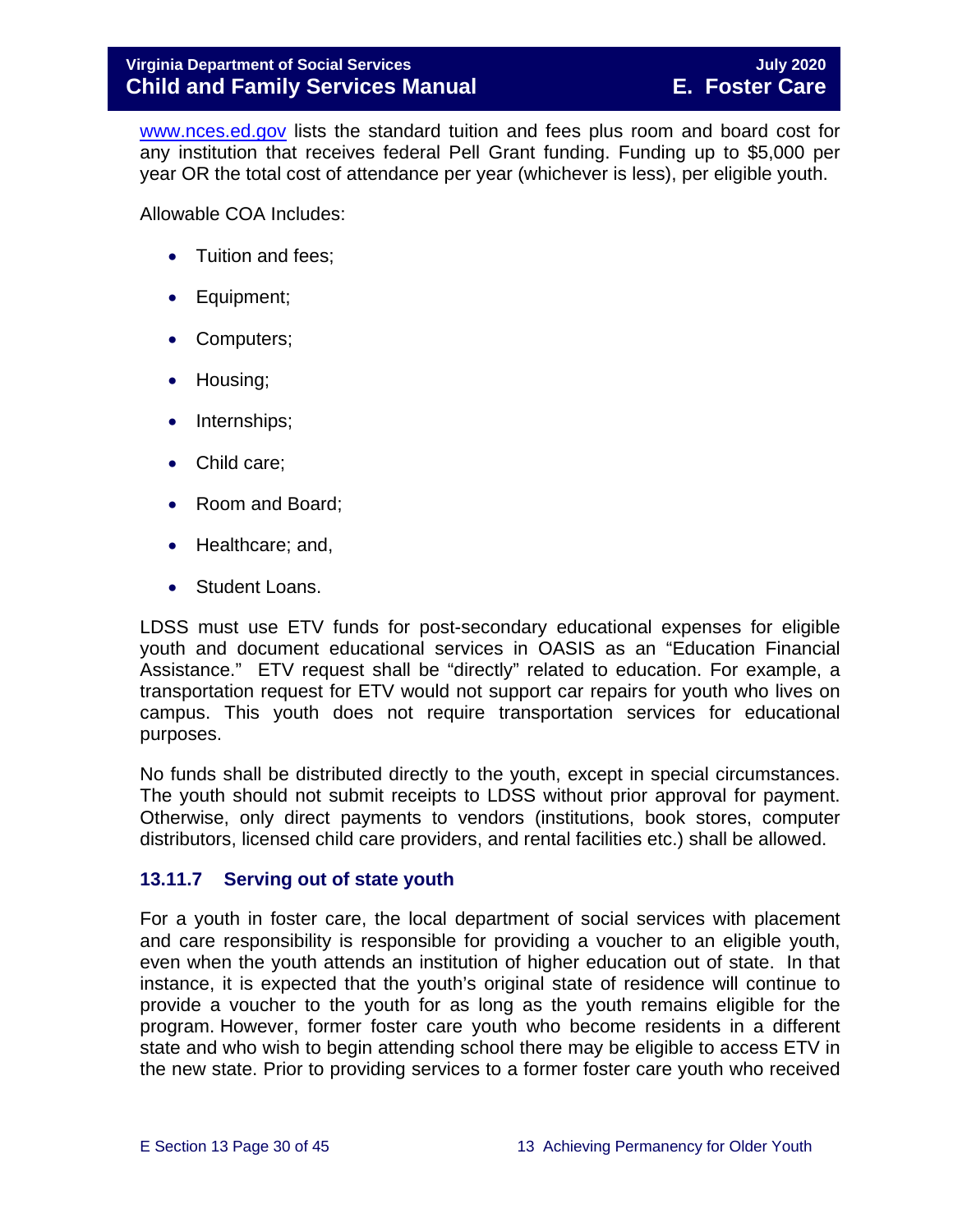services in another state, contact the VDSS ETV Program Specialist via email for additional assistance.

## <span id="page-30-0"></span>**13.12Referring and transitioning youth to Adult Services**

Adult Services are provided to impaired adults age 18 or older, and to their families when appropriate. "Impaired" means any person whose physical or mental capacity is diminished to the extent that he needs counseling or supervisory assistance or assistance with activities of daily living such as feeding, bathing, and walking, or instrumental activities of daily living such as shopping and money management (Adult [Services Chapter 1, Definition Section 1\)](http://www.dss.virginia.gov/files/division/dfs/as/as_intro_page/manuals/as/chapter_1_introduction_2016.pdf). Adult Services are designed to help the adult remain in the least restrictive setting and function as independently as possible. Services may include case management, home-based care, transportation, adult day services, or assessment for the need for long-term care service such as nursing facilities, Medicaid-funded home and community based waivers, or assisted living facilities.

If the service worker believes an older youth in foster care may be eligible and need supportive services into adulthood, the service worker should discuss the youth's situation with an Adult Services worker. While Adult Services workers work only with adults age 18 and over, early discussions and collaboration between the foster care and Adult Services workers are essential for a successful, smooth, and timely transition for the youth. At minimum, these conversations should begin at age 16, when there is first indication that the youth may require long-term services and supports and may not have the resources or adequate assistance from other sources to meet his or her needs. At age 17, the service worker should begin the application process for adult services.

In addition to collaborating with the Adult Services worker, the foster care worker should:

- Explore the extent to which the youth needs assistance with activities of daily living (ADLs) and instrumental activities of daily living (IADLs) or requires support for mental health, intellectual disability, or cognitive issues.
- Assess the older youth's interest in receiving Adult Services.
- Consult with the youth's family members on their opinions regarding the suitability of these services for the youth.
- Collaborate with the youth's school to ensure that the IEP services are being appropriately accessed and will be available to the youth as long as necessary or to age 23.

For more complete information, see the [DARS Adult Services Manual webpage](https://fusion.dss.virginia.gov/dars/DARS-Home/ADULT-SERVICES/Adult-Services-Manuals) on the DSS internal website. Additional Information may be found under [Virginia Department](https://fusion.dss.virginia.gov/Portals/%5Bdfs%5D/Files/Foster%20Care/Job%20Aids%20%26%20Resources/Strategies%20to%20Support%20A%20Successful%20Transition%20for%20Youth%20with%20Disabilities%20in%20Foster%20Care.pdf)  [of Social Services Transition](https://fusion.dss.virginia.gov/Portals/%5Bdfs%5D/Files/Foster%20Care/Job%20Aids%20%26%20Resources/Strategies%20to%20Support%20A%20Successful%20Transition%20for%20Youth%20with%20Disabilities%20in%20Foster%20Care.pdf) for Foster Care Youth with Disabilities.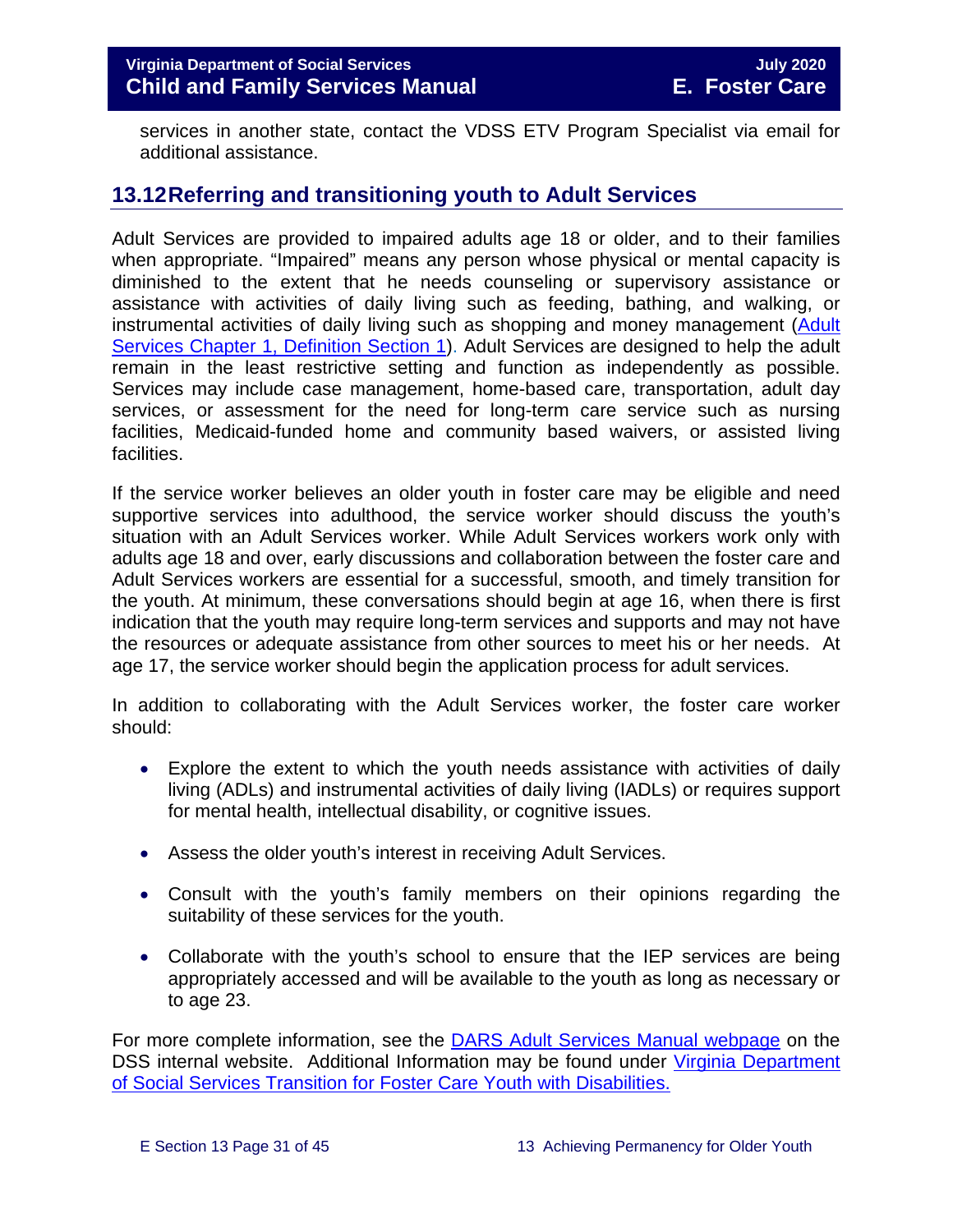#### <span id="page-31-0"></span>**13.12.1 Assessing for benefits programs and other supports**

The foster care services worker should work with an eligibility worker to evaluate the youth's potential eligibility for Supplemental Security Income (SSI) and/or Social Security Disability Insurance (SSDI), Medicaid, and Auxiliary Grant (if the individual will be residing in an assisted living facility or adult foster care home).

Applying for these benefit programs can take several months, so it is critical to begin the process as early as possible. While the Adult Services worker can provide information on these programs, the foster care services worker or independent living coordinator should begin the application process. Starting early provides sufficient time for determining the youth's eligibility for services and for either smoothly transitioning the youth to Adult Services or finding alternative resources for assisting the youth who is not eligible for these services.

The Social Security Administration (SSA) allows youth with disabilities who are eligible for Supplemental Security Income (SSI) to file an SSI application up to 90 days before federal foster care payments are expected to end. This change in SSA policy helps older youth in foster care who have disabilities to transition to adult life by helping to ensure that they have income and health benefits in place. For additional information about SSI applications for foster care youth with disabilities see [Section DI 25201.011](https://secure.ssa.gov/apps10/poms.nsf/subchapterlist!openview&restricttocategory=04252) in the Social Security Administration's Program Operations Manual System (POMS).

Some youth may not have the capacity to meet their health or safety needs or to manage their financial affairs. The foster care service worker should discuss this need with the Adult Services worker early in the transition planning to explore the options available for the youth. The youth may need a guardian and/or conservator appointed or an alternative option instituted to provide substitute decision making for the youth. (See Adult Services [Guardianship Chapter](https://fusion.dss.virginia.gov/Portals/%5Bdars%5D/Files/Chapter%207-Guardianship.pdf) for additional information).

#### <span id="page-31-1"></span>**13.12.2 Adult Foster Care Services**

LDSS often struggle in transitioning youth who have complex service needs, require placements, and will continue to need significant support after they age out of foster care. Placement for a young adult with special needs may be difficult, as most adult long-term care facilities focus on the elderly with significant medical and nursing needs.

An Adult Foster Care (AFC) program may be an appropriate option to meet the needs of these youth in transition. The foster care service worker should discuss with the Adult Services worker whether this program is offered locally. Many LDSS do not offer this program since it is an optional program. Additionally, while some LDSS provide an AFC program, the program may only serve individuals age 60 and older.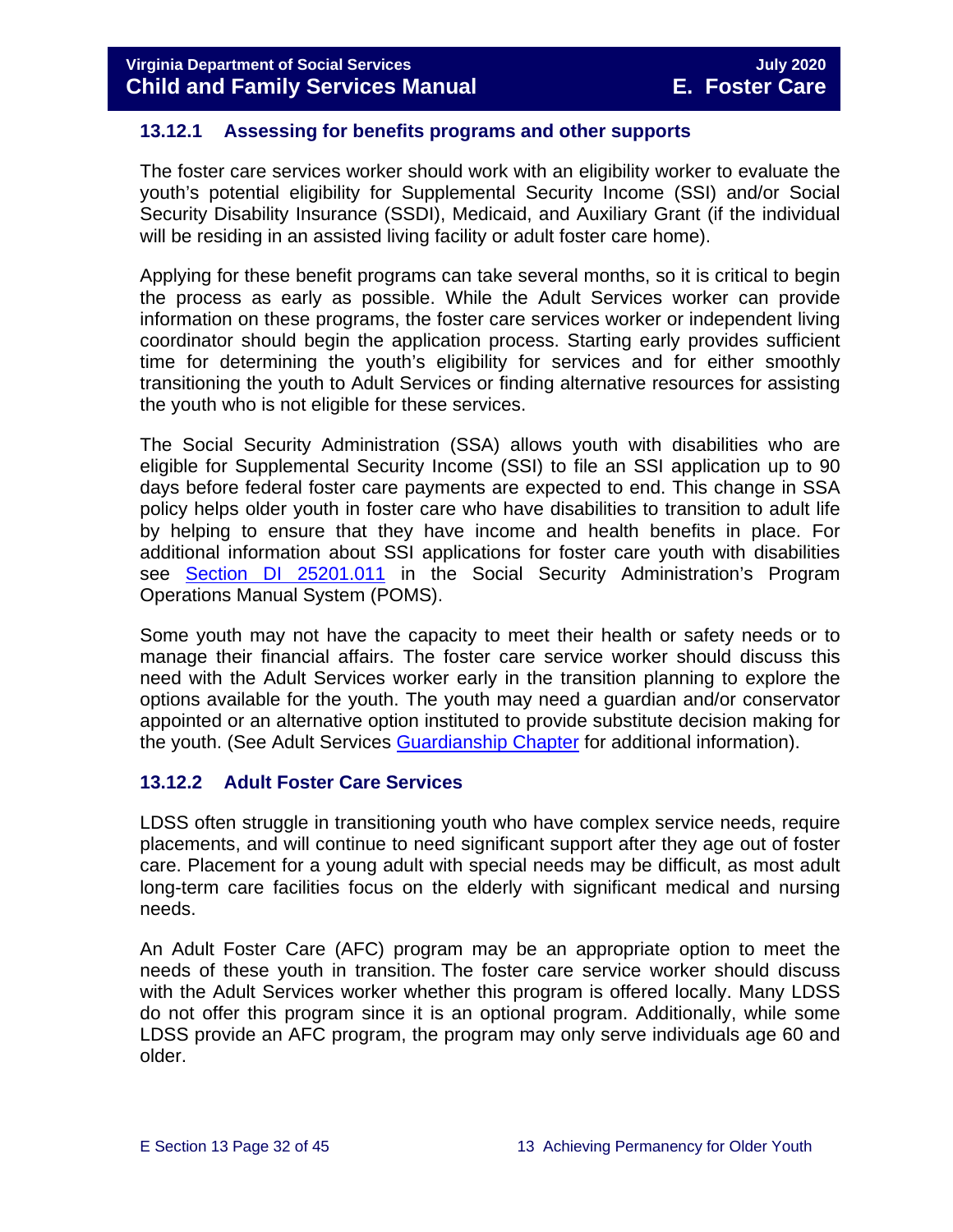If an AFC setting is being explored, the foster care service worker, the eligibility worker, and Adult Services worker should collaborate in developing an appropriate post foster care plan to provide a seamless transition for the older youth from foster care services to an AFC setting. While permanency is the goal for all youth in foster care, early planning needs to occur for these youth, particularly when they do not have permanent families.

A resource parent may be approved as an Adult Foster Care Home or receive dual approval as a resource parent and an Adult Foster Care Home, depending on the needs of the young adult and other children residing in the home. This situation may allow siblings living with a resource parent to remain together if an older sibling with a disability ages out of foster care. Dual approval or conversion to an Adult Foster Care Home may be considered if it is determined to be in the best interest of the young adult, the other children residing in the home, and the resource family.

For more information on AFC, see the [Adult Foster Care Manual](https://fusion.dss.virginia.gov/Portals/%5Bdars%5D/Files/Chapter%204-Long-term%20Care%20Services.pdf#page=13) on the DSS internal website.

## <span id="page-32-0"></span>**13.13 Conducting NYTD outcomes survey with youth at age 17**

[Public Law](https://www.gpo.gov/fdsys/pkg/PLAW-106publ169/pdf/PLAW-106publ169.pdf) 106-169 established the Chafee Program (formerly, CFCIP), providing states with flexible funding to carry out programs that assist youth in making the transition from foster care to self-sufficiency. The law also mandated that ACF develop a data collection system to track the independent living services states provide to youth and develop outcome measures that may be used to assess each state's performance in operating their Chafee Programs. This data collection system is known as NYTD. The law requires ACF to impose a penalty of between one and five percent of the state's annual allotment on any state that fails to comply with the reporting requirements. Pursuant to the regulation [\(45 CFR 1356.80 through 1356.86\)](http://www.ecfr.gov/cgi-bin/retrieveECFR?gp=1&SID=3d9be8b33d08994a45cff8aaff9f9476&ty=HTML&h=L&mc=true&r=PART&n=pt45.4.1356), states report data to ACF semiannually.

NYTD requires all states to engage in two data collection activities. First, states are to collect information on each youth who receives independent living services paid for or provided by the state agency that administers the Chafee Program. Second, states are to collect demographic and outcome information on certain youth in foster care whom the state will follow over time to collect additional outcome information. This information allows ACF to track which independent living services states provide and assess the collective outcomes of youth.

The LDSS shall conduct NYTD surveys on specific cohorts of youth in foster care beginning at age 17. A cohort is a group of people who are followed over time. A new cohort of youth begins every three (3) years. The same youth population, survey questions, and longitudinal outcomes data are used nationally.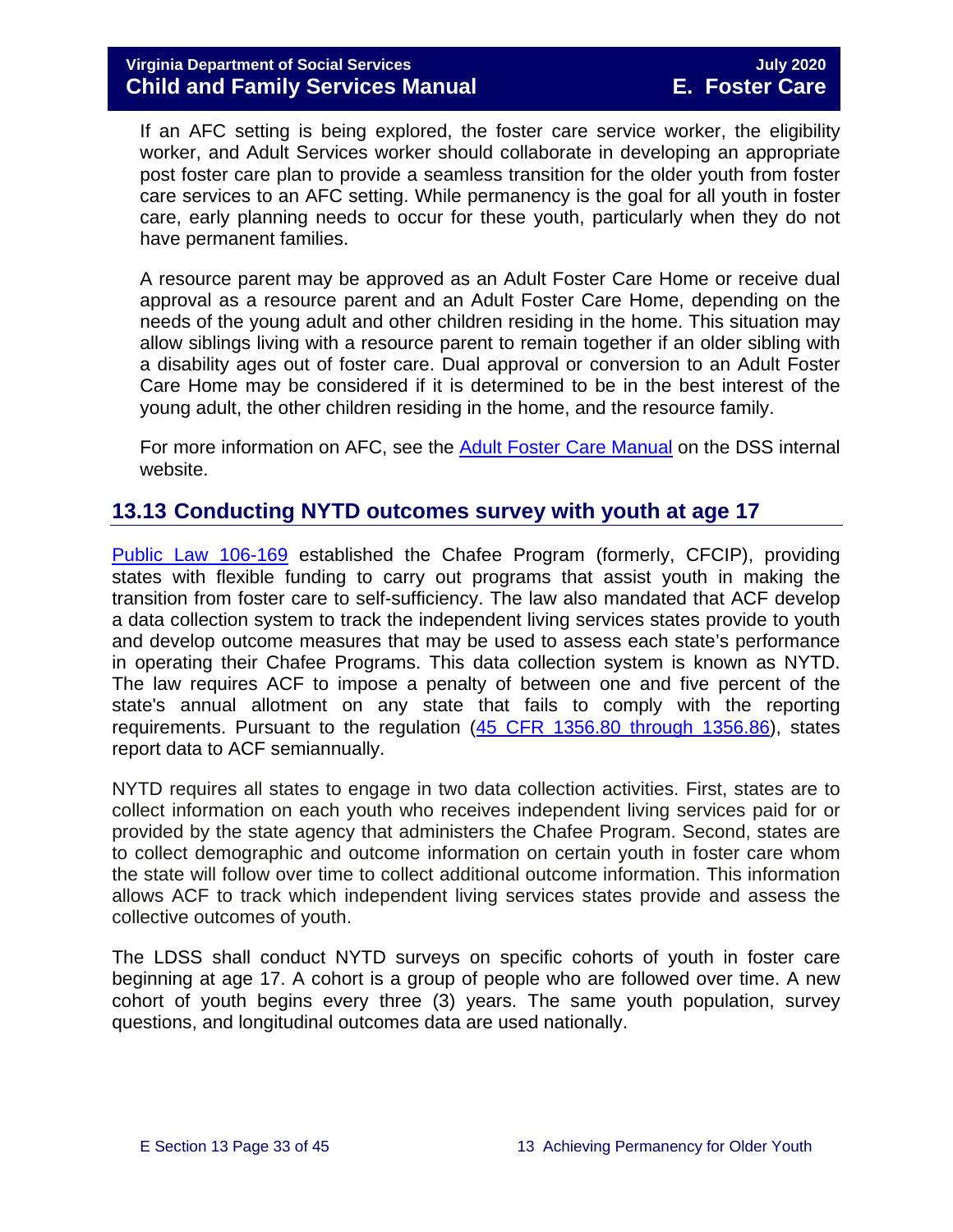**Virginia Department of Social Services July 2020 Child and Family Services Manual** 

|          | Baseline:                                | Follow-up:                        | Follow-up:                        |
|----------|------------------------------------------|-----------------------------------|-----------------------------------|
|          | all youth                                | Same youth                        | Same youth                        |
|          | after 17 <sup>th</sup> birthday          | On or around the 19 <sup>th</sup> | On or around the 21 <sup>st</sup> |
|          | (Survey is due within 45)                | birthday                          | birthday                          |
|          | days after attaining 17<br>years of age) |                                   |                                   |
|          |                                          |                                   |                                   |
| Cohort 1 | <b>FFY 2011</b>                          | <b>FFY 2013</b>                   | <b>FFY 2015</b>                   |
| Cohort 2 | <b>FFY 2014</b>                          | <b>FFY 2016</b>                   | <b>FFY 2018</b>                   |
| Cohort 3 | <b>FFY 2017</b>                          | <b>FFY 2019</b>                   | <b>FFY 2021</b>                   |
| Cohort 4 | <b>FFY 2020</b>                          | <b>FFY 2022</b>                   | <b>FFY 2024</b>                   |

The federal fiscal year (FFY) is October 1 through September 30.

For baseline data, LDSS shall conduct the outcomes survey on all youth in foster care during the 45 days after their  $17<sup>th</sup>$  birthday in specified years. Thus, youth in foster care who turn 17 years old are surveyed in FFY 2011 for cohort 1, in FFY 2014 for cohort 2, in FFY 2017 for cohort 3, and in FFY 2020 for cohort 4.

The youth who participated and are a part of the baseline survey will be identified by VDSS and confirmed by the ACF. Once confirmed, this information will be communicated to the LDSS Chafee Program and NYTD contacts to ensure that the youth are served in a timely manner. The LDSS shall survey the same youth around their 19<sup>th</sup> birthday in the applicable reporting period as identified by VDSS (in FFY 2013 for cohort 1; in FFY 2016 for cohort 2; in FFY 2019 for cohort 3;and in FFY 2022 for cohort 4) and when they turn age 21 (in FFY 2015 for cohort 1; in FFY 2018 for cohort 2; in FFY 2021 for cohort 3; and in FFY 2024 for cohort 4). The youth shall be surveyed regardless of whether they continue receiving independent living services or age out of foster care. In the month (usually September) prior to the beginning of a survey year, VDSS will communicate with each LDSS Chafee Program and/or NYTD contact providing a list of youth who need to be surveyed and what survey (i.e. baseline, followup at 19, or follow-up at 21) to administer, the time frame for administration of the survey, as well as other pertinent information.

The six outcome areas include:

- Youth financial self-sufficiency;
- Youth education (academic or vocational) attainment;
- Youth positive connection with adults;
- Experience with homelessness among youth;
- High risk behavior among youth; and,
- Youth access to health insurance.
-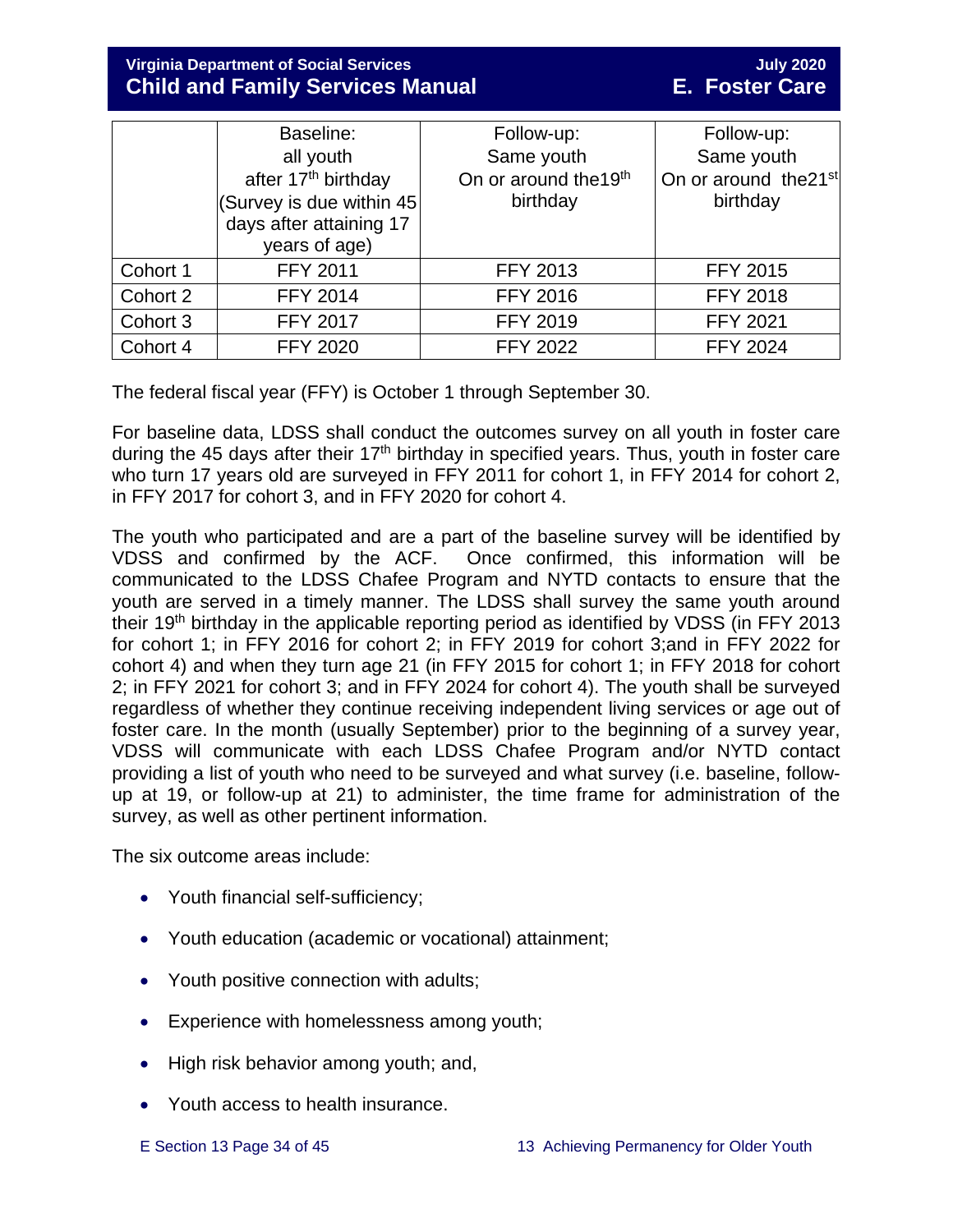#### **Virginia Department of Social Services** July 2020 **Child and Family Services Manual E. Foster Care**

See the [NYTD Outcomes Chart](https://fusion.dss.virginia.gov/dfs/DFS-Home/Foster-Care/Services-for-Older-Youth#NYTD) that delineates for each outcome, the federal measures, definitions, and legal citations for tracking progress on the cohorts of youth who are aging out and have aged out of foster care.

#### <span id="page-34-0"></span>**13.13.1 Engaging youth to participate in the NYTD Outcomes Survey**

LDSS should inform and discuss with youth, before they turn age 17, about:

- The purpose of the survey;
- The importance of their participation in the survey as a means to improve the foster care system to better address and meet the needs of youth to be successful in life;
- Who will contact the youth to complete the survey;
- How the survey will be administered;
- When the survey will be administered; and,
- The importance of keeping the agency informed of their current address and contact information for several people who will always know how to contact them after they leave foster care.

Strategies may include:

- ["Engaging Youth in NYTD"](https://library.childwelfare.gov/cwig/ws/library/docs/capacity/Blob/107700.pdf?r=1&rpp=25&upp=0&w=NATIVE%28%27SIMPLE_SRCH+ph+is+%27%27nytd%27%27%27%29&m=1&order=native%28%27year%2FDescend%27%29) through the Capacity Building Center for States provides strategies for involving youth in meaningful ways to enhance the collection and use of data, including several examples from various states on how they engage youth in NYTD.
- ["Practical Strategies for Planning and Conducting the National Youth in](http://www.pacwrc.pitt.edu/Curriculum/202%20National%20Youth%20in%20Transition%20Database/Trnr%20Rsrcs/TR02_PrctclStrtgsFrTrckngAndLctngYth.pdf)  [Transition Database \(NYTD\) Youth](http://www.pacwrc.pitt.edu/Curriculum/202%20National%20Youth%20in%20Transition%20Database/Trnr%20Rsrcs/TR02_PrctclStrtgsFrTrckngAndLctngYth.pdf) Outcome Survey" provides practical strategies for gathering and maintaining contact information, contacting and engaging youth before after they leave foster care and additional resources for locating youth.

#### <span id="page-34-1"></span>**13.13.2 Administering the baseline NYTD Outcomes Survey**

The baseline NYTD Outcomes Survey shall be administered within 45 days following the youth's  $17<sup>th</sup>$  birthday. The survey shall not be administered prior to the youth's 17<sup>th</sup> birthday.

To administer the baseline survey, the LDSS shall:

• Review SafeMeasures monthly the list of youth that need to be surveyed.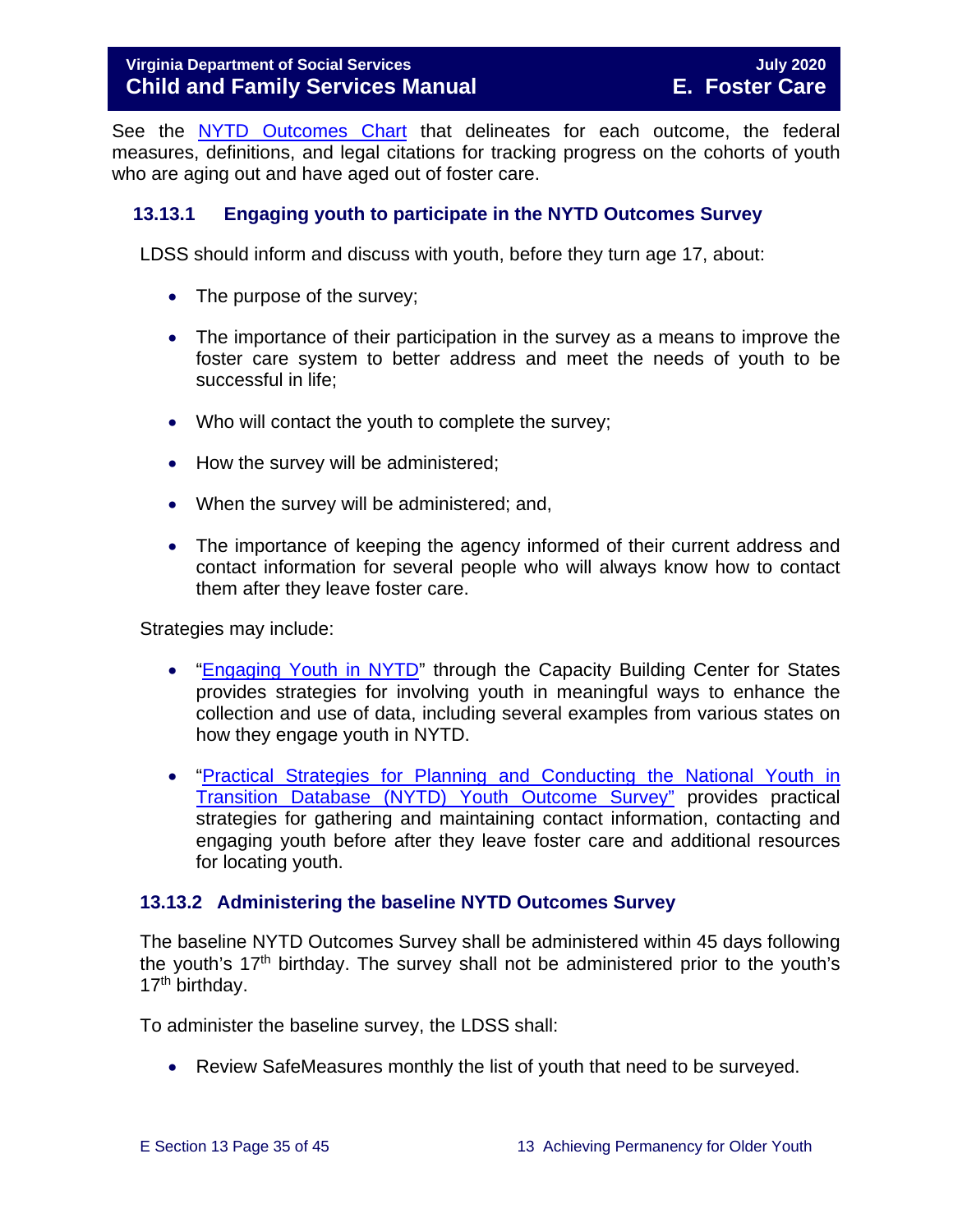- Contact each youth:
	- oExplain the purpose, importance, and process of the survey.
	- oAnswer any questions or concerns the youth may have.
	- o Determine an appropriate time and location to meet the youth to:
		- Obtain his or her assent to participate in the survey. The informed assent is part of the survey document for the baseline population.
		- Administer the survey.
- Provide the youth with the paper forms to fill out the survey (see Survey [Form\)](https://fusion.dss.virginia.gov/dfs/DFS-Home/Foster-Care/Services-for-Older-Youth#NYTD). The youth shall fill out the survey form. If the youth is physically unable to complete the form, but can provide answers to the survey, the service worker may assist the youth by completing the forms. The service worker shall not consult any source other than the youth when administering the survey.
- Enter the data from the paper survey into the NYTD Baseline Survey screen in the OASIS when documenting the monthly visit. The survey data shall be entered exactly as the youth responded to the survey. The service worker or data entry staff shall not "correct" or change the survey responses – even if he or she has knowledge about the youth's benefits, financial circumstances, or health insurance.

#### <span id="page-35-0"></span>**13.13.3 Technical assistance**

• Frequently Asked Questions (FAQs) – Children's Bureau in the Administration for Children and Families of the U.S. Department of Health and Human Services.

#### o[NYTD FAQs](https://www.childwelfare.gov/cb/research-data-technology/reporting-systems/nytd/faq/)

• Surveying youth with special needs and limited English proficiency:

o["NYTD Technical Assistance Brief #3: Surveying Youth with Special](http://www.acf.hhs.gov/programs/cb/resource/nytd-data-brief-3)  [Needs or Limited English Proficiency.](http://www.acf.hhs.gov/programs/cb/resource/nytd-data-brief-3)" June 2010. Discusses accommodations that enable these youth to fully participate in the survey.

#### <span id="page-35-1"></span>**13.14 90-day Transition Plan prior to youth turning age 18**

The service worker, youth, and youth's team shall create a Transition Plan during the 90 day period immediately prior to the youth choosing to leave foster care or to terminate independent living services any time before his or her  $21^{st}$  birthday [\(§ 63.2-905.1\).](https://law.lis.virginia.gov/vacode/title63.2/chapter9/section63.2-905.1/)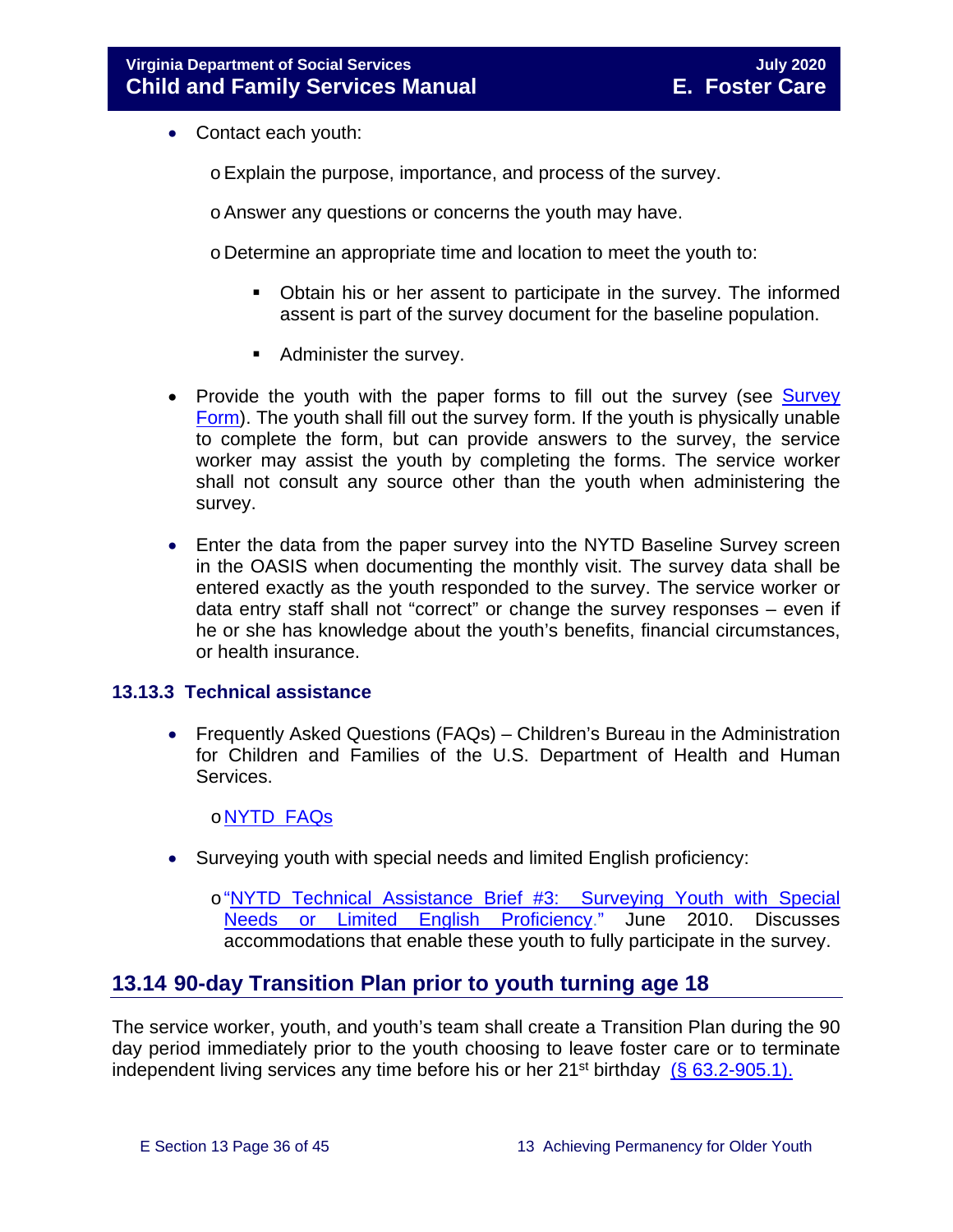#### **Virginia Department of Social Services July 2020 Child and Family Services Manual E. Foster Care**

For **all** youth approaching age 18, a Family Partnership Meeting (FPM) or Child and Family Team Meeting (CFTM) should be held to facilitate the development of a 90-day Transition Plan whether there is reason to believe the youth will exit care at 18 or not. The transition planning process should include discussion about the benefits to the youth of continuing to receive services beyond age 18. Information about the Fostering Futures program and the opportunity for the youth to participate upon turning 18 or at any point prior to turning 21 should be provided to the youth in writing.

The Transition Plan shall be directed by the youth, and shall be as detailed as the youth chooses. This plan shall document the specific goals and needs for the youth to successfully transition from foster care services to independence. The planning process should engage the youth's family and the youth's team. See [Section 13.7](#page-16-0) on service planning for older youth.

The service worker and the youth's team shall help the youth understand the importance of including specific areas in the 90-day Transition Plan. These areas include, but not limited to:

- Transition activities identified in **[Section 13.10.](#page-24-0)**
- Housing.
- Options for health insurance.
	- o Former foster care youth under age 26 years may be eligible to receive Medicaid if they were under the care and responsibility of any state's foster care agency and receiving Medicaid until discharged from foster care upon turning 18 years or older, meet all Medicaid requirements, and are not eligible for Medicaid in another mandatory Medicaid covered group (see [Section 12.11.6.1.1\)](https://fusion.dss.virginia.gov/Portals/%5bdfs%5d/Files/DFS%20Manuals/Foster%20Care%20Manuals/Foster%20Care%20Manual%2007-2020/Final%20Foster%20Care%20Manual%2007-2020/section_12_identifying_services_to_be_provided.pdf#page=31). Virginia Code [\(§ 63.2-905.4\)](https://law.lis.virginia.gov/vacode/title63.2/chapter9/section63.2-905.4/) requires LDSS to ensure that any youth in foster care on his  $18<sup>th</sup>$  birthday is enrolled in Medicaid, unless he objects or is otherwise ineligible.
	- o Youth under age 19 who are not eligible for Medicaid may be eligible for the Family Access to Medical Insurance Security (FAMIS) program and receive health insurance until their 19<sup>th</sup> birthday. The youth must not have other health insurance, and must not have not had health insurance in the past 4 months (some exceptions apply.) There are no enrollment fees or monthly premiums. For some services, there may be a small co-payment. Covered services include: doctor visits, well-baby checkups, hospital visits, vaccinations, prescription medicine, tests, x-rays, dental care, emergency care, vision care, and mental health care.
	- o Designating someone to make health care treatment decisions on the youth's behalf, if the youth becomes unable to participate in the decisions and does not have or want a relative who would otherwise be authorized by State law to make these decisions. The youth, after reaching age 18, may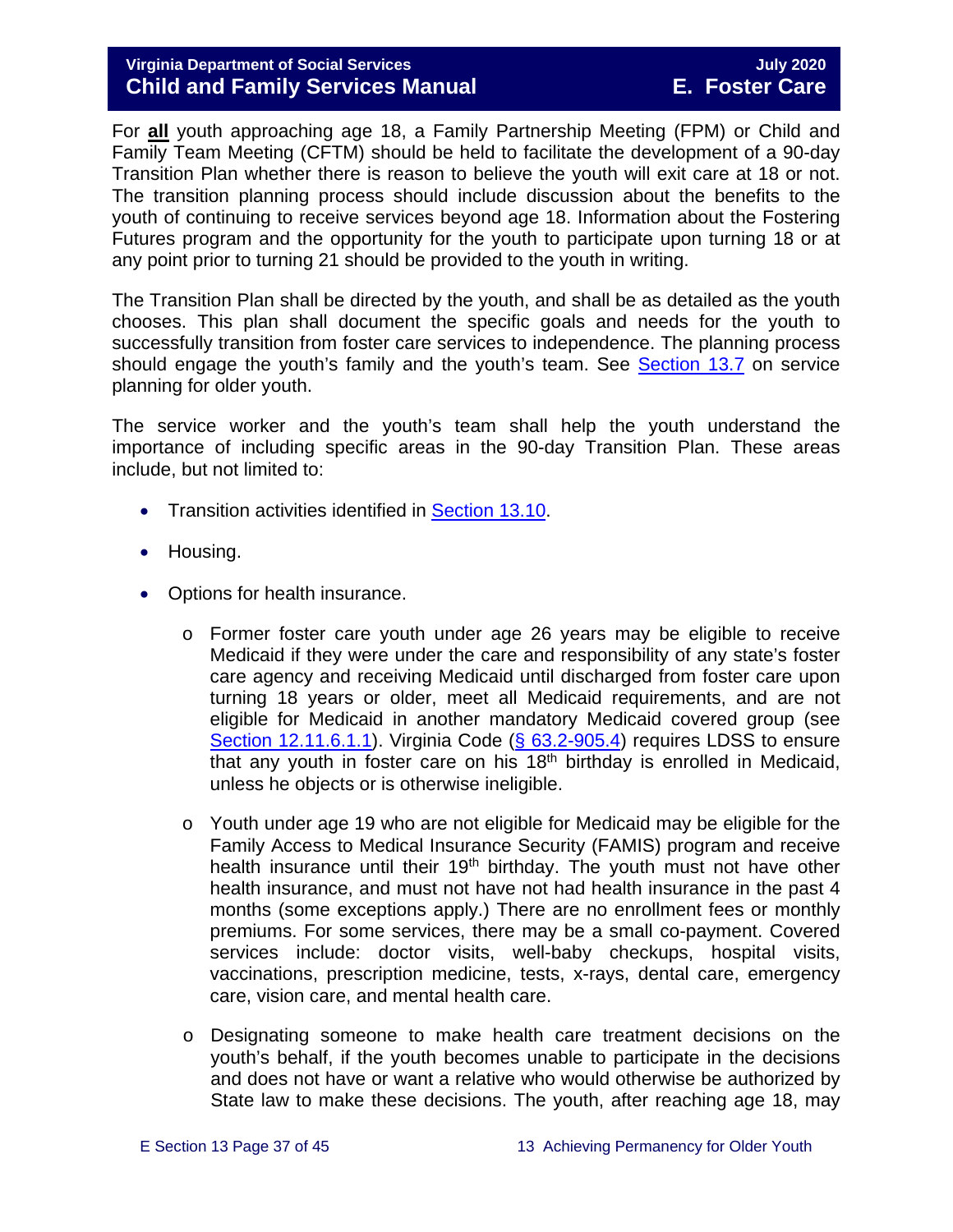designate a health care power of attorney by completing the form, entitled [Virginia Advance Medical Directive,](http://www.vdh.virginia.gov/OLC/documents/2008/pdfs/2005%20advanced%20directive%20form.pdf) on the Virginia Department of Health (VDH) website, which complies with Virginia law [\(Patient Protection and](http://www.gpo.gov/fdsys/pkg/PLAW-111publ148/pdf/PLAW-111publ148.pdf)  [Affordable Care Act P.L. 111-148;](http://www.gpo.gov/fdsys/pkg/PLAW-111publ148/pdf/PLAW-111publ148.pdf) § [54.1-2995\).](https://law.lis.virginia.gov/vacode/54.1-2995/) The LDSS should encourage and assist the youth in seeking guidance from an attorney to address any questions. The youth should provide a copy of this document to his or her physician, close relatives, and/or friends.

- Educational and/or vocational training opportunities
- Local opportunities for mentors.
- Workforce supports and employment services (Social Security Act, Title IV, § 475 [\(5\) \(H\) \[42 USC 675\]\)](http://www.ssa.gov/OP_Home/ssact/title04/0475.htm).

For youth in care at least six months, prior to the youth's leaving care, the LDSS shall also provide the youth with an official or certified copy of the youth's (1) birth certificate; (2) social security card; (3) health insurance information; (4) medical records; (5) driver's license or state-issued identification card; and (6) proof of having been in foster care. Provision of these documents should be documented in OASIS on the IL Checklist.

The 90-day transition planning process should be documented by creating a Transition Plan (see [Section 13.7.3\)](#page-19-1) and the FPM or CFTM with the purpose of preventing placement disruption should be entered in OASIS.

## <span id="page-37-0"></span>**13.15 Youth Exit Survey Initiative**

In 2017, the Virginia General Assembly directed the Virginia Department of Social Services (VDSS), in collaboration with the Virginia Commission on Youth, to develop and administer a survey to gather feedback from youth exiting Virginia's foster care system. The purpose of the Youth Exit Survey is to collect information about the relationships, resources, activities, and overall experiences of youth who have been in foster care.

#### <span id="page-37-1"></span>**13.15.1 LDSS notifications and administration protocols**

Youth may take the Youth Exit Survey on or after their 18th birthday. Eligible youth are grouped according to LDSS agency and birth month. VDSS will provide survey instructions and materials for youth cohorts in regular intervals.

Approximately 60 days before the first day of the month of each youth cohort's 18th birthday, VDSS will provide eligibility lists for each agency to identify youth who will be eligible to take the survey. VDSS will also provide general information flyers and instructional documents.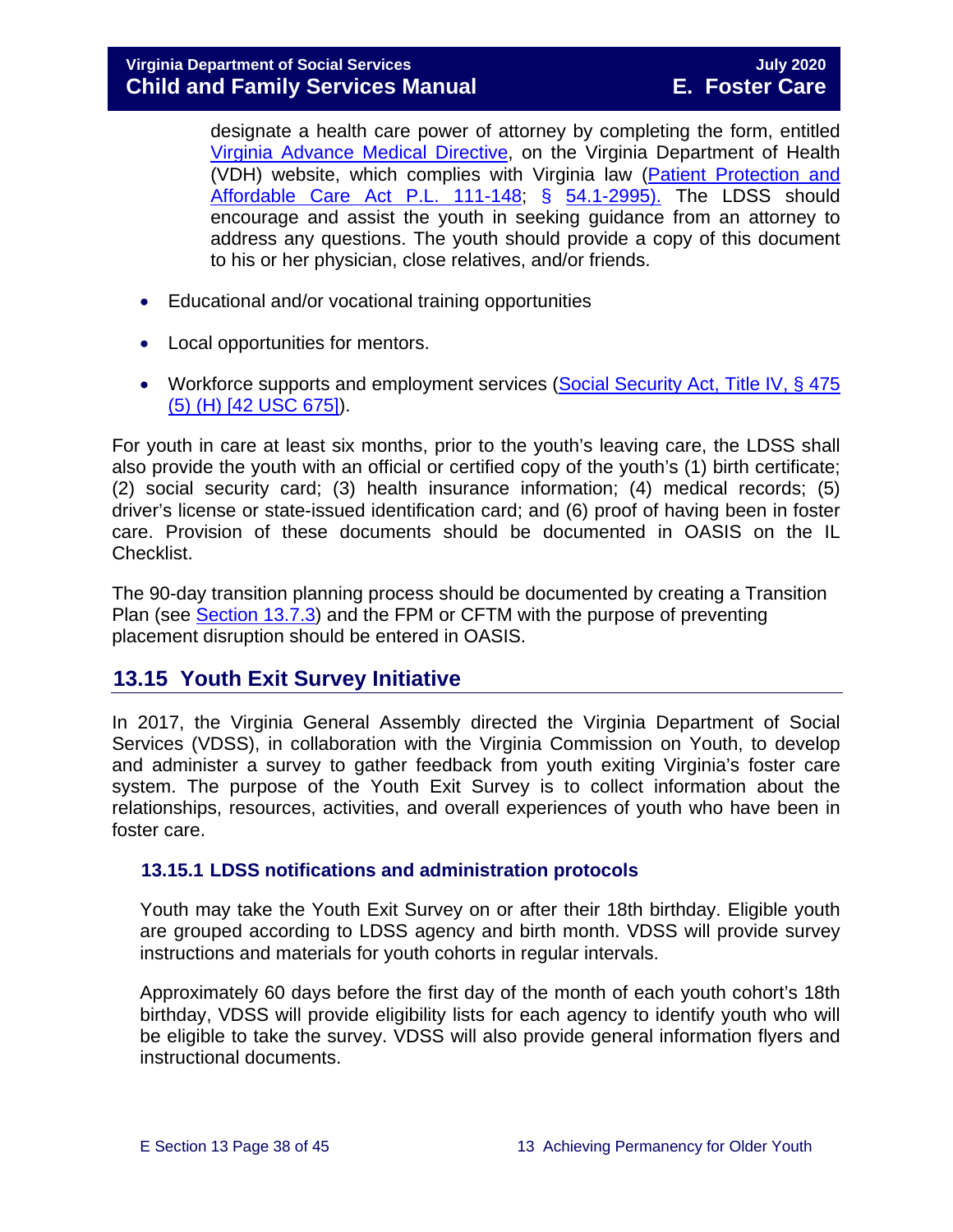Approximately 15 days before the first day of the month of each youth cohort's 18th birthday, VDSS will send a reminder email containing instructions for the upcoming cohort and personalized reminder flyers for each eligible youth.

#### <span id="page-38-0"></span>**13.15.2 Informing youth about the survey and distributing survey materials**

The LDSS shall discuss the Youth Exit Survey with each identified youth and distribute a general information flyer prior to the youth's 18th birthday. The LDSS shall distribute a personalized reminder flyer to each eligible youth no later than 30 days after the youth's 18th birthday.

The Youth Exit Survey is available in electronic (online) and paper format. The LDSS shall provide paper survey materials to eligible youth upon request.

#### <span id="page-38-1"></span>**13.15.3 Engaging youth to participate in the Youth Survey Initiative**

LDSS shall discuss with eligible youth, before they turn 18, the following items:

- The purpose of the survey;
- The importance of their participation in the survey as a means to share their experiences and improve the foster care system; and
- Directions for how to access the survey after they turn 18.

LDSS shall provide to eligible youth the following items:

- A general information flyer (prior to the youth's 18th birthday);
- A personalized survey reminder (no later than 30 days after the youth turns 18); and
- Paper survey materials (if requested).

## <span id="page-38-2"></span>**13.16 OASIS documentation for independent living services**

Independent living service(s) that are offered or provided to any youth shall be documented in OASIS on the "IL" services screen consistent with guidance requirements (as soon as possible but no later than **30 days** after each activity or event). This information is part of the data submitted to the NYTD twice a year. Both services participated in and declined shall be entered on the correct screen. Services a youth needs, but there is no funding for, shall also be entered on the screen. The independent living services that should be documented are listed below:

- Independent living needs assessment;
- Academic support;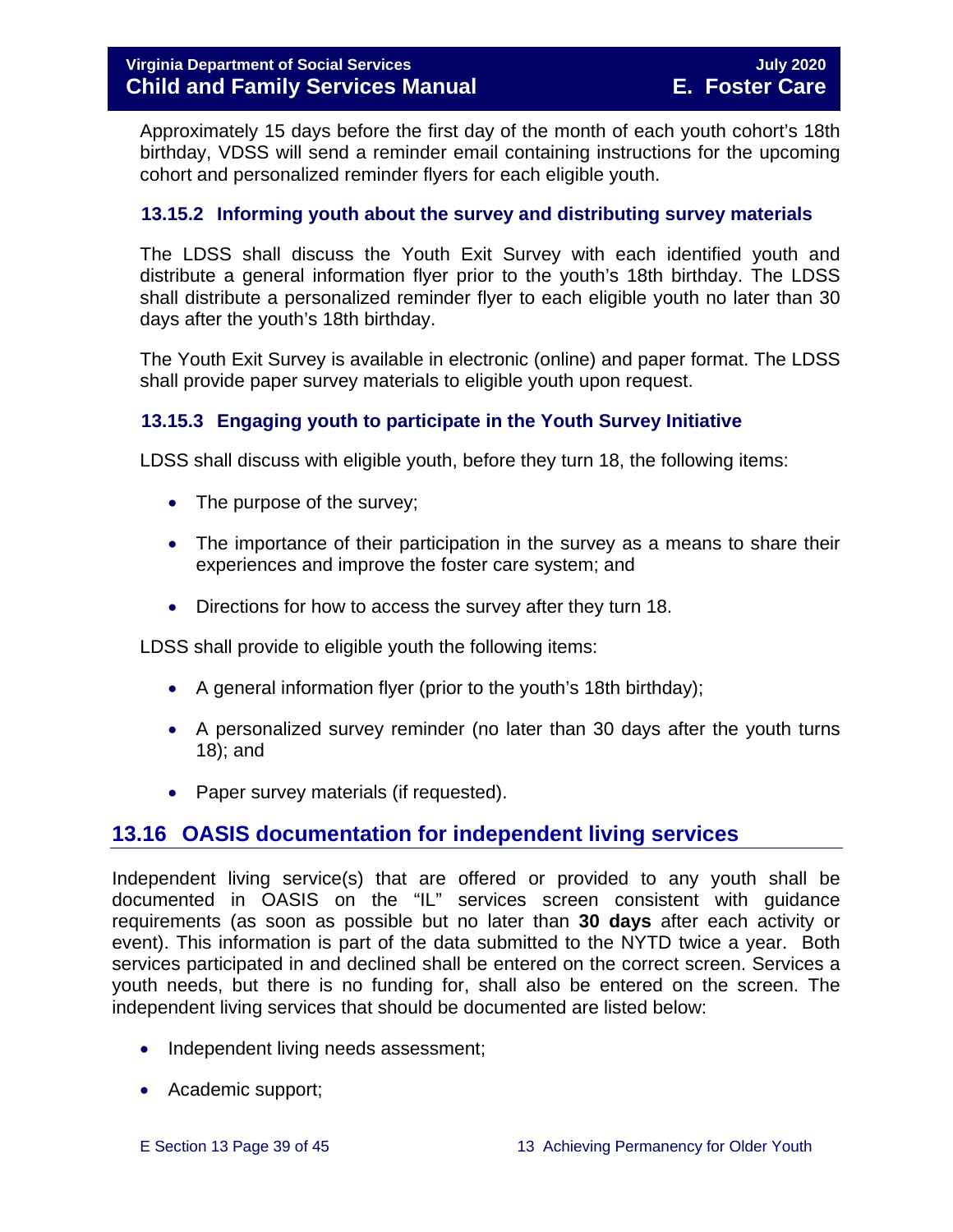- Post-secondary educational support;
- Career preparation;
- Employment programs or vocational training;
- Budget and financial management;
- Housing education and home management training;
- Health education and risk prevention;
- Family support and healthy marriage education;
- Mentoring:
- Independent living arrangement;
- Room and board financial assistance;
- Education financial assistance; and,
- Other financial assistance.

The service worker is responsible for updating IL services screens including the start date and end date of the service offered. If a service is declined, the start date and end date may be the same date. In the comments section, the service worker should define the type of service provided, consistent with definitions in guidance and OASIS, and whether or not the service met the youth's needs.

As part of the data submitted twice a year to NYTD, the service worker shall review and update the IL screens. These updates should be done consistent with guidance requirements for documentation. These screens should be reviewed at a minimum, every other month, so that data submitted to the federal government will be both accurate and timely.

- Education Screen. If a youth received special education services this shall be identified on the OASIS screen. Special education as defined by NYTD means specifically designed instruction, at no cost to parents, to meet the unique needs of a child with a disability. The service worker should select the box that states special education at the bottom of the education screen.
- Adjudicated Delinquents. If a youth has ever been adjudicated delinquent, this status shall be documented in the IL screen of OASIS. The federal NYTD definition of an adjudicated delinquent is one where a state or Federal court of competent jurisdiction has adjudicated the youth as a delinquent.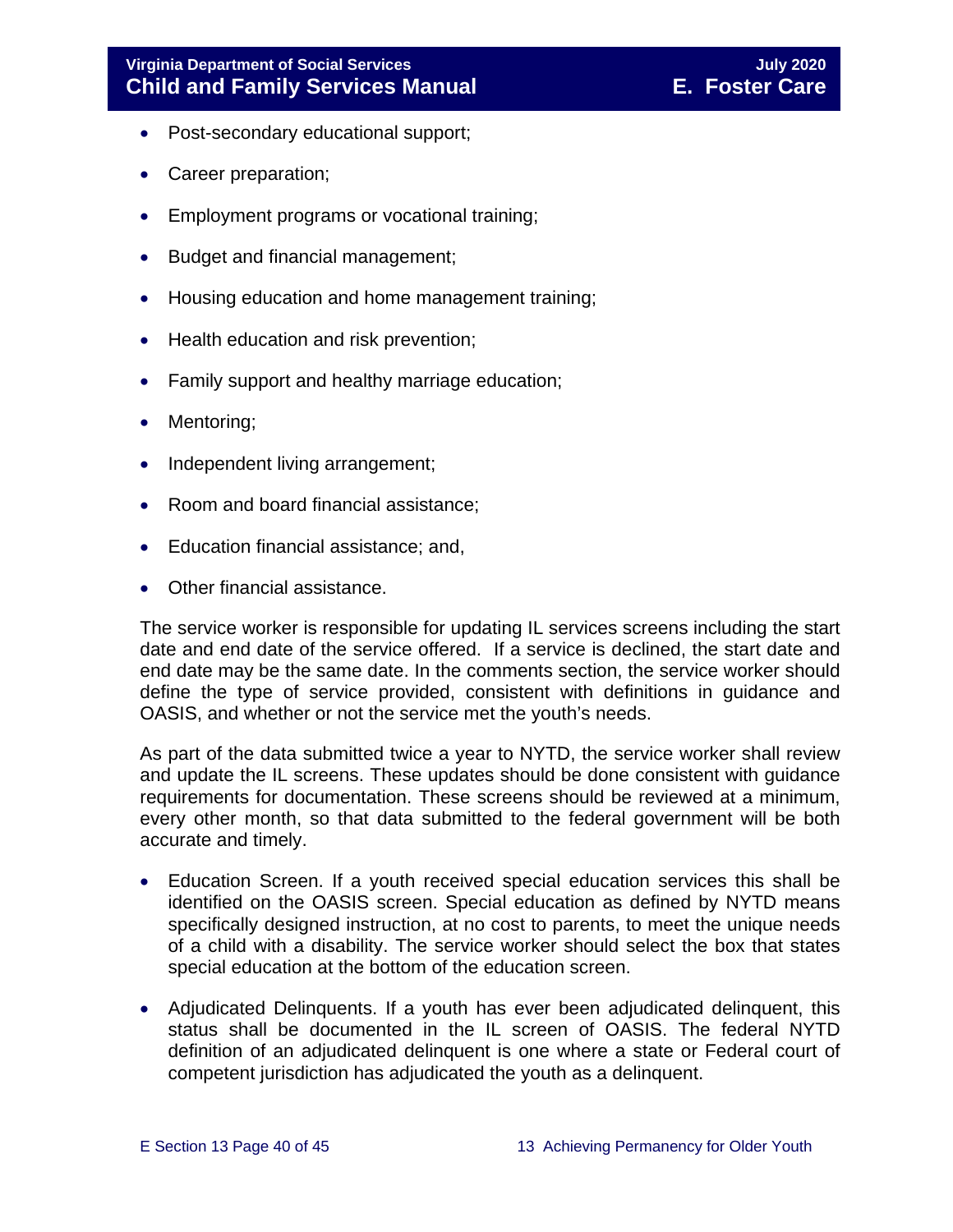#### **Virginia Department of Social Services July 2020 Child and Family Services Manual E. Foster Care**

• Post independent living. If the youth's case is closed in OASIS and the youth receives as least one independent living service after the case is closed, the type of service provided shall be documented in OASIS.

## <span id="page-40-0"></span>**13.17 Program monitoring and case reviews**

Independent living (including ETV) services that are paid for and/or provided by the LDSS are subject to monitoring and evaluation via submission of quarterly reports, OASIS data, LASER reports, and case reviews. VDSS will conduct quality assurance onsite visits and request additional information as necessary for program monitoring. VDSS staff may conduct case reviews of youth receiving independent living services. These reviews may be done by comparing data in OASIS and NYTD screens with documentation in the paper case record for the youth. These activities are consistent with VDSS' role of ensuring the proper administration of all foster care activities and services, including any action taken or not taken.

OASIS is the approved child welfare system for Virginia and all required documentation shall be input into this system. However, there are components of the case record that are required consistent with guidance in **Section 4.4.** The service worker should review this section to determine that hard copies of required items are in the youth's case file. In addition to those items required in  $Section 4.4$ , the service worker shall be responsible for providing for the record of the youth receiving independent living services the following:

- A copy of any documentation from a state or federal court of competent jurisdiction that the youth was adjudicated delinquent. Note: for NYTD purposes, the youth is considered an adjudicated delinquent no matter when the youth was adjudicated in his lifetime;
- Copy of IEP (if any);
- Copy of life skills assessment;
- Copy of written Transition Plan(s);
- Copy of approved student ETV Application(s) and supporting documentation;
- Documentation that verifies the youth received any or all of the independent living services that were paid for and/or provided by the LDSS on behalf of the youth;
- Documentation to define who, how, and when the youth was invited to participate in the NYTD survey (if part of the NYTD baseline population); and,
- Copies of completed NYTD surveys (i.e. baseline and follow-up), if applicable.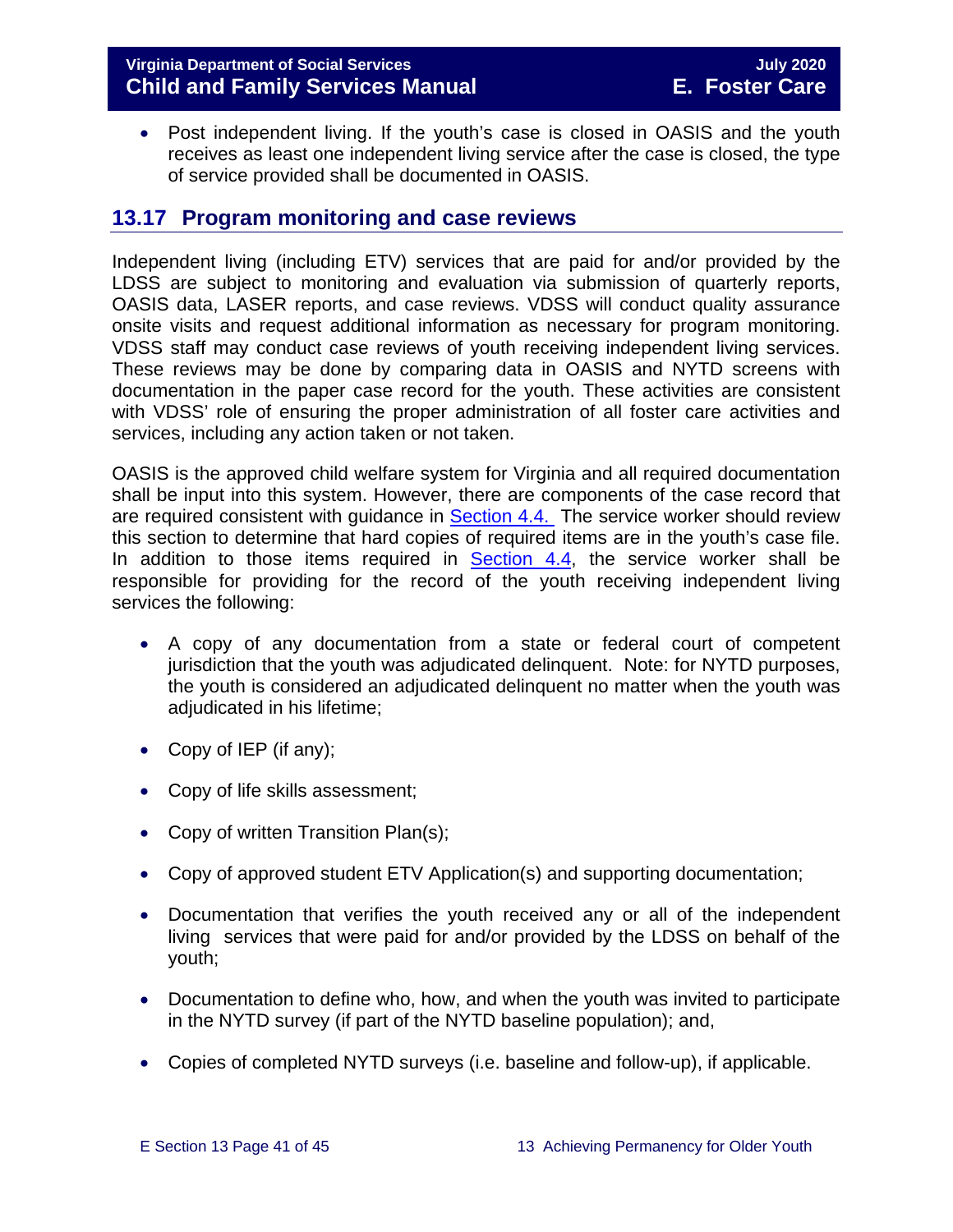## **13.18 Resources to help serve older youth**

#### <span id="page-41-1"></span><span id="page-41-0"></span>**13.18.1 Engaging youth**

- **[Child Welfare Information Gateway](https://www.childwelfare.gov/)** –Promotes the safety, permanency, and well-being of children, youth, and families by connecting child welfare, adoption, and related professionals as well as the public to information, resources, and tools covering topics on child welfare, child abuse and neglect, out-of-home care, adoption, and more. The section on [youth](https://www.childwelfare.gov/topics/systemwide/youth/) provides guidelines, protocols, and resources for service providers and other stakeholders to build partnerships with families and youth to achieve permanency and promote positive outcomes for youth.
	- o [Positive youth development](https://www.childwelfare.gov/topics/systemwide/youth/development/)
	- o [Engaging and involving youth](https://www.childwelfare.gov/topics/systemwide/youth/engagingyouth/)

#### <span id="page-41-2"></span>**13.18.2 Resources for youth**

#### • **Foster Care Alumni of America**

The mission of **[Foster Care Alumni of America](http://www.fostercarealumni.org/)** (FCAA) is to connect the alumni community of youth who were in foster care and to transform policy and practice, ensuring opportunity for people in and from foster care.

The vision of [Virginia's](http://www.fostercarealumni.org/virginia-chapter/) Chapter of FCAA is to be the leader in Virginia in connecting the alumni community so that youth can be heard. We envision alumni and allies working together to help truly transform Virginia's Child Welfare System to ensure a high quality of life for those in and from foster care.

#### • **FosterClub**

The FosterClub is a national network for young people in foster care. The [website](http://www.fosterclub.com/) serves as a primary communication tool for young people to connect in a safe, monitored environment. It also provides information related to foster care, including books, posters, and forms specifically designed for youth transitioning out of care. Publications are developed specifically for kids in care and are written in collaboration with foster youth. The FosterClub also is involved in teen conferences and workshops.

#### <span id="page-41-3"></span>**13.18.3 Education and training resources for youth**

#### • **ETV Program**

The ETV Program (See [Section 13.11](#page-25-0) for additional information) assists eligible youth (as defined in [13.11.2\)](#page-26-1) with post-secondary education and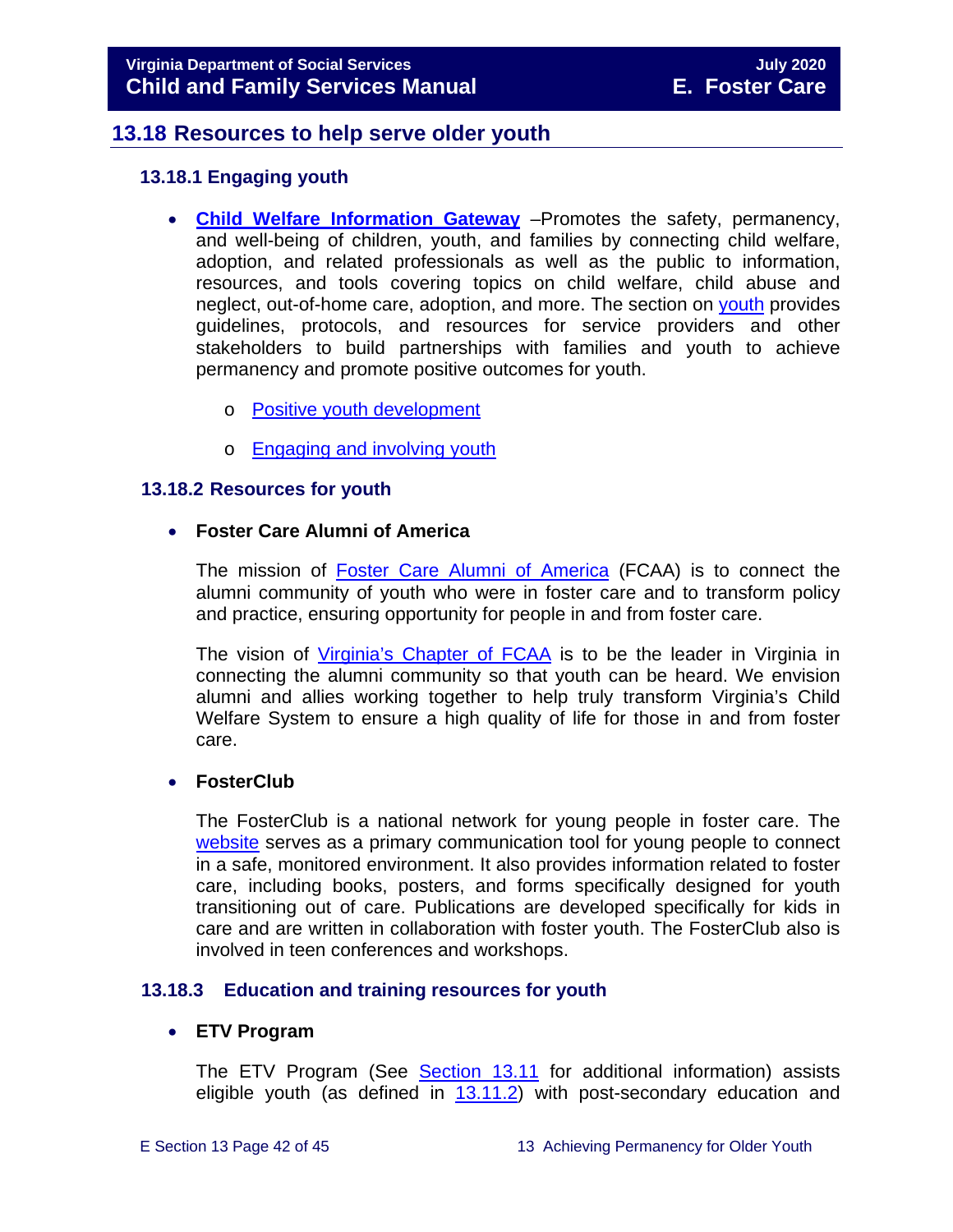training expenses. It is designed to help youth aging out of foster care with the education, training, and services needed for employment and selfsufficiency. Funding for the program is supplied in the form of vouchers. These can be applied toward, but not limited to, colleges, universities, community colleges, and other vocational training institutions. Youth are encouraged to visit the [Free Application for Federal Student Aid \(FAFSA\)](http://www.fafsa.ed.gov/) website and utilize the FAFSA Tips for completing the application.

#### • **Virginia Community College System (VCCS)**

#### o**Great Expectations Program**

The VCCS Great Expectations Program provides transitional support to youth in foster care to help them complete high school and gain access to a community college education. The goal is to provide education and employment opportunities to improve the likelihood of life success for foster youth.

[Great Expectation programs](http://greatexpectations.vccs.edu/) are offered in several community colleges across the state. Coaches and mentors can provide assistance, offer encouragement, and help youth reach their goals.

#### o**Tuition Grant Program**

The [Tuition Grant Program](http://cdn.vccs.edu/wp-content/uploads/2013/07/vatutiongrantflyer.pdf) provides tuition and fees at any Virginia Community College for youth who graduated from high school or completed their GED and who:

- Were in foster care when they received their diploma or equivalency certificate;
- Were in the custody of LDSS when they turned 18 and subsequently received their diploma or equivalency certificate; or
- Were considered a special needs adoption at the time they received their diploma or equivalency certificate.

Assistance is based on financial need. The Tuition Grant may be offered at 4 year institutions of higher education, depending on the institution's preferences.

#### • **Other Funding and Scholarship Opportunities**

The Great Expectation programs offer additional resources to funding and scholarship opportunities on the specific community college's Great Expectation websites. Locate a Great Expectation program [here.](http://greatexpectations.vccs.edu/find-a-college/)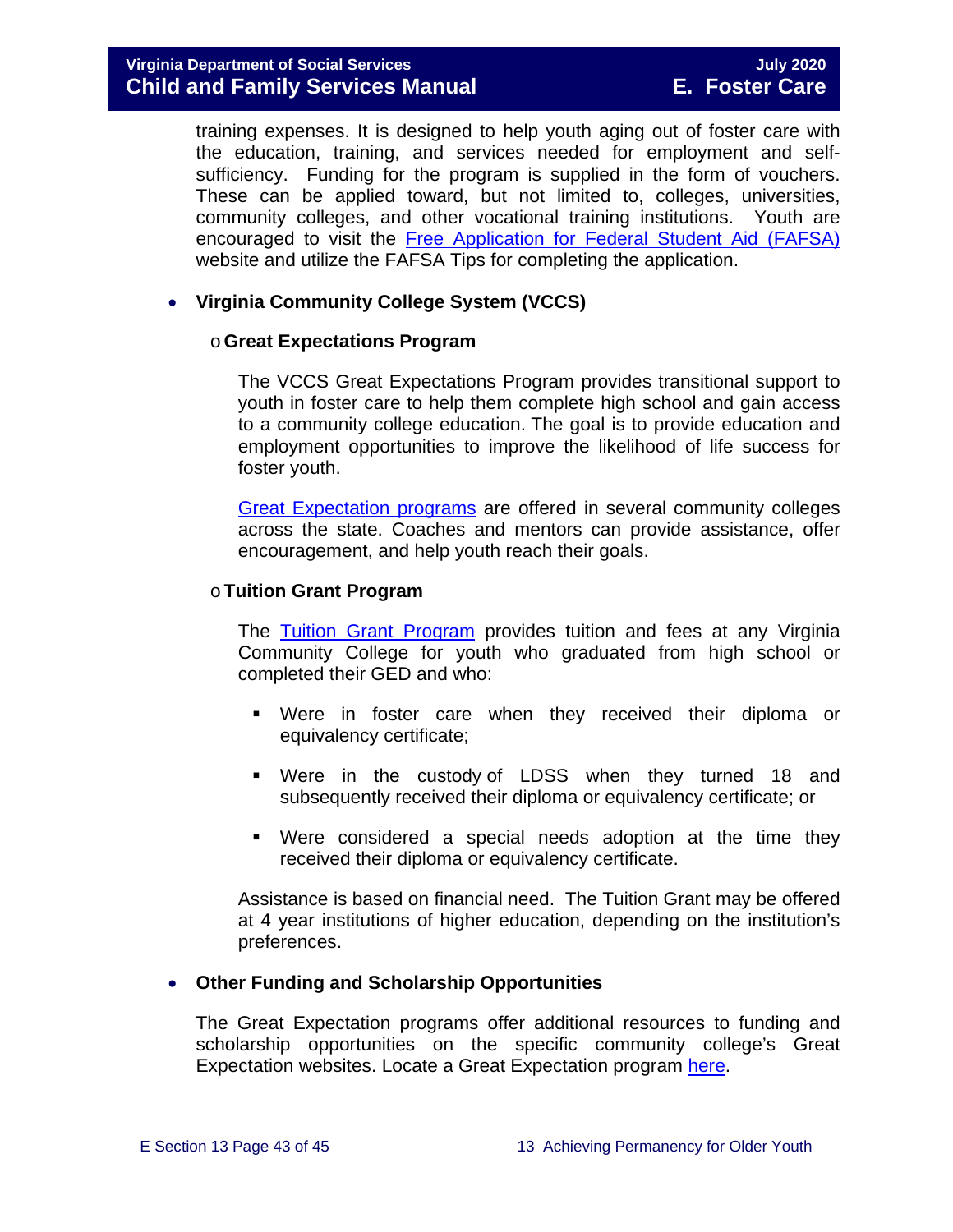#### • **Vocational Rehabilitation (VR) Transition Services with Virginia Department of Aging and Rehabilitative Services**

The Department of Aging and Rehabilitative Services (DARS) provides services to help Virginians with significant disabilities, including youth in transition, become more independent and self-sufficient. Transition Services help youth with disabilities develop skills and formulate plans to move from high school to an adult life that includes opportunities for employment, higher education, independent living, and community involvement.

Referrals of students for DARS services often come from school personnel to the VR Counselor assigned to their school district. Referrals should be made three years prior to the youth leaving school and written into the student's IEP.

- o [DARS Transition Services Guide](https://www.vadars.org/downloads/publications/TransitionServicesGuide.pdf)
- o [DARS office locations](http://www.vadrs.org/office.html)

#### • **Foster Care to Success Program (FC2S)**

FC2S is the largest national nonprofit organization dedicated entirely to helping former foster youth obtain the academic and technical skills and competencies needed to thrive in today's economy. To that end, FC2S provides [scholarship and grant money](http://www.fc2success.org/) to former foster students in colleges and specialized training programs across the country. Every FC2S student receives care packages and coaching and is eligible to participate in mentoring and internship programs.

#### <span id="page-43-0"></span>**13.18.4 Other resources**

#### • **Jim Casey Youth Opportunities Initiative**

Private foundation with the vision that every youth aging out of foster care should have access to the opportunities and supports needed for a successful transition to adulthood. Brings people and resources together to help youth and young adults make the connections they need for permanence, education, employment, housing, health care, and supportive personal and community relationships. Supports community-based efforts that create opportunities and build assets for youth leaving foster care through grant making, technical assistance, and advocacy.

- o [Website](http://www.jimcaseyyouth.org/)
- **You Gotta Believe!**